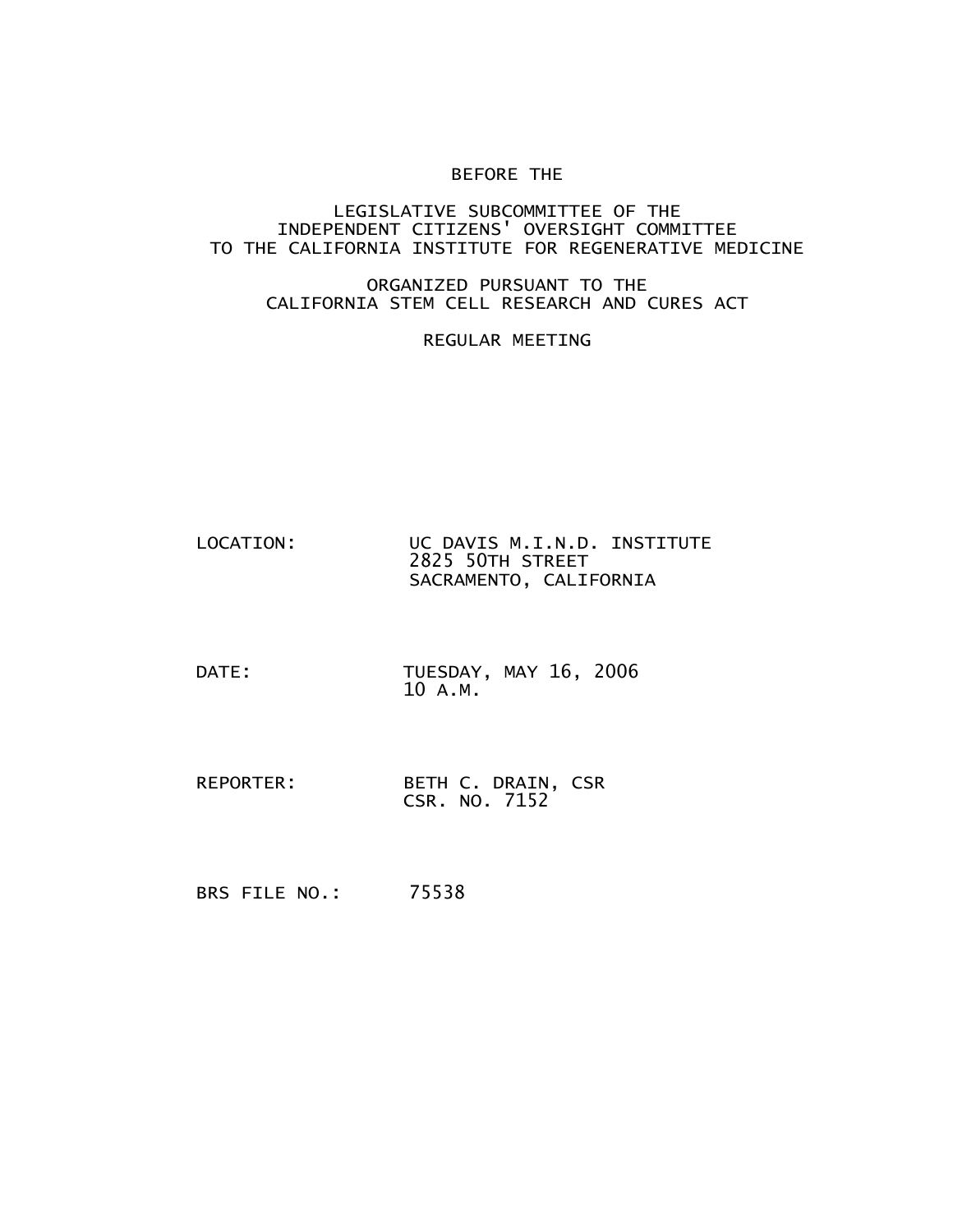| $\mathbf{1}$   |                      |                                      |                |
|----------------|----------------------|--------------------------------------|----------------|
| $\overline{2}$ |                      |                                      |                |
| $\overline{3}$ |                      | INDEX                                |                |
| 4              | <b>ITEM</b>          | DESCRIPTION                          | PAGE NO.       |
| 5              | <b>CALL TO ORDER</b> |                                      | 3              |
| 6              | ROLL CALL            |                                      | 6              |
| $\overline{7}$ |                      | CONSIDERATION OF STATE LEGISLATION   | $\overline{7}$ |
| 8              |                      | CONSIDERATION OF FEDERAL LEGISLATION | 53             |
| 9              | ADJOURNMENT          |                                      | 67             |
| 10             |                      |                                      |                |
| 11             |                      |                                      |                |
| 12             |                      |                                      |                |
| 13             |                      |                                      |                |
| 14             |                      |                                      |                |
| 15             |                      |                                      |                |
| 16             |                      |                                      |                |
| 17             |                      |                                      |                |
| 18             |                      |                                      |                |
| 19             |                      |                                      |                |
| 20             |                      |                                      |                |
| 21             |                      |                                      |                |
| 22             |                      |                                      |                |
| 23             |                      |                                      |                |
| 24             |                      |                                      |                |
| 25             |                      |                                      |                |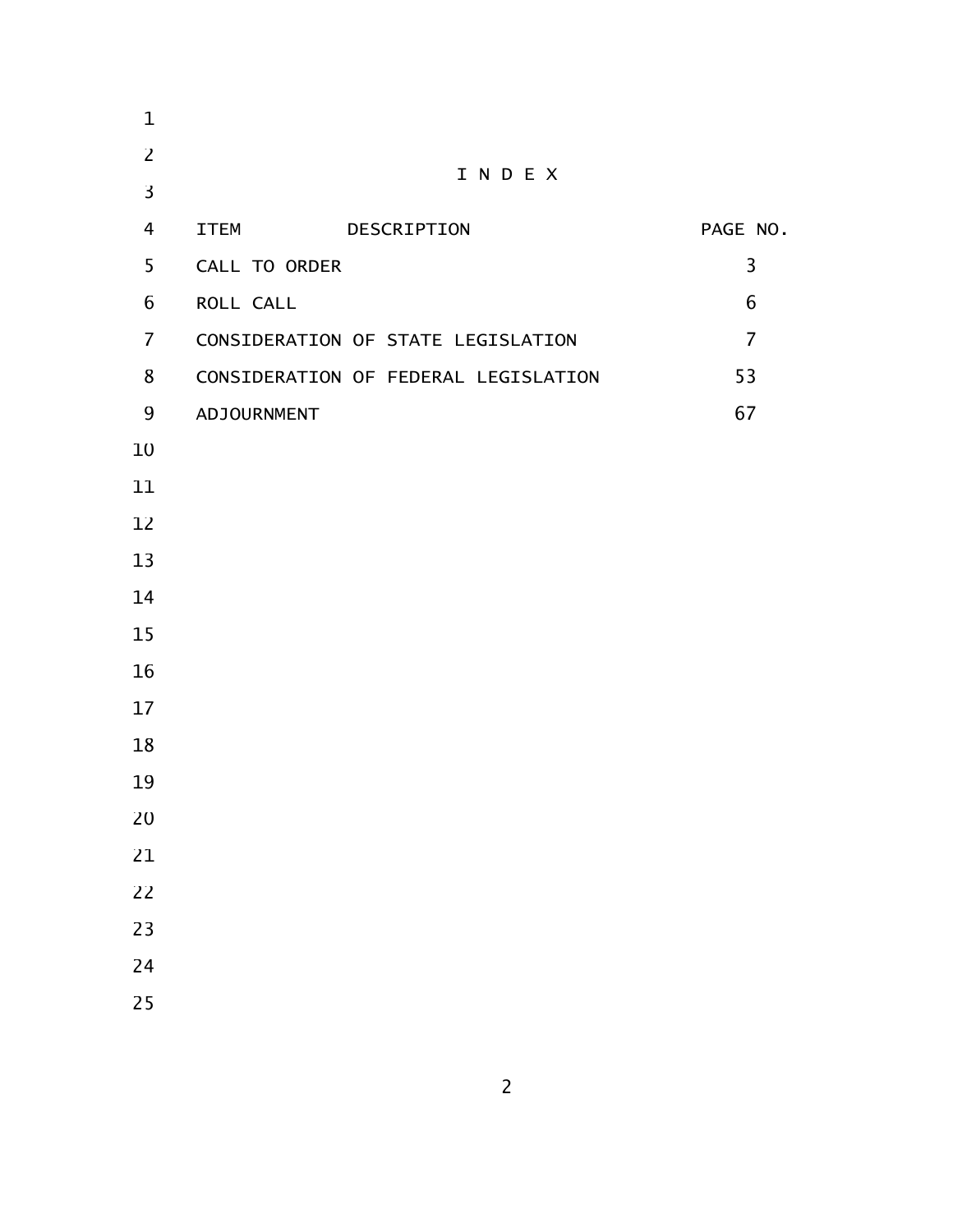CHAIRMAN KLEIN: IF WE COULD ALL COME TO ORDER, I'D LIKE TO ASK DR. NESBITT, THE DEPUTY DIRECTOR OF THE M.I.N.D. INSTITUTE, TO OPEN THIS HEARING TODAY. THANK YOU ALL FOR COMING. DR. NESBITT IS GOING TO GIVE US A QUICK INTRODUCTION AND WELCOME TO THIS FABULOUS INSTITUTION THAT IS HOSTING US TODAY. 2 3 4 5 6 7 8

1

SACRAMENTO, CALIFORNIA; TUESDAY, MAY 16, 2006

DR. NESBITT: I'M TOM NESBITT. I'M THE EXECUTIVE ASSOCIATE DEAN ACTUALLY FOR THE SCHOOL OF MEDICINE. AND I WANT TO WELCOME YOU ON BEHALF OF DR. POMEROY TO OUR INSTITUTION. AND WE ARE REALLY HAPPY TO HAVE YOU HERE. A LOT OF YOU PROBABLY HAVE NOT BEEN TO THE HEALTH SYSTEM CAMPUS BEFORE, AND WE HOPE YOU ENJOY YOUR MEETING HERE. 9 10 11 12 13 14 15

THE BUILDING THAT YOU'RE IN RIGHT NOW IS THE M.I.N.D. INSTITUTE. AND THE M.I.N.D. INSTITUTE STANDS FOR MEDICAL INVESTIGATIONS OF NEURAL DEVELOPMENTAL DISORDERS. AND THIS IS SOMETHING THAT WAS A DREAM OF FIVE FATHERS WHO HAVE CHILDREN WITH AUTISM, AND THEY WORKED VERY HARD TO GET THIS CENTER SET UP. AND THIS WAS A COMBINATION OF STATE MONEY AND HEALTH SYSTEM DOLLARS. WE'RE STILL EXPANDING THIS, BUT ONE OF THE INTERESTING THINGS ABOUT THIS BUILDING IS THAT ALL THE ART THAT IS IN THIS ENTIRE BUILDING WAS CREATED BY 16 17 18 19 20 21 22 23 24 25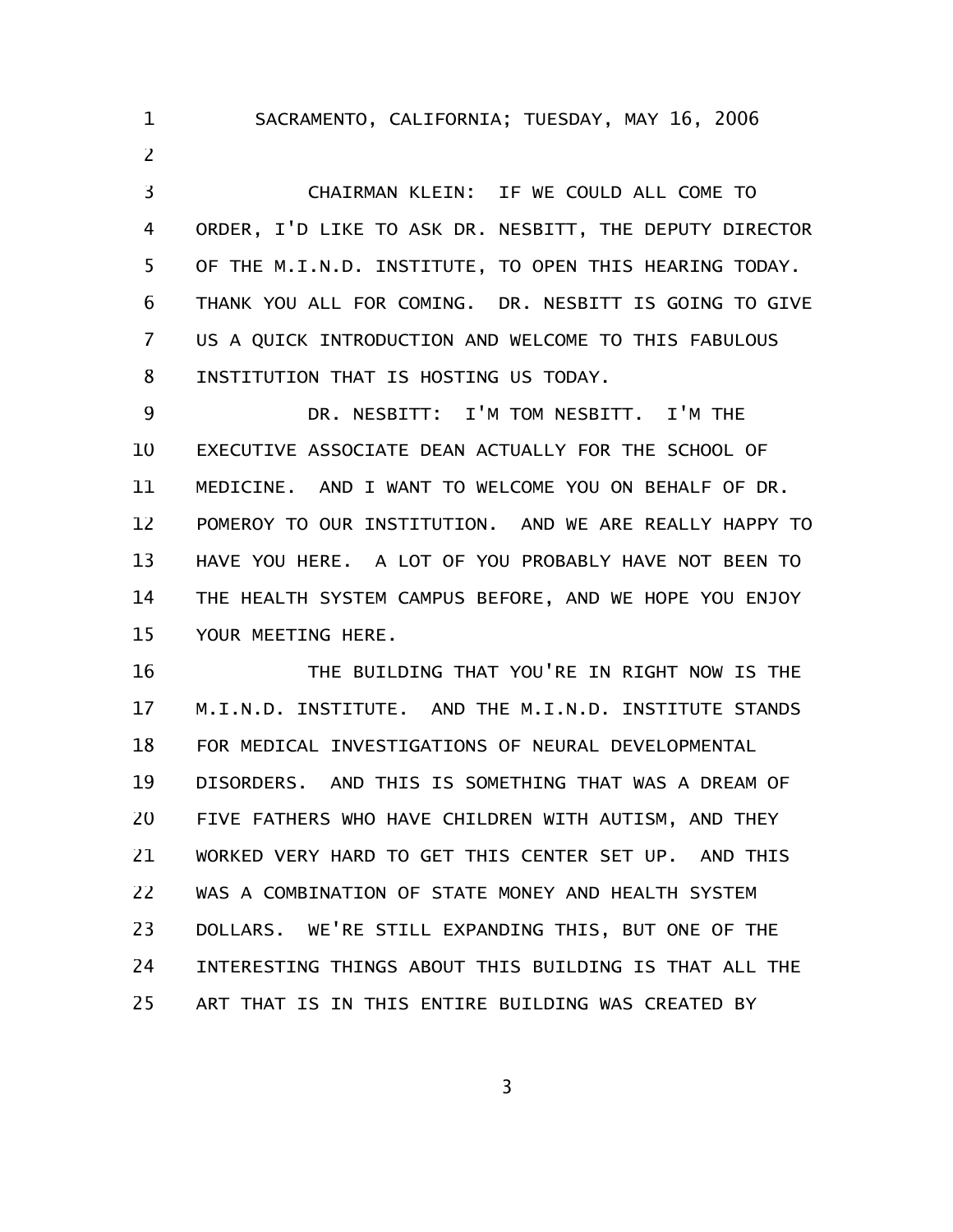PEOPLE WITH NEURAL DEVELOPMENTAL DISORDERS. 1

AND SO THEY'RE PEOPLE WITH AUTISM AND OTHER AUTISM SPECTRUM DISORDERS. SO WE'RE VERY PROUD OF THAT. AND I THINK AS YOU WALK AROUND, YOU WILL SEE THAT. 2 3 4 5

I ALSO WANT TO THANK YOU FOR YOUR WORK. WE AS A HEALTH SYSTEM, ON BEHALF OF OUR FACULTY, OUR RESEARCHERS, OUR STUDENTS, AND PARTICULARLY OUR PATIENTS, WE WANT TO THANK YOU FOR THE WORK THAT YOU'RE DOING. I KNOW SOMETIMES IN WORK LIKE THIS IT GETS HARD, AND THERE'S POTHOLES THAT YOU RUN INTO, BUT WE REALLY DO APPRECIATE IT, AND WE'RE HONORED TO HAVE YOU HERE. 6 7 8 9 10 11 12 13

I KNOW THAT YOUR DAY TODAY IS GOING TO INVOLVE SPENDING SOME TIME OVER AT THE CAPITOL, AND WE WISH YOU THE BEST OF LUCK OVER THERE. THE WORK YOU'RE DOING IS VERY IMPORTANT NOT ONLY SPECIFICALLY FOR THE STEM CELL WORK THAT YOU'RE DOING, BUT ALSO FOR OTHER THINGS. I KNOW THAT SENATE BILL 1822 HAS SOME POTENTIAL EFFECTS ON WHAT'S GOING ON IN THIS BUILDING. WE'RE TRYING TO DEVELOP A TISSUE BANK FOR PEOPLE WITH AUTISM AND AUTISM SPECTRUM DISORDER BECAUSE, AS WE KNOW, THE PHENOTYPE, THE WAY PEOPLE APPEAR WITH AUTISM, IT MAY ALL LOOK THE SAME, BUT WE KNOW THERE'S DIFFERENT GENOTYPES THAT PEOPLE HAVE, AND WE'RE TYING TO GET INTO 14 15 16 17 18 19 20 21 22 23 24 25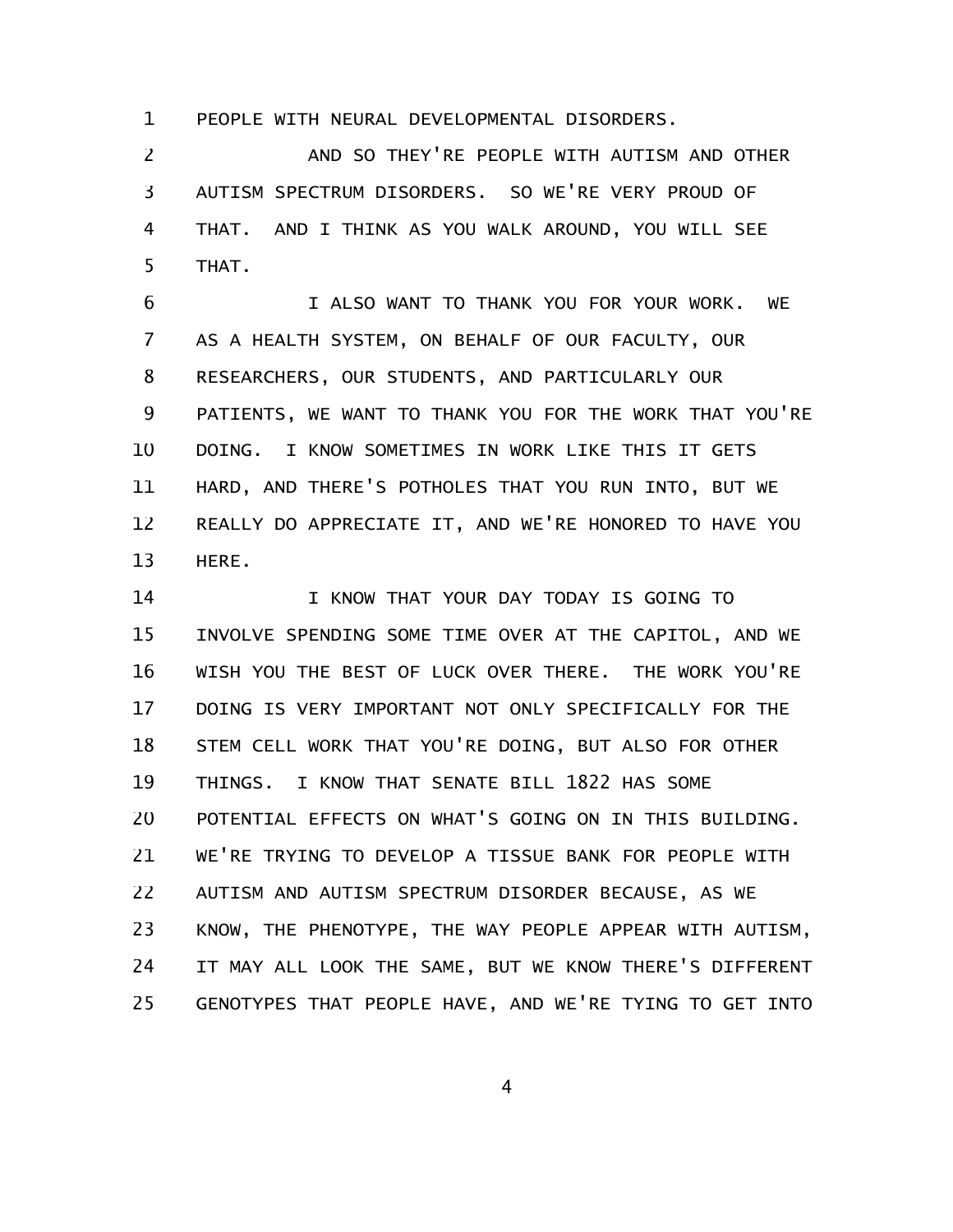THAT AREA MUCH DEEPER. THERE'S A BIG PROJECT THAT WE HAVE GOING ON HERE. 1 2

SO I KNOW THAT YOU ALL ARE VERY DEDICATED TO THE WORK YOU'RE DOING, AND I KNOW YOU KNOW HOW MUCH IT BENEFITS US ALL, BUT I JUST WANT TO SAY ON BEHALF OF UC DAVIS HEALTH SYSTEM, WE REALLY DO APPRECIATE IT BECAUSE IT'S GOING TO BENEFIT US IN MANY WAYS, SOME OF WHICH YOU WON'T KNOW ABOUT UNTIL YEARS HAVE PAST. SO THANK YOU VERY MUCH, AND I HOPE YOU ENJOY YOUR DAY HERE. CHAIRMAN KLEIN: THANK YOU VERY MUCH, DOCTOR. (APPLAUSE.) CHAIRMAN KLEIN: IN CALLING THIS MEETING TO ORDER, I'D LIKE TO JUST POINT OUT THAT THIS IS THE TYPE OF SPONTANEOUS ASSOCIATION THAT YOU GET BEING IN SACRAMENTO. IN OUR AUTISM SPOTLIGHT IT WAS MENTIONED THAT A TISSUE BANK WOULD BE VERY VALUABLE TO LOOK AT THE GENETIC ROOTS OF DIFFERENT SUBTYPES OF AUTISM. SENATOR BOWEN'S BILL, SENATE BILL 1822 THAT WE'RE GOING TO DISCUSS TODAY THAT DR. NESBITT JUST REFERENCED IS ONE WHERE THE GENERAL PUBLIC, WITHOUT OUR SPECIFIC FOCUS, MIGHT NOT UNDERSTAND THE POTENTIAL RELEVANCE TO OUR WORK AND MEDICAL RESEARCH GENERALLY OF HAVING THOSE TISSUE BANK SAMPLES. SO HOPEFULLY THAT'S ONE OF THE MESSAGES WE CAN CARRY TODAY. 3 4 5 6 7 8 9 10 11 12 13 14 15 16 17 18 19 20 21 22 23 24

5

25

OUR PRIMARY JOB THIS MORNING IS TO BRING ALL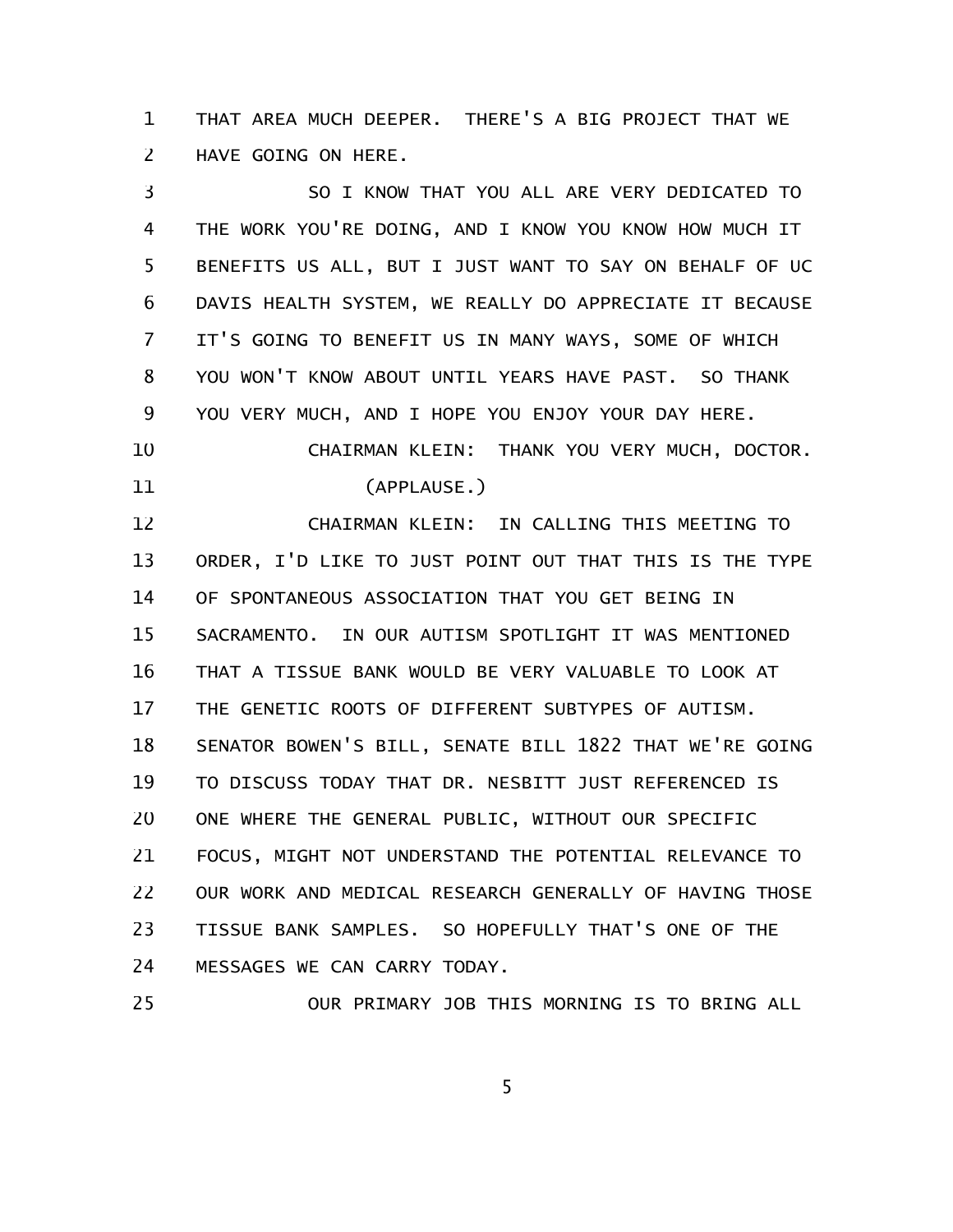OF US AS COMMITTEE MEMBERS UP TO A COMMON LEVEL OF KNOWLEDGE ABOUT THIS LEGISLATION, HEAR FROM THE PUBLIC, AND THEN TAKE THAT MESSAGE TO THE LEGISLATORS THIS AFTERNOON. WE'LL TRY AND MOVE QUICKLY THROUGH THE AGENDA TO MAXIMIZE THE OPPORTUNITY TO MEET WITH LEGISLATORS. STARTING WITH A ROLL CALL. JENNIFER, WOULD YOU GO THROUGH THE ROLL. MS. ROSAIA: SUSAN BRYANT. DR. BRYANT: HERE. MS. ROSAIA: MICHAEL GOLDBERG. BOB KLEIN. CHAIRMAN KLEIN: HERE. MS. ROSAIA: RICHARD MURPHY. DR. MURPHY: HERE. MS. ROSAIA: SHERRY LANSING. TINA NOVA. DR. NOVA: HERE. MS. ROSAIA: ED PENHOET. CLAIRE POMEROY. FRANCISCO PRIETO. JOHN REED. JOAN SAMUELSON. MS. SAMUELSON: HERE. MS. ROSAIA: DAVID SERRANO-SEWELL. JEFF SHEEHY. JANET WRIGHT. DR. WRIGHT: HERE. CHAIRMAN KLEIN: MEMBERS OF THE PUBLIC WILL BE INVITED TO PROVIDE TESTIMONY BEFORE OR DURING CONSIDERATION OF EACH AGENDA ITEM. SPEAKERS ARE ASKED 1 2 3 4 5 6 7 8 9 10 11 12 13 14 15 16 17 18 19 20 21 22 23 24 25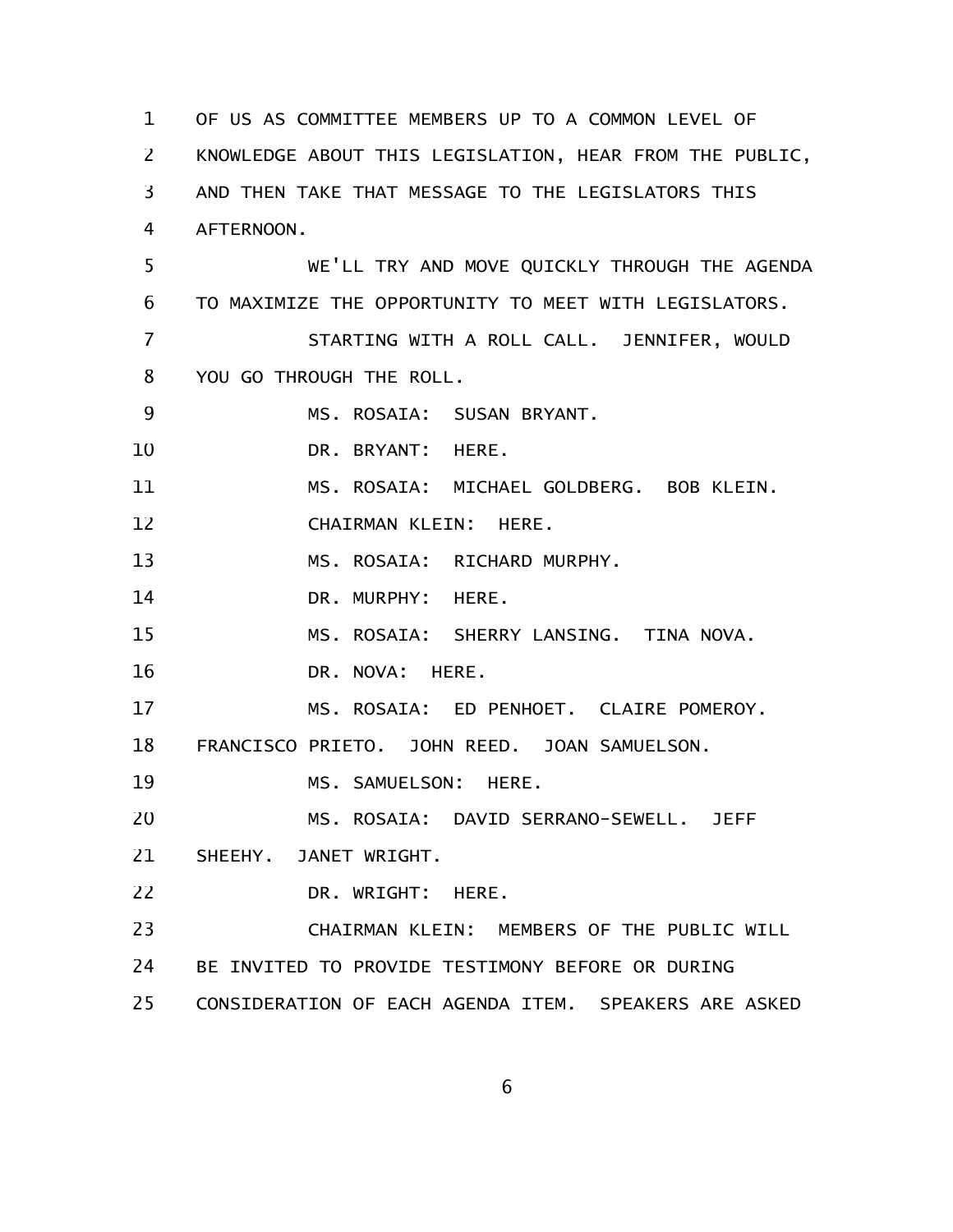TO LIMIT THEIR TESTIMONY TO THREE MINUTES SO THAT WE CAN MOVE THE AGENDA WHILE GETTING THE BENEFIT OF THEIR INPUT, AND SPEAKERS ARE INVITED TO PRESENT WRITTEN COMMENTS TO AUGMENT THEIR TESTIMONY SO THAT WE CAN GET THE DEPTH OF THEIR COMMENTS IN ADDITION TO HAVING THE ITEM BROUGHT TO OUR ATTENTION AND SUMMARIZED. 1 2 3 4 5 6

WE'RE GOING TO START WITH CONSIDERATION OF STATE LEGISLATION, AND PERHAPS WE COULD REVERSE THE ORDER. SINCE SENATE BILL 1822 HAS JUST BEEN BROUGHT TO OUR ATTENTION, KIRK, COULD YOU JUST FOCUS ON SENATE BILL 1822, AND THEN WE'LL GO TO OTHER ITEMS. 7 8 9 10 11

MR. KLEINSCHMIDT: I BRING TO YOUR ATTENTION A PIECE THAT'S AT THE TABLE AND ALSO IN YOUR PACKETS CALLED "2006 CALIFORNIA STEM CELL RESEARCH-RELATED ACTIVE BILL UPDATE," SO THIS IS THE DOCUMENT I'LL BE REFERENCING. THE BILL THAT BOB MENTIONED, SB 1822 BY SENATOR BOWEN, IS AT THE VERY LAST PAGE OF THIS DOCUMENT ON PAGE 8. 12 13 14 15 16 17 18

IT'S A VERY SIMPLE TWO-PARAGRAPH BILL ROUGHLY. AND WHAT IT DOES IS ESTABLISHES A TASK FORCE APPOINTED BY THE GOVERNOR TO ANALYZE THE STATE'S EDUCATION RECRUITMENT EFFORTS FOR PEOPLE TO BECOME DONORS OF ORGAN, TISSUE, AND BONE MARROW. AND THEN IT REQUIRES THE TASK FORCE TO REPORT ITS FINDINGS AND RECOMMENDATIONS ON THESE EFFORTS, INCLUDING HOW BEST TO 19 20 21 22 23 24 25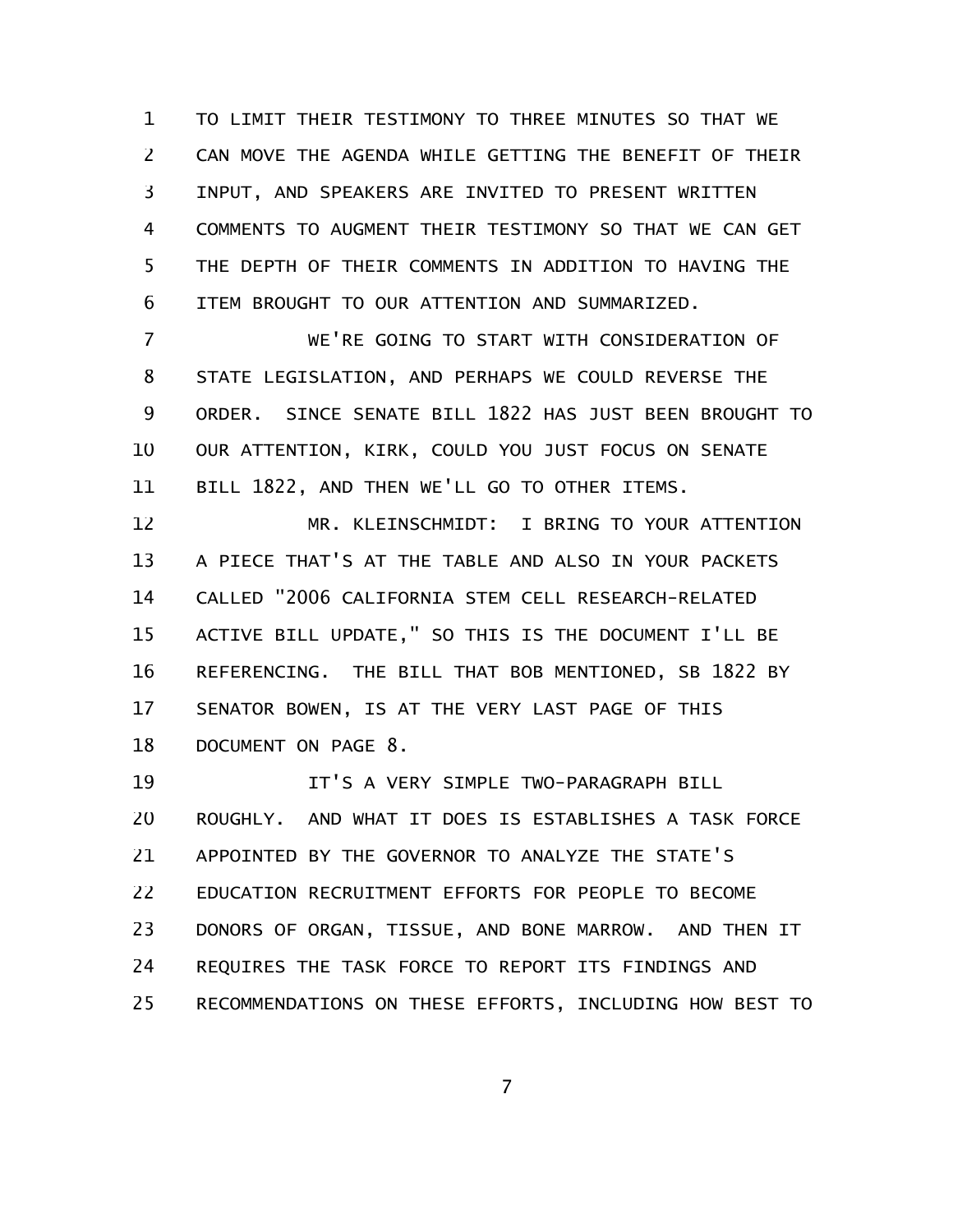OVERCOME CULTURAL, LINGUISTIC, RELIGIOUS, SOCIAL AND ECONOMIC BARRIERS TO INCREASE PARTICIPATION. AND THIS HAS BEEN ASKED TO REPORT BY JULY 1, 2008. 1 2 3

THIS BILL HAS ALREADY PASSED THE SENATE AND IS NOW IN THE ASSEMBLY, AND HAS NOT YET GOT ANY COMMITTEE ASSIGNMENTS TO MY KNOWLEDGE. 4 5 6

CHAIRMAN KLEIN: KIRK, PERHAPS WE COULD SPECIFICALLY GET DR. NESBITT'S STAFF TO PROVIDE US A SHORT WRITE-UP OF THE SPECIFIC RELEVANCE ON THE TISSUE BANK TO AUTISM STUDIES AND THE GENETIC APPLICATIONS. 7 8 9 10

11

MR. KLEINSCHMIDT: OKAY.

CHAIRMAN KLEIN: WE KNOW THAT, FOR EXAMPLE, WITH HIV/AIDS, THERE'S A TRIAL GOING ON AT UCLA WHERE THEY'RE USING ADULT STEM CELLS AND CUSTOM DESIGNING ADULT STEM CELLS WITH GENETIC MODIFICATIONS TO DEFEAT THE ABILITY OF THE HIV VIRUS TO PROPAGATE. POTENTIALLY THERE COULD BE THE SAME TYPE OF COMBINATION OF GENETIC RESEARCH WITH ADULT STEM CELL RESEARCH OR EMBRYONIC STEM CELL RESEARCH HERE IN DEALING WITH AUTISM. OBVIOUSLY WE'RE IN THE VERY EARLY STAGES OF LEARNING ABOUT AUTISM, AND THE TISSUE SAMPLES MAY SIMPLY PROVIDE US WITH INFORMATION ON THE GENETIC ORIGINS OF THE DISEASE, BUT IT'S SOMETHING CERTAINLY THAT WE'VE HAD CALLED TO OUR ATTENTION BEFORE TO TRY AND EMPHASIZE TO THE AUTHOR THE DIRECT APPLICATIONS HERE. 12 13 14 15 16 17 18 19 20 21 22 23 24 25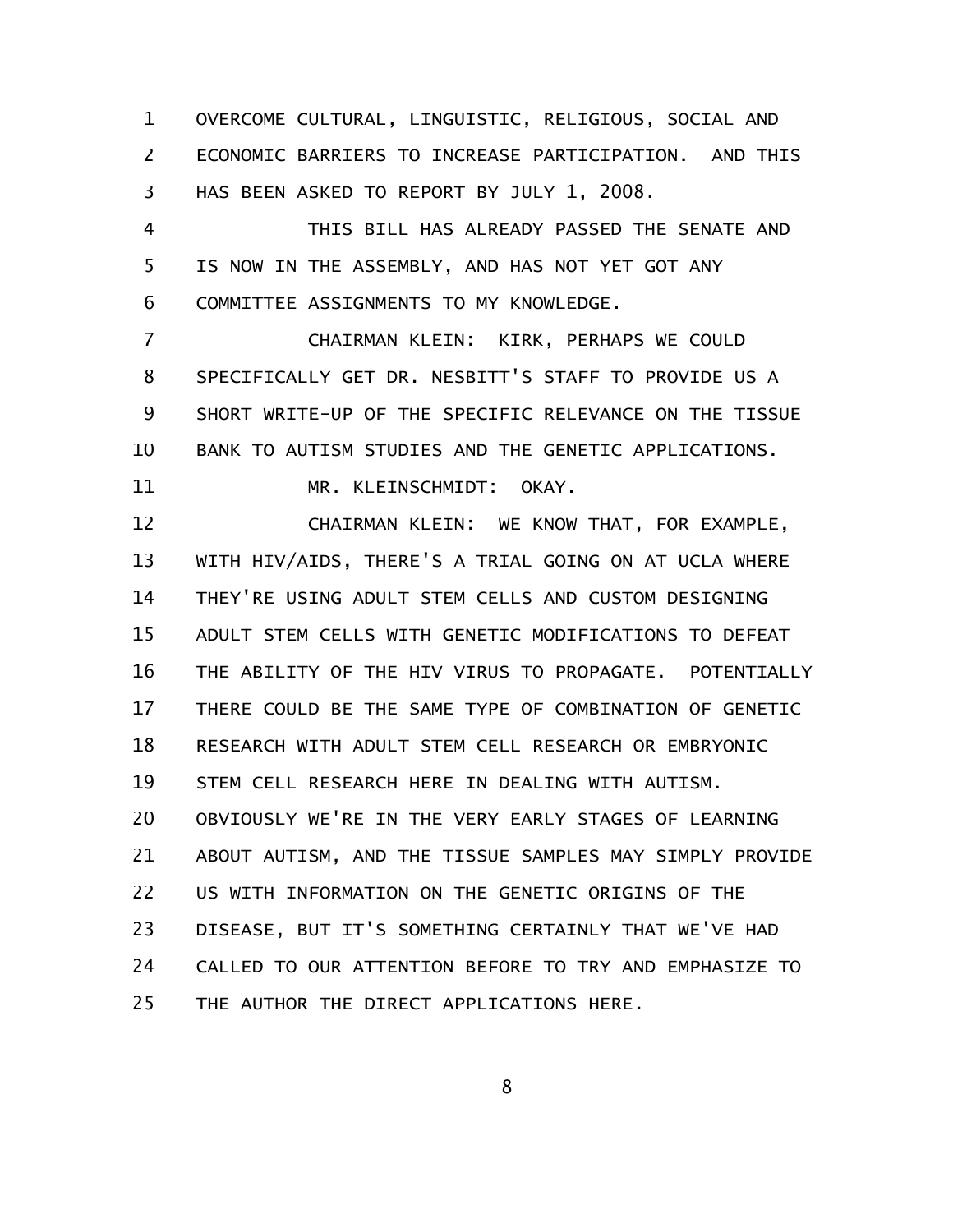ANY DISCUSSION FROM THE BOARD MEMBERS ON THIS ITEM? 1 2

MS. SAMUELSON: THAT JUST MADE ME THINK THAT IN PARKINSON'S THERE'S IMPORTANT RESEARCH ONGOING IN THE GENE ENVIRONMENT INTERACTIONS. AND WITH AUTISM BEING -- APPEARING SUCH AN EPIDEMIC, GROWING EPIDEMIC, INCREASES INCIDENCE AND PERHAPS A CONNECTION TO ENVIRONMENTAL TOXINS AS THERE IS WITH PARKINSON'S, THERE MIGHT BE BANKING THAT WOULD TAKE SAMPLES AND CREATE CELL LINES THAT ARE SOMEHOW WORKING WITH THE GENE ENVIRONMENT INTERACTIONS AS THERE IS IN PARKINSON'S. 3 4 5 6 7 8 9 10 11 12

CHAIRMAN KLEIN: WELL, AND SO TISSUE BANKING RELATED TO PARKINSON'S MAY ALSO HAVE SOME DIRECT APPLICATIONS? 13 14 15

MS. SAMUELSON: IT MAY. I'M NOT THAT CONVERSANT WITH THE NEXUS BETWEEN THE GENE ENVIRONMENT INTERACTIONS AND HOW REGENERATIVE MEDICINE CAN BE USED TO TEASE THAT OUT, BUT MY HUNCH IS THERE IS SOME CONNECTION THERE. 16 17 18 19 20

CHAIRMAN KLEIN: JOAN, COULD WE CALL ON YOU, PERHAPS, WITH YOUR TREMENDOUS PARKINSON'S CONNECTIONS, WITH ACCESS TO SCIENTIFIC INPUT, AND SEE IF THERE IS A RELATIONSHIP. WE COULD GET A LETTER AS WELL TO SENATOR BOWEN'S OFFICE. KIRK CAN HELP YOU WITH THAT TASK. 21 22 23 24 25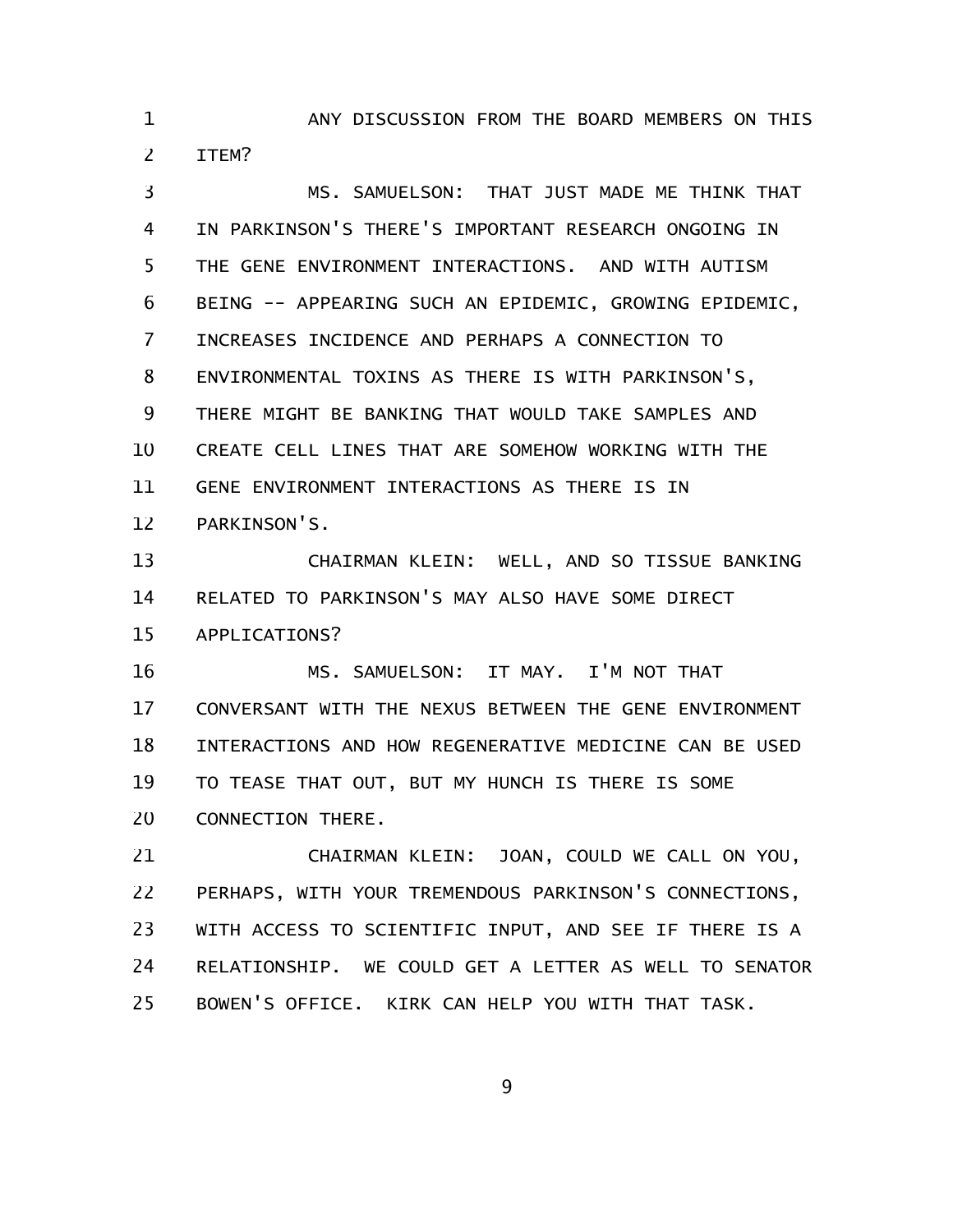MS. SAMUELSON: RIGHT. THERE'S ACTUALLY A NEW PROJECT BETWEEN THE NIH INSTITUTES OF -- THE GENOME INSTITUTE AND THE ENVIRONMENTAL HEALTH SCIENCES INSTITUTE TO EXPLORE THE GENE ENVIRONMENT INTERACTIONS. AND ON MY TO-DO LIST IS TO TALK TO DR. HOLMES AND DR. SCHWARTZ ABOUT THE REGENERATIVE MEDICINE IMPLICATIONS AND A ROLE WE COULD PLAY IN COLLABORATING WITH THEM. 1 2 3 4 5 6 7 8

CHAIRMAN KLEIN: OKAY. SO IT IS MY UNDERSTANDING THAT THERE'S NO NEGATIVE IDENTIFIED IMPACTS OF THIS BILL. WE DON'T HAVE A QUORUM HERE TODAY, SO WE'RE IN REALLY A STUDY SECTION, BUT WE COULD GO FORWARD TO THE BOARD AT ITS NEXT MEETING WITH A SENSE OF THIS SUBCOMMITTEE. WHAT IS THE FEELING OF THE COMMITTEE IN TERMS OF TAKING A RECOMMENDATION TO TRY AND PROVIDE SUPPORT TO THIS BILL? 9 10 11 12 13 14 15 16

DR. BRYANT: I THINK WE SHOULD SUPPORT IT. I THINK THE MORE SAMPLES THAT WE HAVE AVAILABLE FOR RESEARCH, THE BETTER OFF WE'LL BE IN THE LONG RUN, WHETHER IT RELATES DIRECTLY TO STEM CELLS OR TO TRANSPLANTS OR BASIC RESEARCH. I THINK IT'S A GOOD THING TO ENCOURAGE. 17 18 19 20 21 22

CHAIRMAN KLEIN: OKAY. 23

DR. NOVA: I AGREE. LET'S MOVE TO MAKE A RECOMMENDATION TO THE FULL BOARD TO SUPPORT THIS. 24 25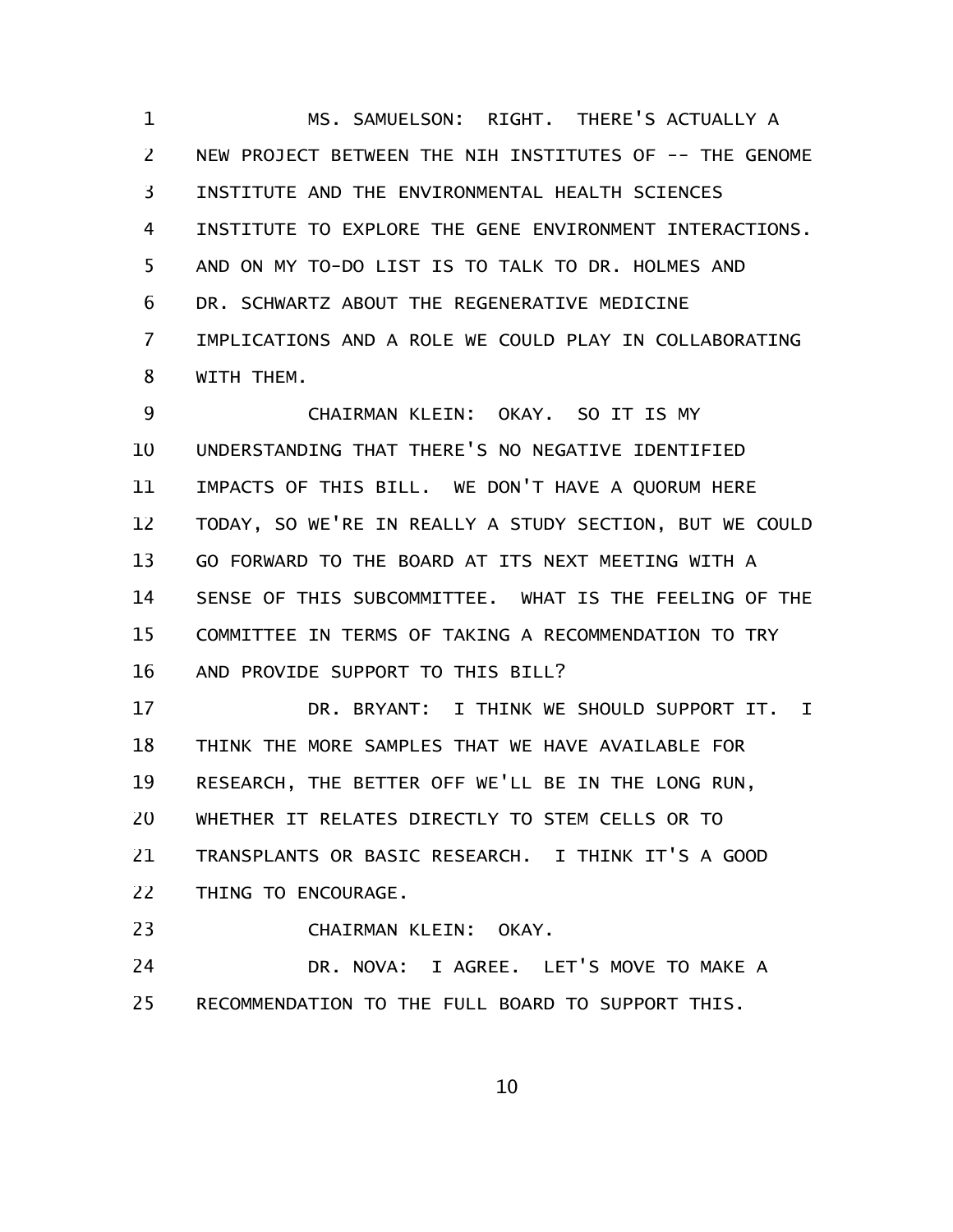CHAIRMAN KLEIN: OKAY. SO I'M GOING TO DO THIS ON A STRAW POLE-TYPE BASIS SINCE WE CAN'T TAKE A VOTE. AND BEFORE WE DO THAT, ANY COMMENTS FROM THE PUBLIC ON THIS PARTICULAR PIECE OF LEGISLATION? SEEING NO COMMENTS FROM THE PUBLIC ON THIS PIECE OF LEGISLATION, CAN WE MOVE FORWARD TO SENATE BILL 401. MR. KLEINSCHMIDT: SURE. SENATE BILL 401 IS ON PAGE 2 OF THE HANDOUT. THIS, YOU RECALL, IS THE 1 2 3 4 5 6 7 8

MAIN MEASURE THAT WAS DISCUSSED AT THE LAST ICOC MEETING IN APRIL. AND AT THAT MEETING THE BOARD DECIDED TO OPPOSE SB 401 AFTER A GOOD AND HEALTHY DISCUSSION ON THE MERITS. 9 10 11 12

BACKGROUND, AGAIN, IS THAT THIS IS PRETTY MUCH SIMILAR TO SCA 13 FROM LAST YEAR, ALSO SPONSORED BY SENATORS ORTIZ AND RUNNER. BUT UNLIKE LAST YEAR'S SCA, WHICH WAS A CONSTITUTIONAL AMENDMENT PROPOSAL, THIS IS A BILL. BUT IT IS STILL A BALLOT MEASURE THAT WOULD TAKE VARIOUS ISSUES BACK TO THE VOTERS ON HOW THE CIRM IS ADMINISTERED AND HOW THE ICOC CONDUCTS ITS BUSINESS. 13 14 15 16 17 18 19 20

YOU MAY RECALL THAT THE BOARD TOOK A POSITION IN OPPOSITION BECAUSE, IN YOUR VIEW, IT WAS PREMATURE AND UNNECESSARY GIVEN THE REGULATIONS THAT THE BOARD IS UNDERTAKING AND THE INSTITUTE IS UNDERTAKING RIGHT NOW TO CODIFY THE POLICIES PASSED BY THE ICOC ON ISSUES 21 22 23 24 25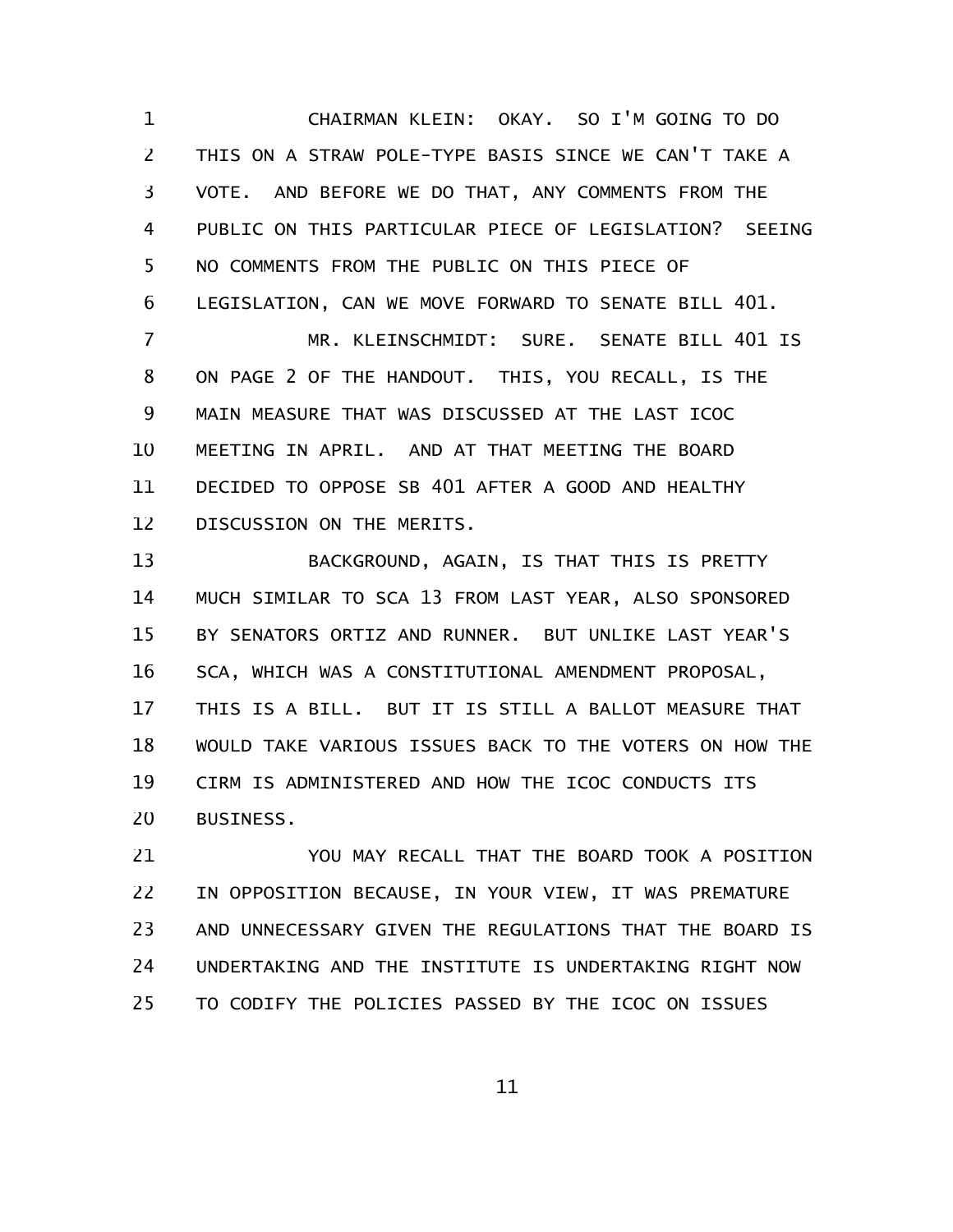LIKE THE MEDICAL AND ETHICAL STANDARDS, CONFLICT OF INTEREST FOR WORKING GROUPS, AND IP POLICY FOR NONPROFIT ORGANIZATIONS THAT RECEIVE CIRM FUNDING. 1 2 3

THIS BILL WAS INTRODUCED IN MARCH VIA A GUT-AND-AMEND PROCESS WHERE AN EXISTING BILL THAT HAD ALREADY PASSED THE SENATE, THE LANGUAGE WAS REMOVED AND NEW LANGUAGE WAS INSERTED. AND SO IT WAS ALREADY IN THE STATE ASSEMBLY, HENCE OUR WORK THUS FAR WITH THE BOARD'S POSITION HAS BEEN TO ADDRESS IT THERE. 4 5 6 7 8 9

IT WAS HEARD IN THE ASSEMBLY HEALTH COMMITTEE LAST MONTH AND PASSED OUT OF THAT COMMITTEE BY A NINE-TO-TWO VOTE WITH THREE ABSTENTIONS OR NOT VOTING. AND TOMORROW IT WILL BE HEARD IN THE ASSEMBLY APPROPRIATIONS COMMITTEE. SO THIS IS A TIMELY MEETING FOR THIS BOARD OR THIS SUBCOMMITTEE AS WELL AS FOR OUR VISITS THIS AFTERNOON. 10 11 12 13 14 15 16

BUT, IN ESSENCE, THERE ARE MANY PARTS, AND I'M NOT SURE TO WHAT DETAIL YOU WANT ME TO GO THROUGH THIS. AND I WILL ALSO BRING TO YOUR ATTENTION A SEPARATE PIECE THAT WE HAVE THAT'S ENTITLED "SB 401 OPPOSE" THAT SHOULD BE AT YOUR PLACES TOO THAT GIVES SOME OF THE HIGHER LEVEL SPEAKING POINTS THAT MIGHT BE USEFUL FOR YOU TO UNDERSTAND. 17 18 19 20 21 22 23

SO, BOB, DO YOU WANT ME TO GO IN MORE DETAIL ON WHAT THE BILL DOES, OR DO YOU WANT TO TALK MORE 24 25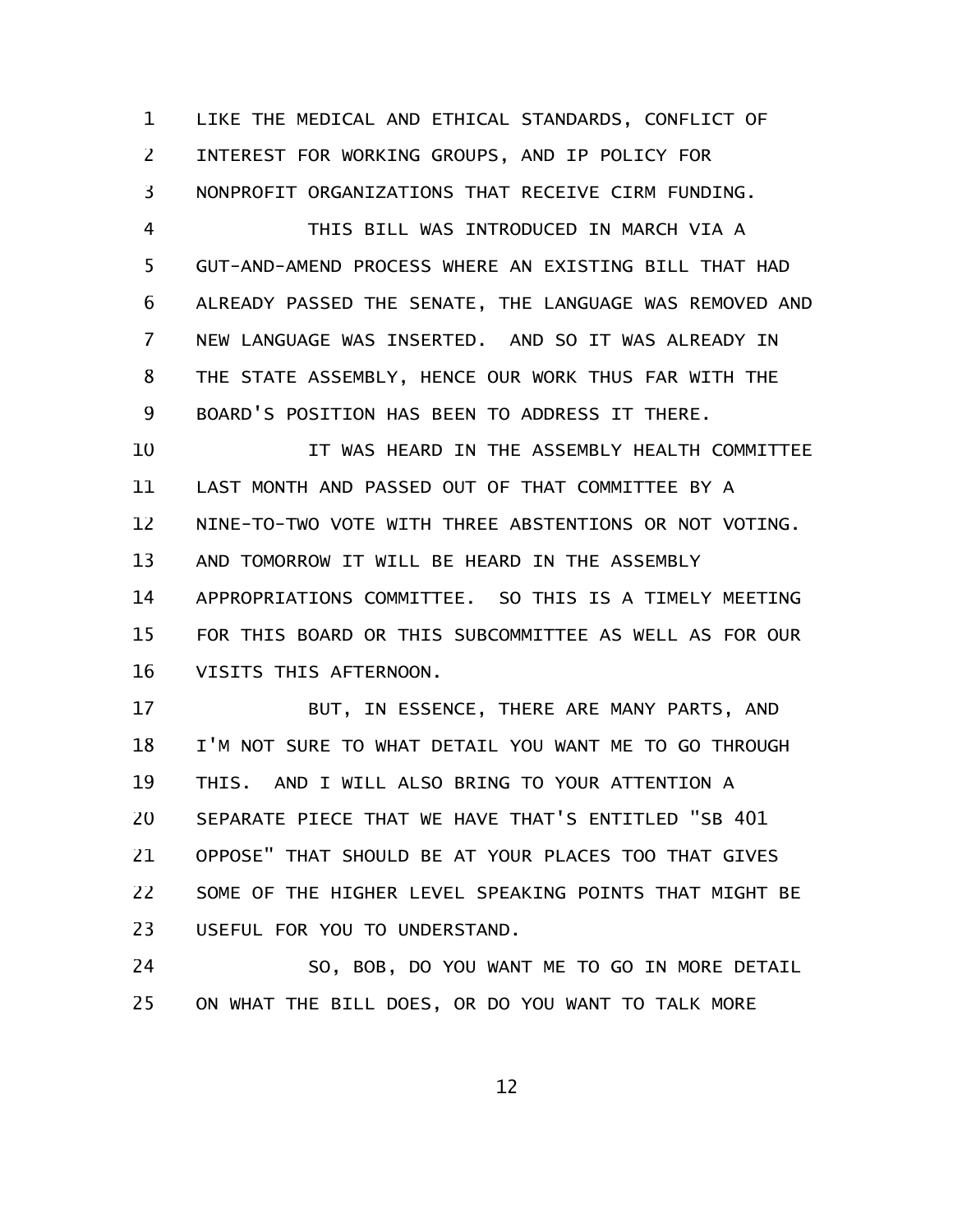ABOUT THESE KEY ISSUES OF CONCERN? 1

CHAIRMAN KLEIN: WELL, I THINK AS A FUNDAMENTAL FOUNDATION HERE SO THAT THOSE MEMBERS OF THE PUBLIC THAT DON'T HAVE THE BACKGROUND AND THOSE MEMBERS OF THE BOARD WHO WERE NOT AT THE PRIOR MEETING, WHY DON'T YOU WALK THROUGH THE DIFFERENT TYPES OF PUBLIC OVERSIGHT AND PUBLIC INPUT THAT THIS BOARD IS IN THE PROCESS OF RECEIVING WHERE THIS BILL, WHICH PUTS AN INITIATIVE ON THE STATE BALLOT, WOULD PREEMPT THAT PROCESS AND FREEZE INTO STATE LAW, ONLY CHANGEABLE BY ANOTHER INITIATIVE, VERY DETAILED PROVISIONS AND DIRECTIVES THAT HAVE NOT HAD THE CHANCE TO TAKE INTO ACCOUNT THE PUBLIC INPUT THAT WE'RE IN THE MIDDLE OF. AND SO TO THE EXTENT THAT YOU WOULD LIKE SCOTT TOCHER TO PARTICIPATE IN THAT, WHY DON'T YOU GIVE US THAT SUMMARY. 2 3 4 5 6 7 8 9 10 11 12 13 14 15 16

MR. KLEINSCHMIDT: WELL, OF COURSE, THE ICOC IS THE ULTIMATE DECISION-MAKING BODY FOR THE CIRM PROGRAM. AND ALL DECISIONS MADE BY THE BOARD ARE MADE IN PUBLIC SESSION WITH PUBLIC INPUT, SO THAT THIS FIRST POINT IS THE BOARD IS THE ULTIMATE DECISION-MAKING GROUP. OF COURSE, YOU HAVE THREE WORKING GROUPS THAT ADVISE YOU ON VARIOUS DECISIONS THAT ARE RELEVANT TO THEIR EXPERTISE. 17 18 19 20 21 22 23 24

25

I THINK YOU'RE FAMILIAR WITH THOSE: THE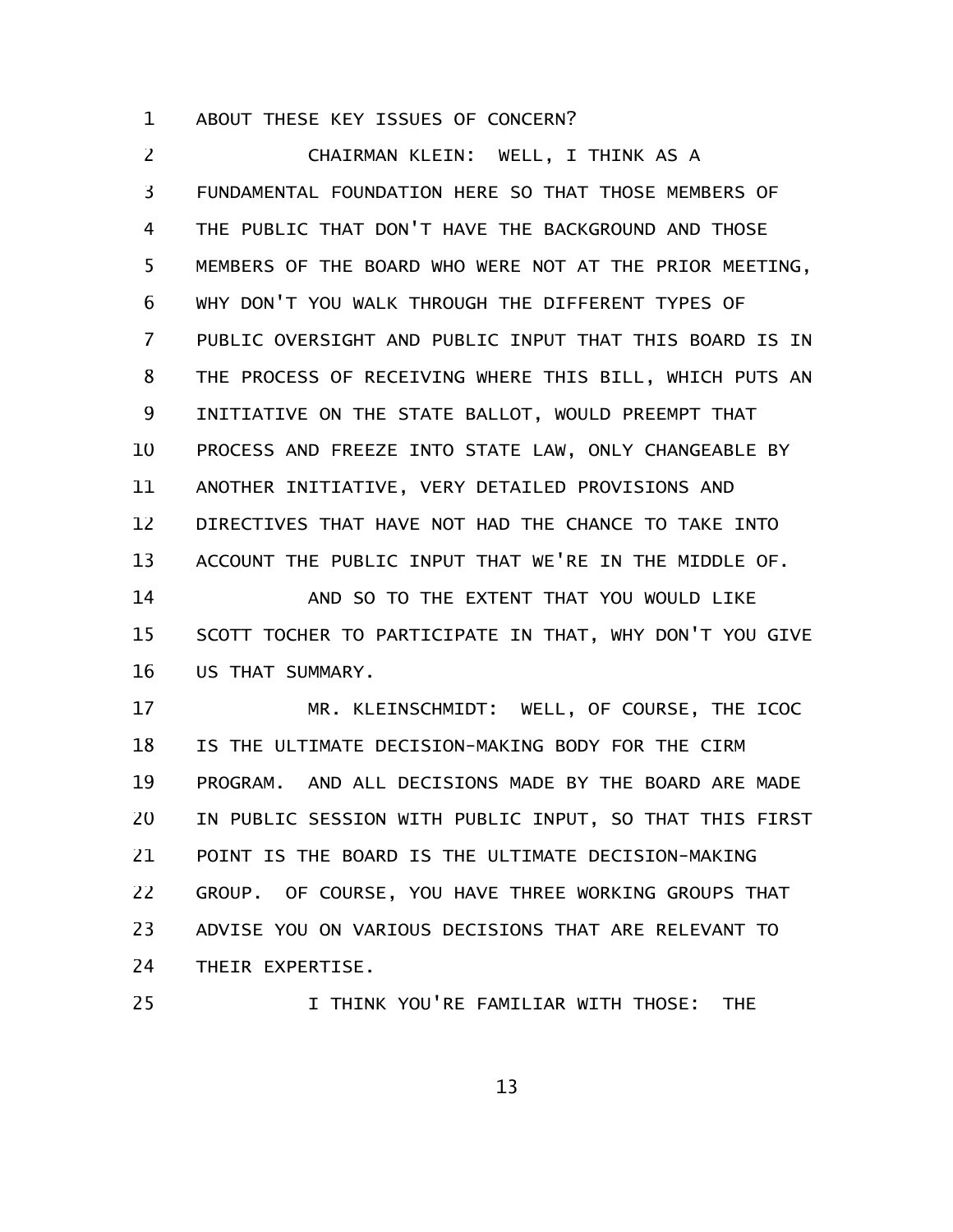MEDICAL AND ETHICAL STANDARDS, THE GRANTS REVIEW WORKING GROUP, AND THE FACILITIES WORKING GROUP. THEY ALL HAVE, AGAIN, EXPERIENCE IN THOSE SUBJECT MATTERS AND BRING THAT EXPERTISE TO THE TABLE. 1 2 3 4

BEYOND THE FORMAL STRUCTURES THAT WERE OUTLINED ON THE BOARD LEVEL AND WORKING GROUP LEVEL, A NUMBER OF OTHER AUDITS ARE REQUIRED IN PROP 71 BEGINNING WITH AN INDEPENDENT EXTERNAL AUDIT THAT IS MANDATED ON AN ANNUAL BASIS FOR THE FINANCIAL PRACTICES OF THE INSTITUTE. THAT REVIEW IS JUST COMPLETED. WE CONTRACTED WITH AN OUTSIDE VENDOR NAMED GILBERT ASSOCIATES, AND THAT REVIEW IS NOW BEING SENT TO THE STATE CONTROLLER, WHO WILL THEN COMMENT ON THE FINDINGS OF THE AUDIT INDEPENDENTLY OF WHAT THE AUDIT SAID. AND THEN ONCE HIS PIECE IS WRITTEN ON THAT, A MEETING OF THE CITIZENS FINANCIAL ACCOUNTABILITY OVERSIGHT COMMITTEE WILL BE CONVENED. AND THIS IS A GROUP OF INDIVIDUALS APPOINTED BY VARIOUS CONSTITUTIONAL OFFICERS, AS WELL AS THE SPEAKER AND THE PRESIDENT PRO TEM, THAT MEET INDEPENDENTLY ONCE A YEAR TO REVIEW THE FINANCIAL AUDIT OF THE CIRM AND MAKE ANY RECOMMENDATIONS AS FAR AS WAYS OF CHANGING BUSINESS. SO THOSE ARE TO MY KNOWLEDGE -- CHAIRMAN KLEIN: AND, KIRK, YOU'RE TALKING ABOUT A PUBLIC HEARING WHERE THEY HAVE PUBLIC INPUT 5 6 7 8 9 10 11 12 13 14 15 16 17 18 19 20 21 22 23 24 25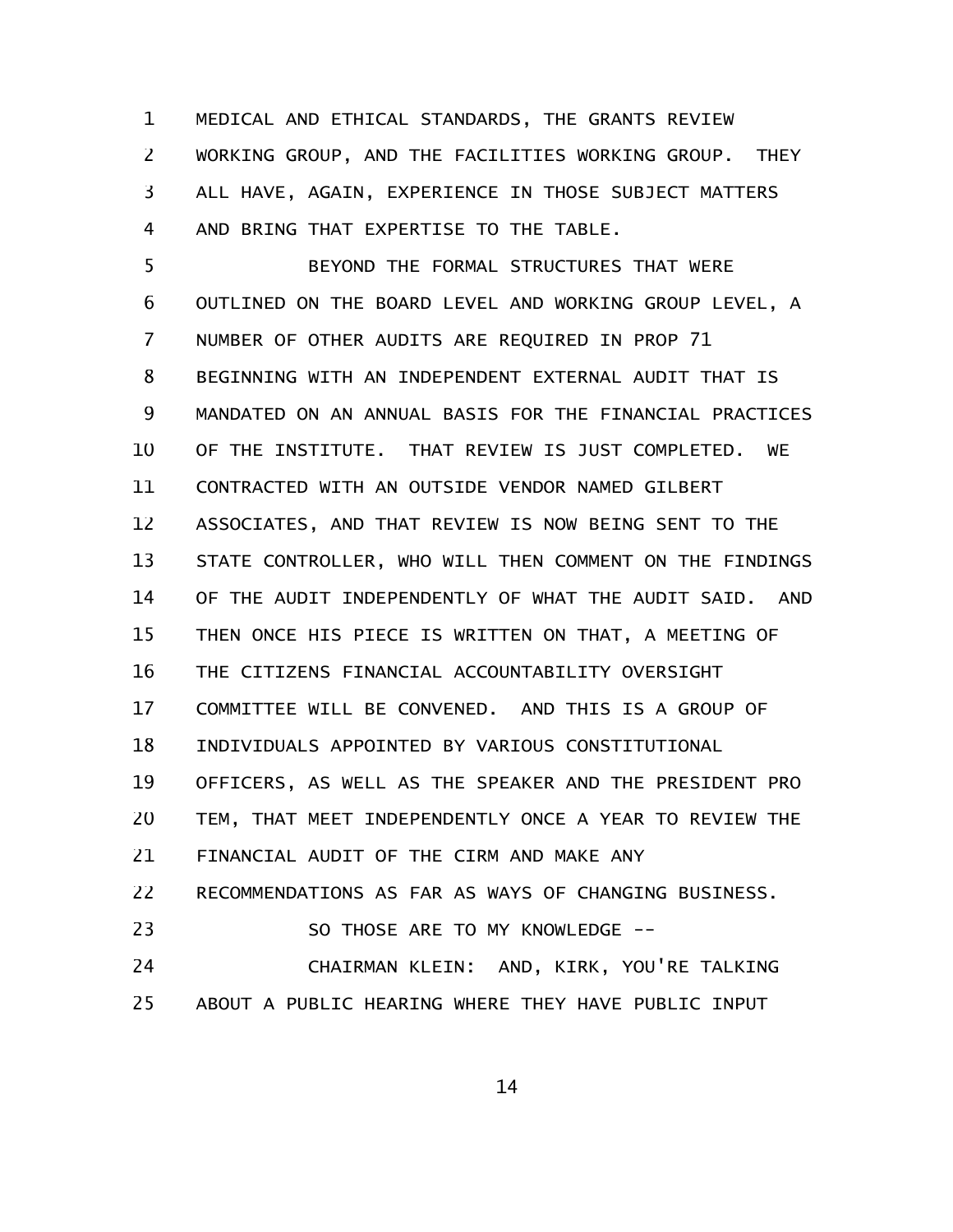FROM ANY MEMBER OF THE LEGISLATURE, THEIR COMMITTEES, OR THE GENERAL PUBLIC. IN ADDITION THERE IS AN ANNUAL PUBLIC REPORT THAT THAT COMMITTEE WILL PUBLISH ON ITS FINDINGS. 1 2 3 4

MR. KLEINSCHMIDT: ABSOLUTELY. ALL OF THESE MEETINGS WILL BE HELD IN PUBLIC WITH PUBLIC INPUT. AND IN ADDITION TO THE FORMAL MEETINGS, OF COURSE, THE REGULATIONS THAT I ALREADY MENTIONED WILL BE GOING THROUGH OR ARE CURRENTLY IN THE ADMINISTRATIVE PROCEDURES ACT PROCESS TO BECOME OFFICIAL STATE OF CALIFORNIA REGULATIONS. THE APA IS GOVERNED BY ANOTHER STATE AGENCY CALLED THE OFFICE OF ADMINISTRATIVE LAW. AND SCOTT CAN TALK IN A LOT MORE DETAIL ON HOW THEY DO THEIR BUSINESS. BUT, IN ESSENCE, THAT'S THE SAME PROCESS THAT'S USED FOR ANY STATE AGENCY LIKE CAL-EPA, FOR INSTANCE, IF THEY WERE COMING UP WITH A REGULATION ON AIR QUALITY, FOR INSTANCE, SO IT'S THE STANDARD PROCEDURE. 5 6 7 8 9 10 11 12 13 14 15 16 17 18

AND, AGAIN, OUR MEDICAL AND ETHICAL GUIDELINES, OUR IP FOR NONPROFIT ORGANIZATIONS, AND OUR CONFLICT OF INTEREST FOR WORKING GROUP MEMBERS ARE CURRENTLY IN THAT PROCESS WITH MEDICAL AND ETHICAL STANDARDS LEADING THE WAY. IN FACT, THAT FIRST 45-DAY PUBLIC COMMENT PERIOD HAS ENDED, AND THE WORKING GROUP HAS MET AGAIN TO REVIEW THOSE COMMENTS. AND NOW 19 20 21 22 23 24 25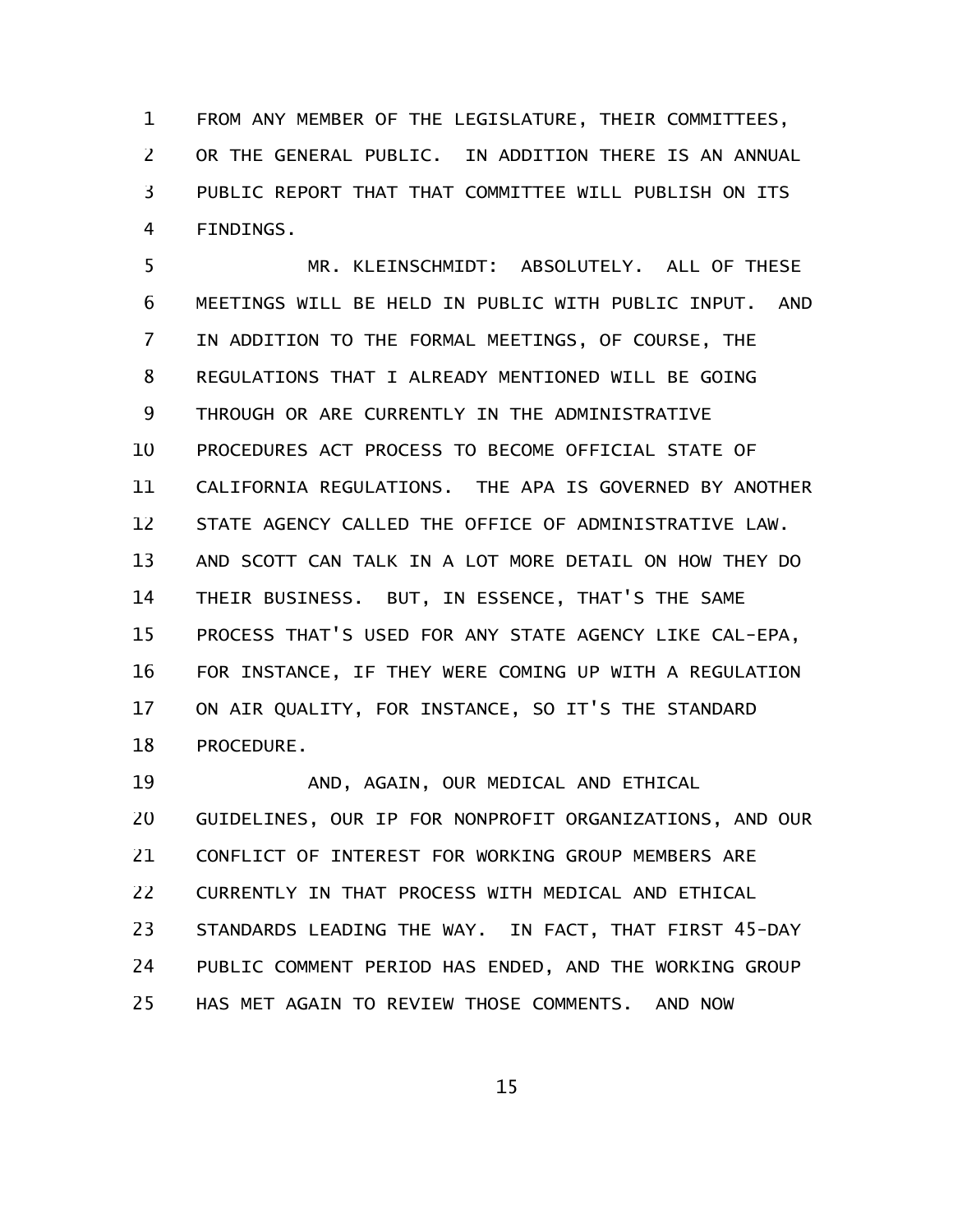THERE'S ANOTHER 15-DAY COMMENT PERIOD THAT WE'RE CURRENTLY IN. 1 2

SO, AGAIN, PLENTY OF PUBLIC INPUT AND REVIEW BY INTERESTED PARTIES. I KNOW IN THAT INSTANCE WE'VE RECEIVED QUITE A FEW PUBLIC COMMENTS THAT THE WORKING GROUP IS ACTIVELY CONSIDERING. 3 4 5 6

SO A PLAN BEYOND THE THREE THAT ARE IN PROCESS IS TO ALSO INCLUDE THE GRANTS ADMINISTRATIVE POLICY, THE GAP AS IT'S REFERRED TO, WHICH THIS BOARD HAS CONSIDERED AT A COUPLE OF PREVIOUS MEETINGS. THIS POLICY WOULD GOVERN THE ADMINISTRATIVE FUNCTIONS FOR ANY GRANTEE AS FAR AS REPORTING AND FISCAL ISSUES OF THOSE KINDS OF DETAIL. 7 8 9 10 11 12 13

ONCE THAT DOCUMENT IS APPROVED, THAT WILL THEN START THE APA PROCESS AS WELL. 14 15

CHAIRMAN KLEIN: SO, KIRK, JUST IN SUMMARY, WE HAVE THREE DIFFERENT PROCESSES GOING ON THAT ARE PUBLIC PROCESSES THAT WE'RE TRYING TO GET PUBLIC INPUT ON. ONE IS THE ADMINISTRATIVE PROCEDURES ACT PROCESS YOU JUST DESCRIBED. ONE IS THE PROCESS THAT THE CONTROLLER IS ABOUT TO START AS CHAIRMAN OF THE INDEPENDENT CITIZENS' FINANCIAL OVERSIGHT COMMITTEE, WHICH INCLUDES REPRESENTATIVES OF THE PRESIDENT PRO TEM AND THE SPEAKER, WHERE THERE WILL BE PUBLIC HEARINGS, AND THE THIRD IS A JOINT LEGISLATIVE PERFORMANCE AUDIT 16 17 18 19 20 21 22 23 24 25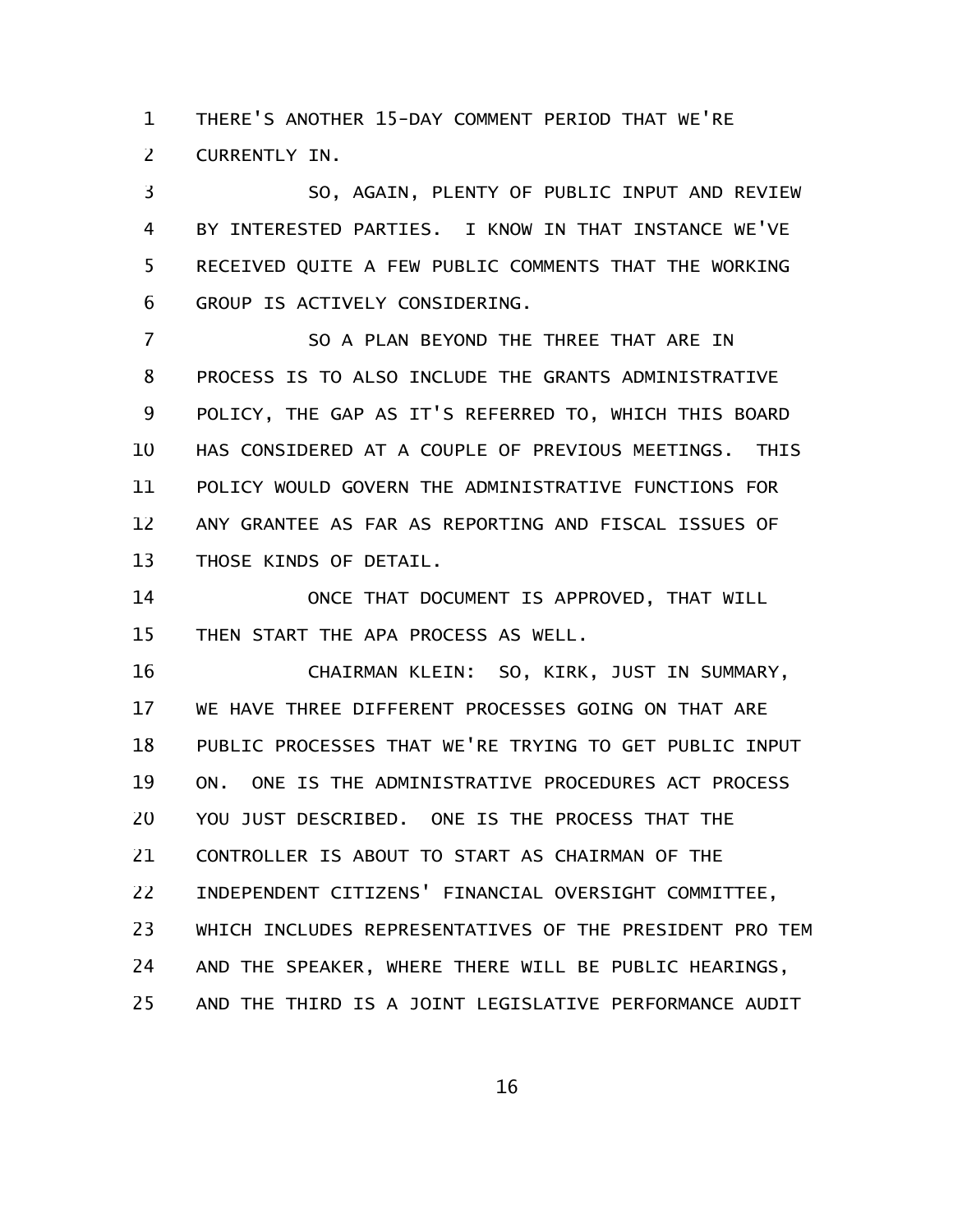ON OUR ENTIRE OPERATION THAT THE LEGISLATURE HAS SCHEDULED, WHICH WILL OCCUR SOMETIME BEFORE THE END OF THE YEAR. ALL OF THOSE WILL BRING GOOD, EXCELLENT PUBLIC INPUT FROM THE SCIENTIFIC COMMUNITY, THE MEDICAL COMMUNITY, AS WELL AS FROM THE CIVIC ORGANIZATIONS AND GENERAL PUBLIC. AND ALL OF THOSE PROCESSES WOULD BE PREEMPTED IF THIS INITIATIVE WERE TO GO INTO EFFECT BECAUSE NONE OF THAT INPUT IS IN PLACE AT THIS POINT. WE'RE JUST COLLECTING IT AND WILL BE THROUGH THE END OF THE YEAR. 1 2 3 4 5 6 7 8 9 10

IN ADDITION, BY USING AN INITIATIVE, IT FREEZES IT PERMANENTLY IN PLACE AND CAN ONLY BE CHANGED BY INITIATIVE, WHICH CREATES A REAL PROBLEM IN A TECHNICAL AND DYNAMIC AREA LIKE THIS. 11 12 13 14

NOW, IN TERMS OF GOING TO THE SUBSTANCE HERE, THIS BILL ADDRESSES, AMONG OTHER AREAS, THE INTELLECTUAL PROPERTY AREA. MARY MAXON, COULD YOU GIVE US A COUPLE OF EXAMPLES POSSIBLY, INCLUDING POTENTIALLY THE TECHNICAL LANGUAGE THEY HAVE ADDRESSING THE DESIRE TO HAVE A 50-PERCENT SHARE OF NET LICENSING REVENUE WHERE THE STATE SHARES ANY COST IN DEVELOPING THE PATENTS AND WHAT THE IMPLICATIONS FOR A PROVISION LIKE THAT MIGHT BE. MAYBE YOU COULD LEAD US THROUGH THAT AND A COUPLE OF OTHER EXAMPLES. 15 16 17 18 19 20 21 22 23 24

DR. MAXON: SURE, I'LL TRY. SO FOR THOSE OF 25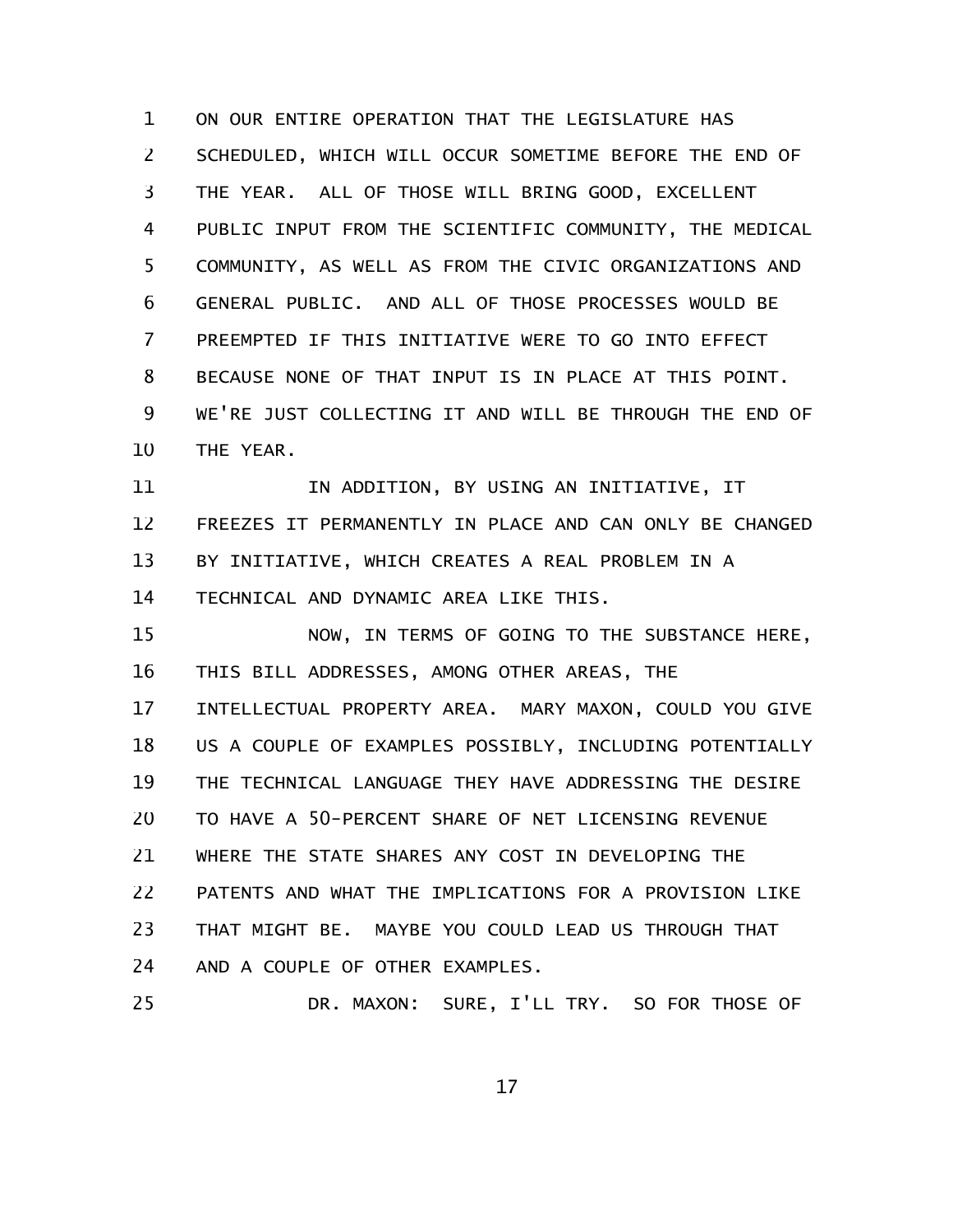YOU WHO MAY NOT KNOW, I'M MARY MAXON. AND I'VE BEEN WORKING WITH THE INTELLECTUAL PROPERTY TASK FORCE, DRS. BRYANT AND WRIGHT, AMONG OTHER MEMBERS OF THE TASK FORCE TO DEVELOP INTELLECTUAL PROPERTY POLICIES FOR THE STATE OF CALIFORNIA'S GRANTEES. 1 2 3 4 5

AS YOU HEARD, TO DATE WE'VE ALREADY DEVELOPED AN INTELLECTUAL PROPERTY POLICY FOR NONPROFIT GRANTEES, WHICH WAS PASSED ON FEBRUARY 10TH. AND BY WAY OF A LITTLE BIT OF BACKGROUND, I'LL TELL YOU THAT WE RESEARCHED HUNDREDS OF DOCUMENTS, LITERATURE ABOUT INTELLECTUAL PROPERTY AGREEMENTS, WE CONDUCTED MORE THAN THREE DOZEN INTERVIEWS WITH EXPERTS FROM INTERNATIONAL, FEDERAL, AND EXPERTS OF FOUNDATIONS, GRANT-MAKING ENTITIES, THAT ACTUALLY GIVE GRANTS AND UNDERSTAND INTELLECTUAL PROPERTY AGREEMENTS. 6 7 8 9 10 11 12 13 14 15

PERHAPS THE MOST IMPORTANT THING IS THAT WE CONDUCTED MANY OPEN PUBLIC MEETINGS TO DISCUSS THE VARIOUS ASPECTS OF OUR INTELLECTUAL PROPERTY POLICY AND WHAT WE MIGHT DO IN THE FUTURE. SO BY WAY OF BACKGROUND, I WOULD SAY THAT THE PROPOSED POLICY THAT IS NOW OPEN FOR COMMENT ON THE OFFICE OF ADMINISTRATIVE LAW'S WEBSITE HAS MANY COMPONENTS THAT WERE CONTRIBUTED BY A VAST NUMBER OF STAKEHOLDERS. 16 17 18 19 20 21 22 23

SO THE SPECIFICS ABOUT SB 401 THAT BOB HAS ASKED ME TO LOOK INTO, I THINK WE NEED TO START AT WHAT 24 25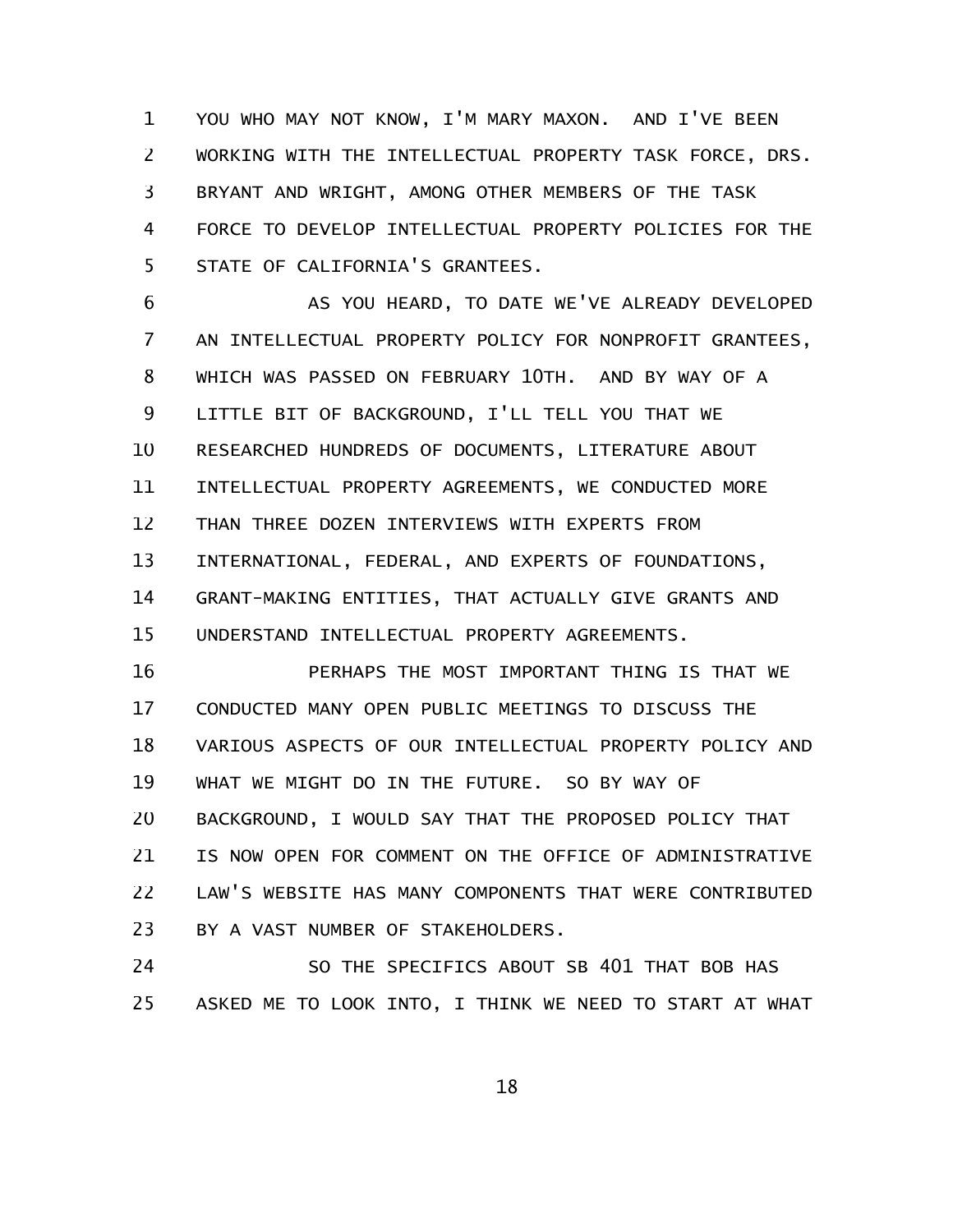I ENVISION IS THE BIGGEST CHALLENGE PERHAPS, AND THAT IS ONE SECTION OF SB 401 REQUIRES THAT IP AGREEMENTS BETWEEN THE ICOC AND GRANTEES BE REVIEWED BY THE ATTORNEY GENERAL PRIOR TO APPROVAL. SO FIRST QUESTION THAT ONE MIGHT ASK HERE IS WHAT EXACTLY IS AN INTELLECTUAL PROPERTY AGREEMENT. DOES THAT APPLY TO NONPROFIT INSTITUTIONS AS WELL AS FOR-PROFIT INSTITUTIONS? IT'S REALLY NOT CLEAR, AND ONE CAN ALREADY IMAGINE, HAVING GIVEN OUT TRAINING GRANTS THAT ARE COVERED BY OUR INTELLECTUAL PROPERTY AGREEMENT, THAT GRANTEES HAVE ALREADY AGREED TO AN INTELLECTUAL PROPERTY AGREEMENT. AND THE ATTORNEY GENERAL WOULD THEN BE REQUIRED TO REVIEW EACH AND EVERY ONE OF THOSE IN ONE INTERPRETATION OF THAT. 1 2 3 4 5 6 7 8 9 10 11 12 13 14

THE SECOND, OF COURSE, IS THAT IF IT'S JUST FOR COMMERCIAL ENTITIES, THIS REPRESENTS A SIGNIFICANT CHALLENGE, I BELIEVE, TO ACHIEVING THE GOALS OF PROPOSITION 71, WHICH IS TO GET THERE USING CURES. I THINK THIS IS OPERATIONALLY UNTENABLE HAVING A THIRD PARTY, IF YOU WILL, AT THE TABLE DURING NEGOTIATIONS FOR INTELLECTUAL PROPERTY ROYALTY RATES, FOR EXAMPLE, AND THERE ARE MANY OTHER ISSUES, BUT ALSO PROVIDES SIGNIFICANT COST TO THE STATE, NOT JUST IN ADMINISTRATIVE COSTS, BUT ALSO IN OPPORTUNITY COSTS. IF COMPANIES AREN'T WILLING TO TAKE OUR GRANTS AS A 15 16 17 18 19 20 21 22 23 24 25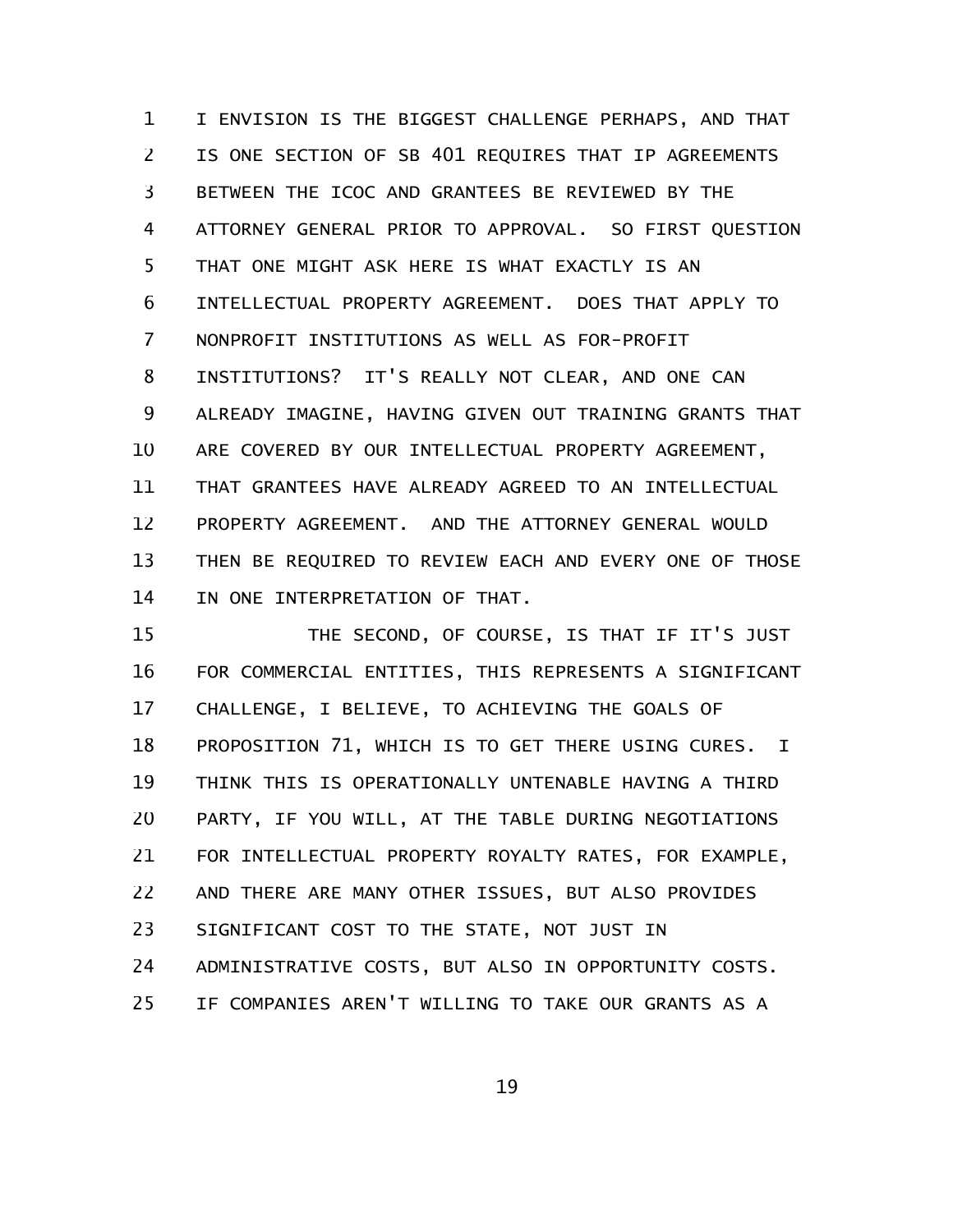CONSEQUENCE OF THIS, THIS WOULD BE A MAJOR CHALLENGE TO OUR GOALS. 1 2

SECONDLY, THE SB 401 PROVISIONS REQUIRE THAT GRANT RECIPIENTS WOULD PROVIDE 50 PERCENT OF NET LICENSING REVENUES IF THE STATE SHARES IN THE EXPENSES OF DEVELOPING AND PROTECTING A PATENT, AS BOB MENTIONED. THE INTELLECTUAL PROPERTY POLICY THAT WE'VE PROPOSED ASKS A 25-PERCENT RETURN TO THE STATE AND MANDATES THAT THE GRANTEES ARE RESPONSIBLE FOR ALL OF THE COST OF PATENTS. SO IF SB 401 PASSES, ONE COULD IMAGINE THAT THIS WOULD SEVERELY LIMIT UC AND ACTUALLY PENALIZE THE UC SCHOOLS SINCE ONE INTERPRETATION WOULD SAY THAT THIS SINGLES OUT UC AS THE ONLY INSTITUTIONS THAT MAY HAVE TO PAY 50 PERCENT BACK TO THE STATE SINCE THEY ARE, BY DEFINITION, A STATE ENTITY USING STATE FUNDS TO PAY FOR THEIR PATENTS. THIS, I THINK, IS A SIGNIFICANT CHALLENGE FOR THE UC SCHOOLS THAT MAY NOT BE AN OBVIOUS INTERPRETATION OF THIS. 3 4 5 6 7 8 9 10 11 12 13 14 15 16 17 18

AND LASTLY, ONE THING THAT I'LL POINT OUT IS THAT SB 401 ALSO REQUIRES THAT A COMMERCIAL RECIPIENT OF OUR GRANTS AND LOANS PROVIDE ROYALTY PAYMENTS AT A RATE THAT IS CONSISTENT WITH RATES RECEIVED BY UC FOR RESEARCH AGREEMENTS WITH BIOTECH AND PHARMA COMMERCIAL ENTITIES FOR THAT TYPE OF RESEARCH. THIS IS ALSO A LITTLE BIT OF A CHALLENGE, I BELIEVE. IT'S NOT CLEAR 19 20 21 22 23 24 25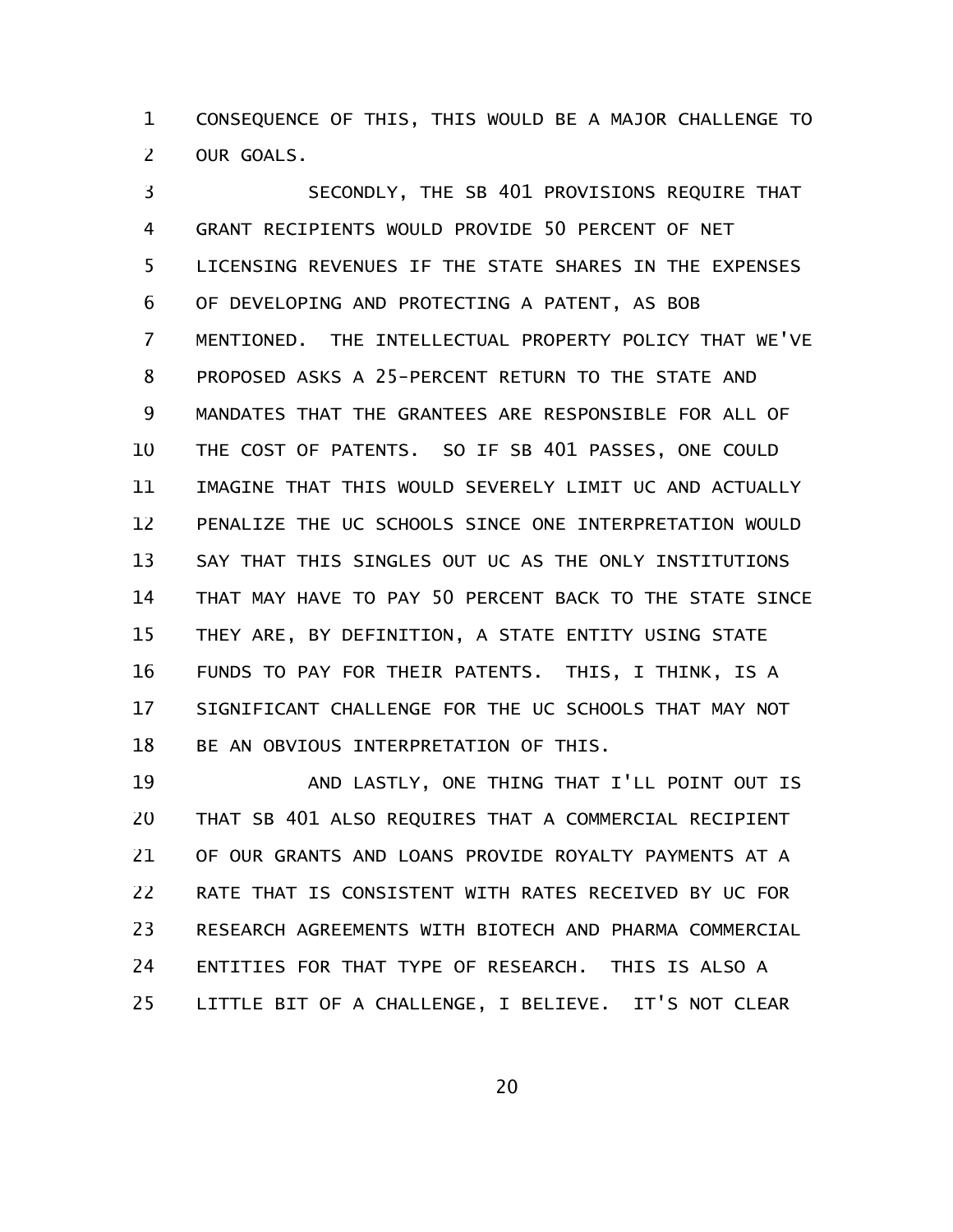WHAT THOSE RATES ARE, AND I THINK THIS WOULD ACTUALLY PUT A MAJOR CONDITION AROUND OUR ABILITY TO OPERATE IN THAT IT CREATES UNCERTAINTY. 1 2 3

THERE ARE NO OTHER TECHNOLOGIES OF SIMILAR TYPE YET. THESE ARE EMBRYONIC STEM CELL TECHNOLOGIES, TECHNOLOGIES THAT ARE, BY DEFINITION, INDIVIDUAL AND UNIQUE. SO IT WOULD BE VERY UNCLEAR OPERATIONALLY HOW THIS WOULD WORK. 4 5 6 7 8

LASTLY, I THINK THE BILL WOULD REQUIRE A COMMERCIAL ENTITY THAT RECEIVES OUR FUNDING TO SELL ANY PRODUCT DEVELOPED TO STATE HEALTH PROGRAMS AT THE MEDICAID PRICE EVEN IF THE CIRM FUNDS A VERY, VERY SMALL FRACTION, EVEN SO LITTLE AS ONE DOLLAR. THIS SEEMS LIKE A CHALLENGE, I WOULD THINK, TO A COMMERCIAL ENTITY TO SIGN ON AND SAY, YEAH, THOSE ARE CONDITIONS THAT WE'D BE WILLING TO ADOPT. 9 10 11 12 13 14 15 16

SO I THINK OPERATIONALLY SOME OF THESE THINGS ARE QUITE CHALLENGING, AND THEY THREATEN CERTAINLY THE COMMERCIAL DEVELOPMENT WITH OUR INTELLECTUAL PROPERTY AGREEMENTS. MOST IMPORTANTLY, OUR FOR-PROFIT POLICY IS NOT YET COMPLETED. WE'RE IN THE RESEARCH PHASE OF THAT. AS BOB MENTIONED AND KIRK MENTIONED, THIS WOULD PREEMPT ALL THE PUBLIC INPUT INTO THAT, WHICH WE BELIEVE IS VERY IMPORTANT. 17 18 19 20 21 22 23 24

CHAIRMAN KLEIN: THANK YOU VERY MUCH, MARY. 25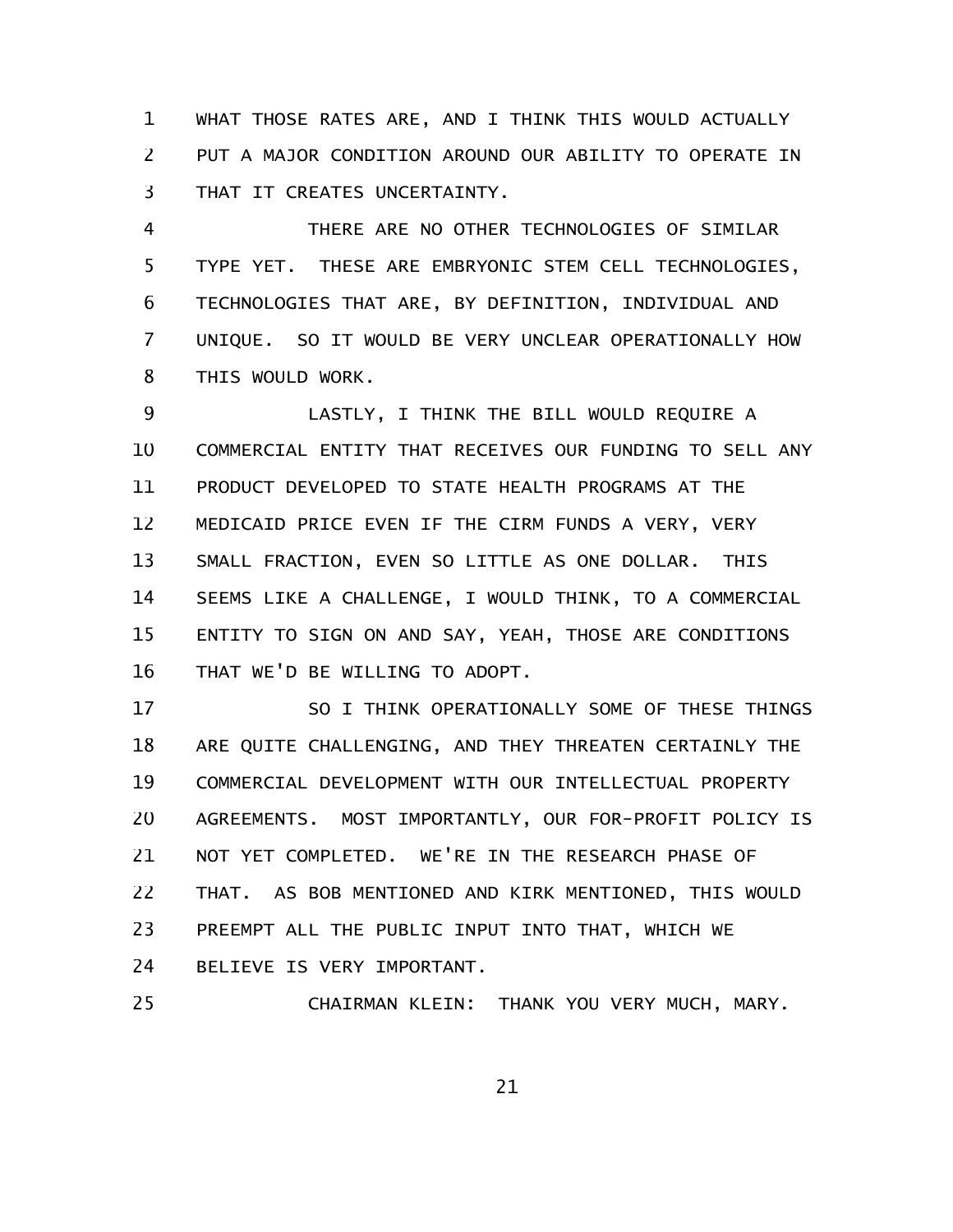IT'S ALSO IMPORTANT TO POINT OUT THAT WE'VE JUST HAD THE BENEFIT OF A GREAT LEGAL DECISION IN THE TRIAL COURT ON THE CONSTITUTIONALITY OF PROPOSITION 71. AND THE JUDGE COMMENTED AS WELL ON A NUMBER OF AS-APPLIED CHALLENGES. CLEARLY THE TYPES OF AMBIGUITIES THAT MARY HAS REFERENCED HERE WOULD OPEN NEW AVENUES OF GREAT IMAGINATION FOR LITIGATION. WE WOULD HOPE TO AVOID THAT. WE'RE TRYING TO IMPLEMENT THIS. PEOPLE DESPERATELY NEED THIS RESEARCH TO BE DONE, AND THE LITIGATION EXPERIENCE IS NOT ONE WE WISH TO REVISIT IN OUR LIFETIMES. 1 2 3 4 5 6 7 8 9 10 11

NEVERTHELESS, TO THE EXTENT THAT WE CAN, WE'D LIKE TO VERY MUCH BE OPEN AND RECEPTIVE TO LEGISLATIVE INPUT FROM THE ENTIRE LEGISLATURE, AS WE WERE LAST YEAR IN PUTTING FORTH WITH THE COMBINED BENEFIT OF ADVICE FROM SENATE PERATA'S OFFICE, SENATOR DUNN'S OFFICE, SENATOR SPEIERS' OFFICE, SENATOR BOWEN, WHO WE JUST REFERENCED WITH THIS MOST RECENT BILL, SHE'S CHAIRMAN OF THE ELECTIONS COMMITTEE, AND SENATOR ORTIZ' OFFICE, A NUMBER OF ENHANCEMENTS THAT WE THINK BENEFITED PROP 71, BENEFITED THE CITIZENS OF THE STATE, AND WE APPRECIATE THE LEGISLATURE'S HELP IN THAT. 12 13 14 15 16 17 18 19 20 21 22

IN THIS CASE USING AN INITIATIVE HERE IS VERY DIFFICULT FOR US. AND MARY OBVIOUSLY MENTIONED THAT IT INVOLVES SUBSTANTIAL NEW STATE INFRASTRUCTURE BECAUSE 23 24 25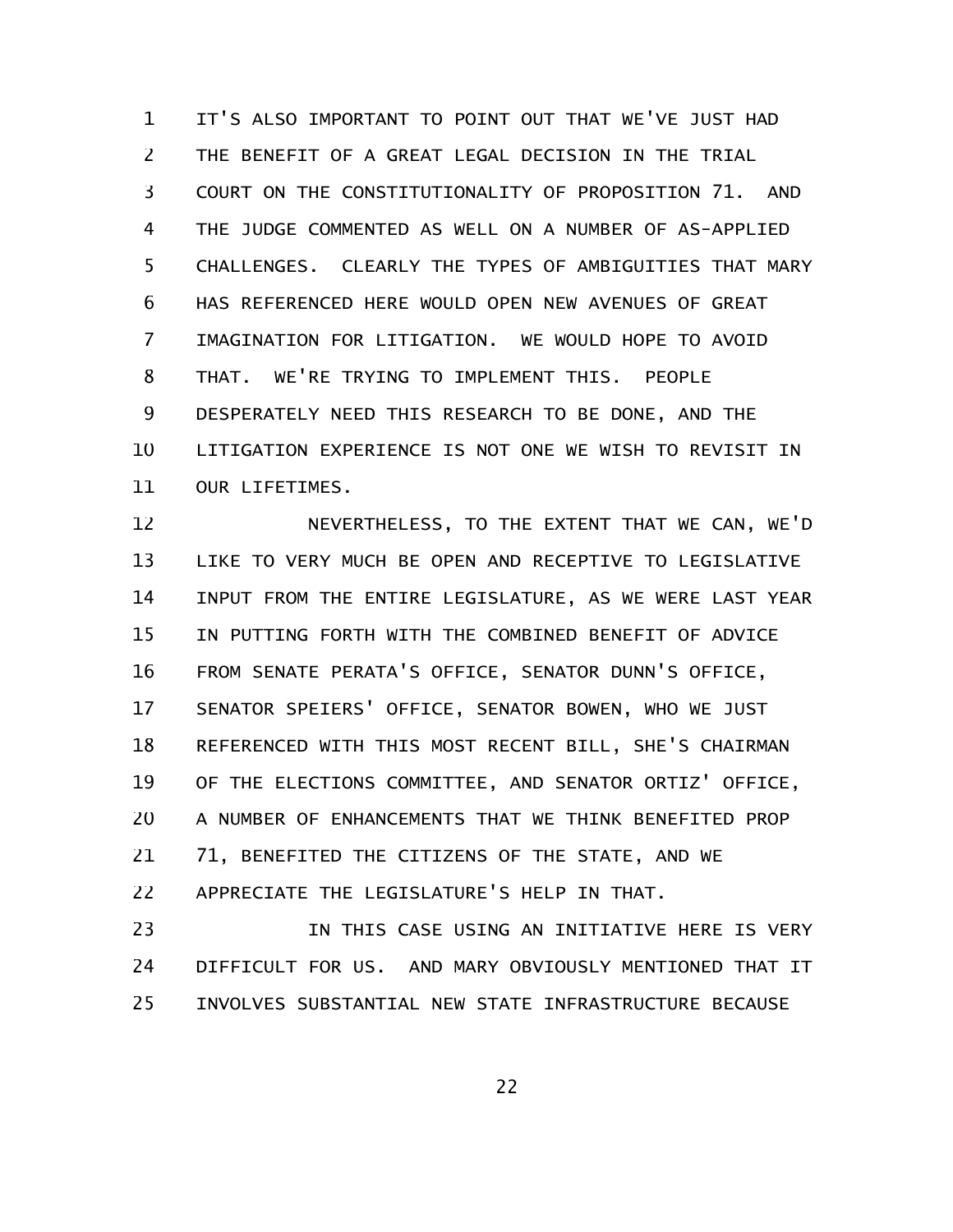THE STATE ATTORNEY GENERAL'S OFFICE DOES NOT NOW HAVE A CADRE OF ATTORNEYS WITH GREAT EXPERTISE IN INTELLECTUAL PROPERTY, WHICH CREATES A CHALLENGE FOR THEM AND A BARRIER FOR ANY OF OUR RESEARCH INSTITUTIONS. KIRK, ON THIS BILL, WOULD YOU LIKE TO COMMENT ON ANY OF THE OTHER AREAS OF CONCERN? MR. KLEINSCHMIDT: I'LL JUST COMMENT ON ONE MORE ON THE IP. MARY KIND OF ALLUDED TO THIS, BUT SECTION 1(H)(2) REQUIRES THAT THE ICOC SEEK LICENSING CONDITIONS THAT WOULD PROVIDE GREATER FINANCIAL BENEFITS TO THE STATE THAN IN THE OTHER SECTIONS WHERE POSSIBLE TO DO SO WITHOUT HINDERING RESEARCH AND DEVELOPMENT. THE CONCERN THERE IS THAT'S KIND OF THE ULTIMATE UNCERTAINTY PROVISION. AND AS WE KNOW, ANY TIME THERE IS AMBIGUITY, THAT IS AN OPENING FOR FUTURE LITIGATION. SO THAT KIND OF, ALTHOUGH DIFFERENT AMOUNTS ARE MENTIONED IN OTHER PARTS OF THE BILL FOR DIFFERENT GROUPS, COMMERCIAL OR NONPROFIT, THAT SECTION ALSO KIND OF NEGATES THAT AND SUGGESTS THAT THERE SHOULD BE A DIFFERENT RATE. 1 2 3 4 5 6 7 8 9 10 11 12 13 14 15 16 17 18 19 20

THE OTHER TWO MAJOR AREAS OF SB 401 BESIDES THE IP, THE IP IS THE ONE AREA THAT HAS THE MOST RADICAL DIFFERENCES FROM CURRENT ICOC POLICY, THE ONE THAT ALSO IS THE BIGGEST FOCUS OF THE BILL. BUT THE OTHER TWO, IN A NUTSHELL, HAVE TO DO WITH CONFLICT OF 21 22 23 24 25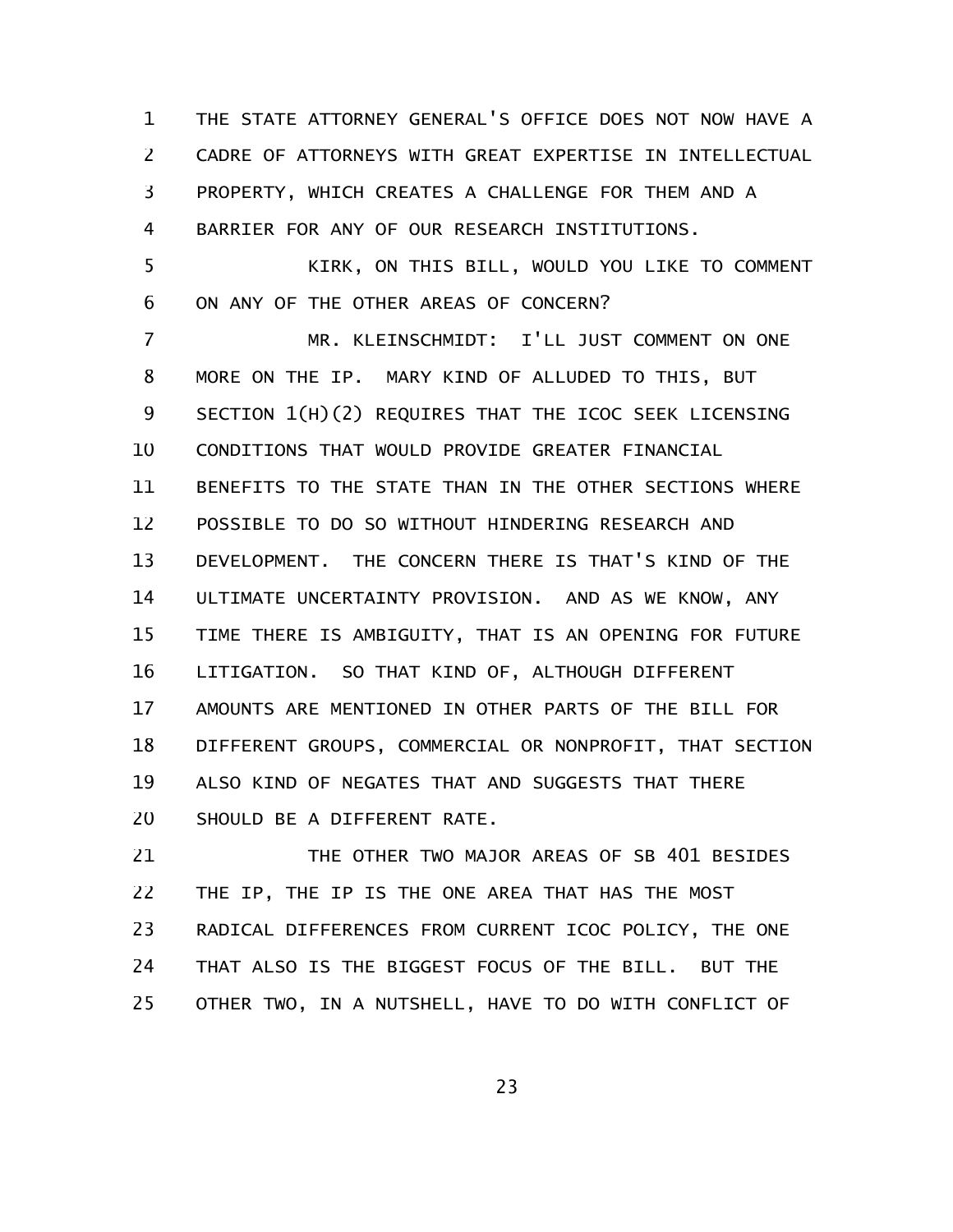INTEREST AND THEN OPEN MEETING AND PUBLIC RECORDS. 1

THE MAJOR DIFFERENCE FOR DISCLOSURE OF ECONOMIC INTEREST IS THAT SB 401 WOULD REMOVE THE EXEMPTION FOR WORKING GROUP RECORDS FROM THE PUBLIC RECORDS ACT. IT WOULD REMOVE THE EXEMPTION THAT'S CURRENTLY IN PLACE. SO ANY RECORD OF THE WORKING GROUPS WOULD BE A PUBLIC DOCUMENT WITH SOME NOTABLE EXCEPTIONS HAVING TO DO WITH THE PEER REVIEW AND SPECIFIC ISSUES WITHIN THAT. BUT FINANCIAL RECORDS, FOR INSTANCE, WOULD BE REMOVED, AND THAT WOULD BE UNPRECEDENTED AS FAR AS WE KNOW FOR AN ADVISORY GROUP FOR THE STATE THAT'S ADVISING A PROGRAM TO HAVE THESE RECORDS NOT ONLY TO BE MADE PUBLIC. 2 3 4 5 6 7 8 9 10 11 12 13

ALSO, AS FAR AS THE PUBLIC INFORMATION THAT WOULD CHANGE, THERE'S A REQUIREMENT THAT EVERY GRANT RECOMMENDED BY THE WORKING GROUP WOULD BE MADE PUBLIC AS FAR AS THE NAME OF THE INVESTIGATOR AND THE INSTITUTION. SO IF YOU RECALL IN OUR LAST EXAMPLE LAST SEPTEMBER WITH THE TRAINING GRANTS, I BELIEVE THE WORKING GROUP HAD 16 -- NO -- 17 PROPOSALS. I FORGET, ZACH, WAS IT 16 OR 17? 14 15 16 17 18 19 20 21

DR. HALL: SIXTEEN. 22

MR. KLEINSCHMIDT: SIXTEEN PROPOSALS, AND ONE OF THOSE WAS NOT ENDORSED BY THE ICOC, AND ANOTHER ONE WAS BROUGHT UP THAT WAS NOT RECOMMENDED FOR FUNDING. 23 24 25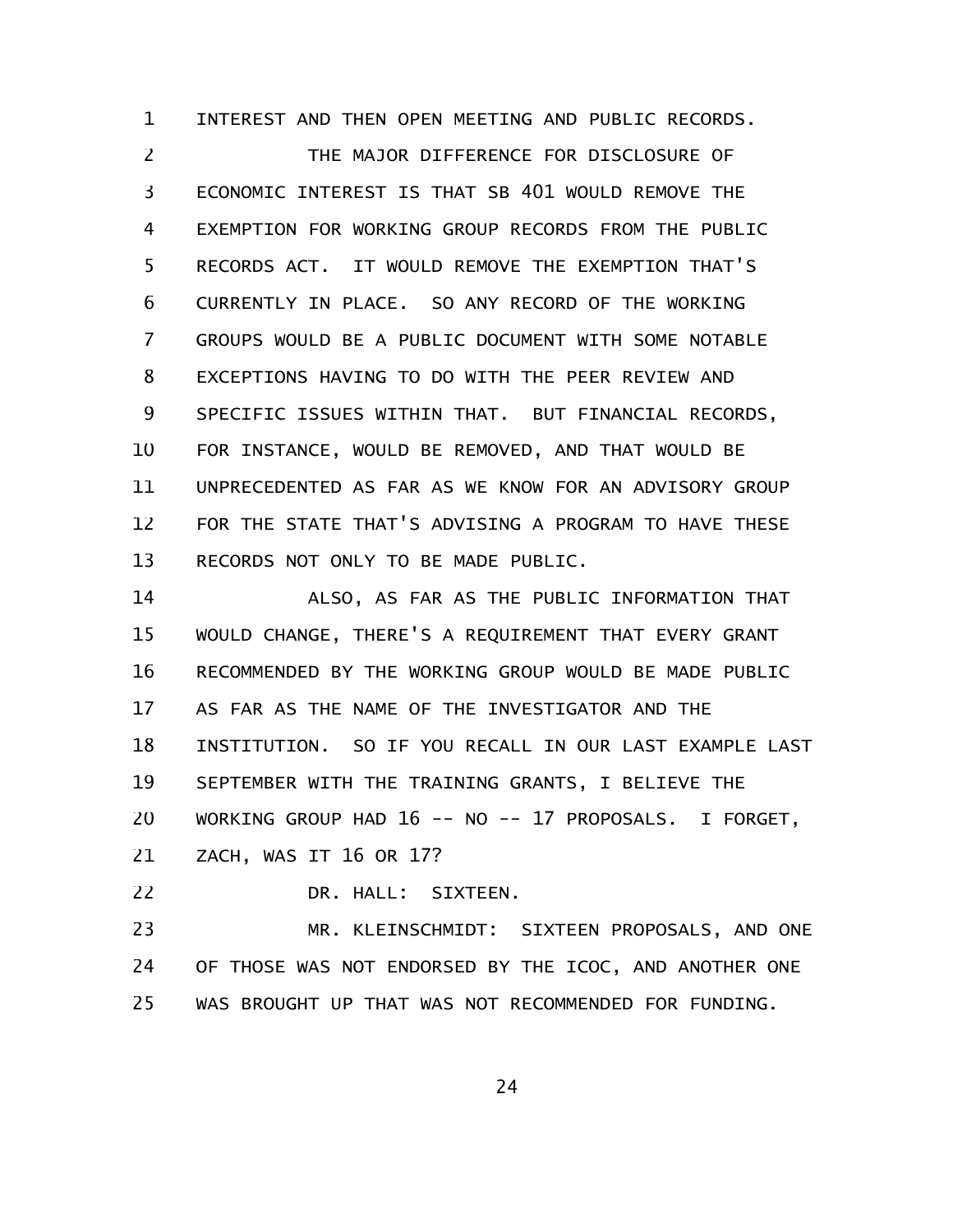IN THAT CASE, THE ONE THAT WAS NOT ULTIMATELY ENDORSED BY THE ICOC WOULD BE A PUBLIC RECORD AND EVERYONE WOULD KNOW WHO THAT INVESTIGATOR WAS. AND THAT JUST WILL DISCOURAGE THAT KIND OF INVOLVEMENT IN THE FUTURE. SO THAT'S PROBABLY THE MOST EGREGIOUS EXAMPLE WITHIN THAT CASE OF CONFIDENTIALITY WOULD BE BROKEN. 1 2 3 4 5 6

IT ALSO REQUIRES CERTAIN REPORTING OF GRANTS. AND WHILE, AGAIN, IT'S NOT NECESSARILY A PROBLEM TO GIVE MORE DETAILED INFORMATION IN OUR ANNUAL REPORT ON THE KIND OF PROPOSALS WE HAVE IN AGGREGATE, THE CONCERN IS THAT THE INDIVIDUAL INFORMATION WOULD BE PROBLEMATIC FOR CONFIDENTIALITY REASONS. 7 8 9 10 11 12

CHAIRMAN KLEIN: ALL RIGHT. THANK YOU VERY MUCH. DR. HALL, SINCE THIS TRANSCRIPT AND PORTIONS OF IT WILL BE MADE AVAILABLE TO A NUMBER OF INTERESTED PARTIES, SO THAT THEY HAVE A CLEAR UNDERSTANDING OF THE VALUE OF THE CONFIDENTIALITY OF THE GRANT APPLICATIONS DURING THE CONSIDERATION, COULD YOU PERHAPS JUST COMMENT FURTHER ON THIS ISSUE OF WHY CIRM IS CONCERNED WITH REVEALING THE NAME OF THE APPLICANT AND THE CONCERN OVER SUBJECTING THE ICOC THEN TO LOBBYING FOR OR AGAINST APPLICATIONS RATHER THAN HAVING THEM DECIDED ON THE SCIENTIFIC MERIT. 13 14 15 16 17 18 19 20 21 22 23

DR. HALL: OUR CONCERN OVERALL IS THAT THE MONEY WHICH THE PEOPLE OF THE STATE OF CALIFORNIA HAVE 24 25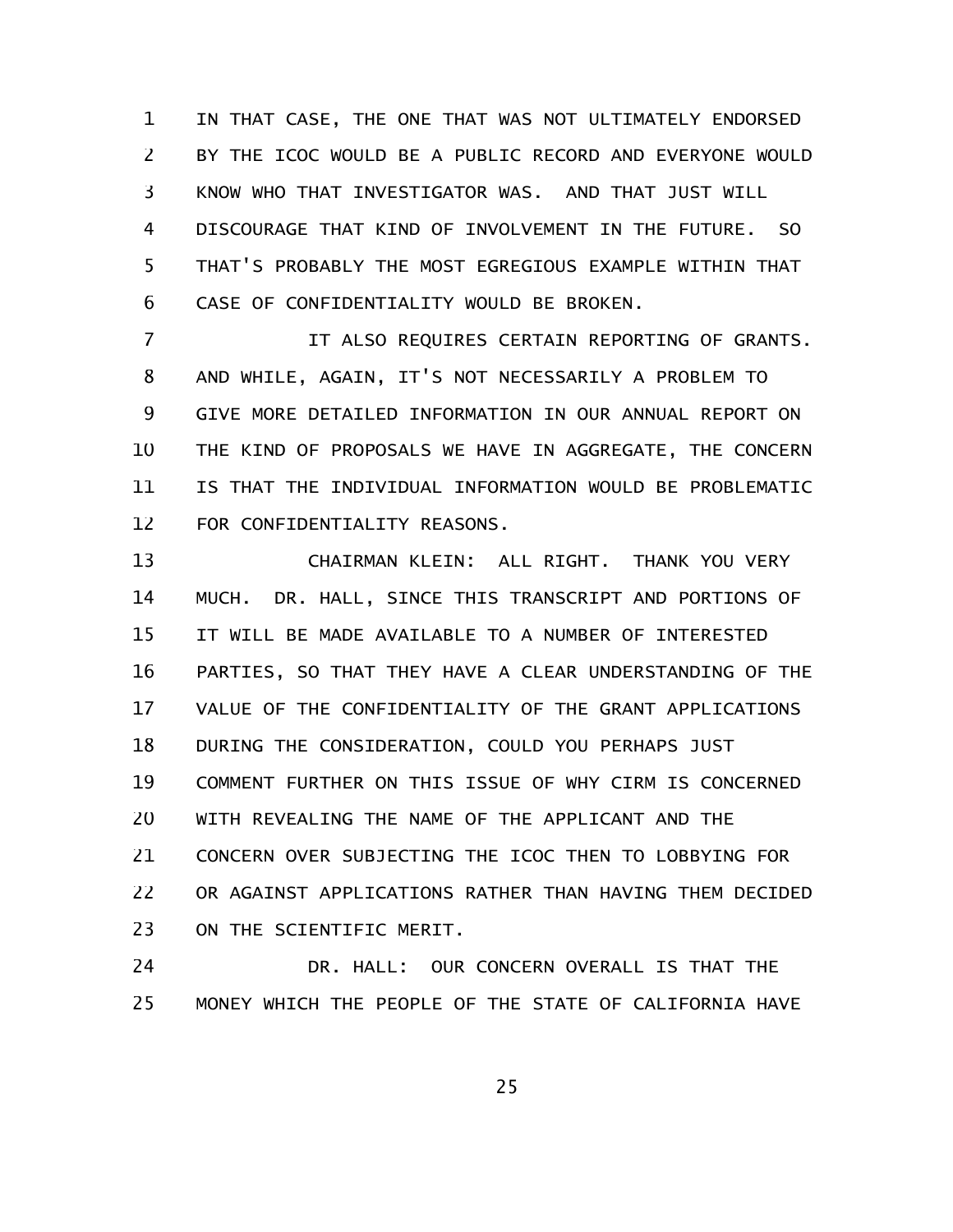ENTRUSTED TO US BE SPENT TO FUND THE BEST POSSIBLE SCIENCE IN THE DEVELOPMENT OF THERAPIES AND CURES. AND THE PROCEDURE THAT HAS WORKED IN AMERICAN SCIENCE FOR HALF A CENTURY NOW AND HAS REALLY MADE IT ONE OF THE LEADERS IN THE WORLD, THE LEADER, THE UNDISPUTED LEADER, I SHOULD SAY, IS THE PROCESS OF CONFIDENTIAL PEER REVIEW. AND UNDER THAT PROSPECTIVE INVESTIGATORS, APPLICANTS, ARE ENCOURAGED TO GIVE THEIR BEST THOUGHTS AND IDEAS UNDER CONFIDENTIAL CONDITIONS, AND REVIEWERS ARE ENCOURAGED TO GIVE THEIR MOST CANDID OPINION. EXPERT REVIEWERS, OUTSTANDING PEOPLE IN THE FIELD, GIVE THEIR OPINIONS ABOUT THE PROPOSED WORK. 1 2 3 4 5 6 7 8 9 10 11 12

AND IT IS THE GENERAL EXPERIENCE THAT THIS IS BEST DONE IN PRIVATE UNDER CONFIDENTIAL CONDITIONS WITHOUT IDENTIFYING THE PARTICULAR PERSON INVOLVED IN ANY PUBLIC WAY AND WITHOUT MAKING THE SPECIFIC COMMENTS THAT ARE MADE PUBLIC. SO WE THINK IT IS NOT A GOOD PRACTICE TO IDENTIFY INDIVIDUALS OR EVEN INSTITUTIONS. AND, IN FACT, ONE COULD ARGUE THAT THAT GIVES A KIND OF ANONYMITY TO THE FINAL PROCESS THAT EVEN ADDS TO THE PROCESS OF CHOOSING THE VERY BEST APPLICATIONS. 13 14 15 16 17 18 19 20 21

AND IN PARTICULAR, SOMETIMES EVALUATIONS ARE HARSH AND SCORES CAN BE VERY, VERY LOW. AND SUBJECTING PEOPLE TO KNOWLEDGE ABOUT THOSE DOES NOT SEEM TO BE USEFUL, AND WE THINK COULD BE EMBARRASSING TO PEOPLE 22 23 24 25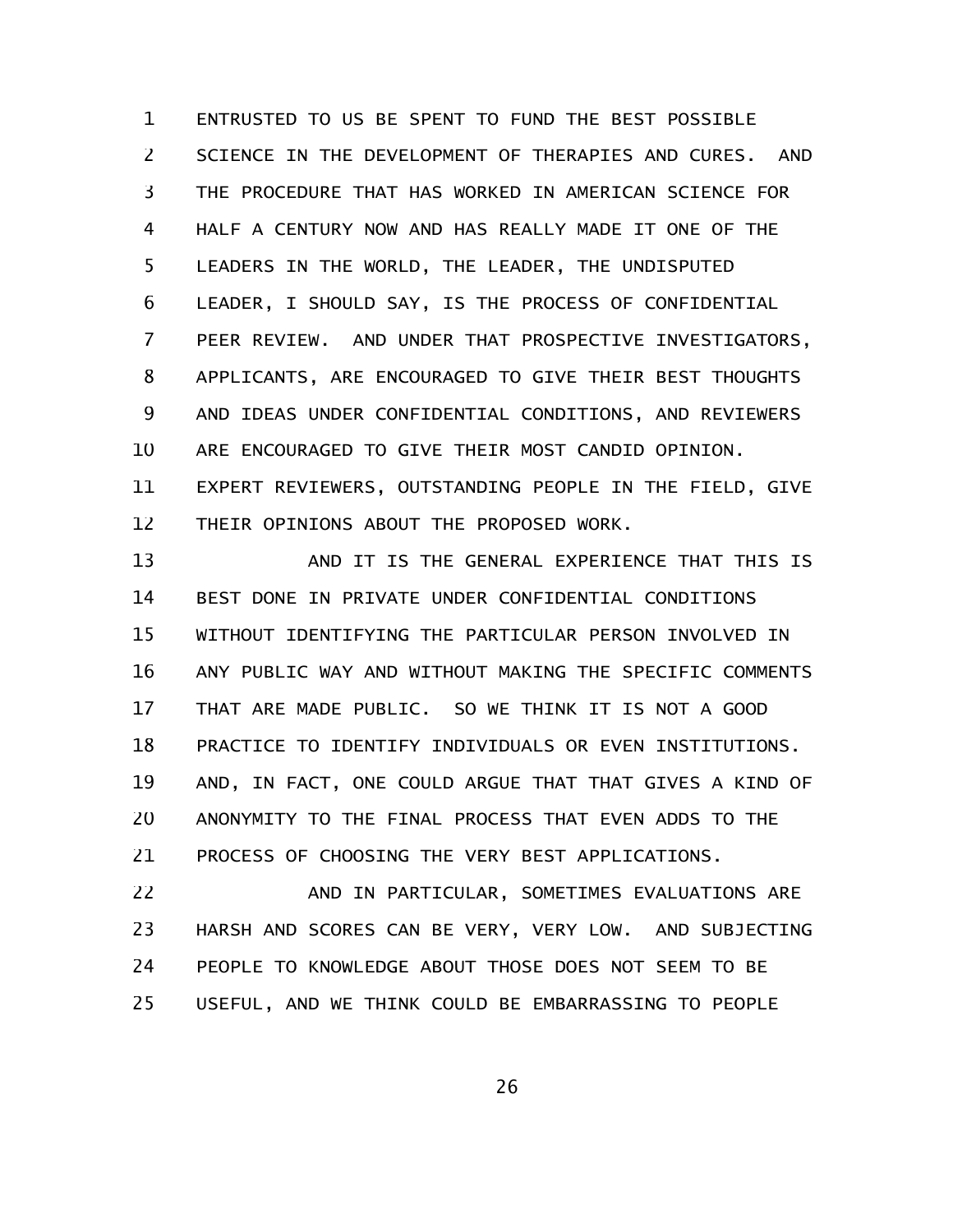AND, INDEED, TO INSTITUTIONS. AND SO WE THINK THE SYSTEM AS IT'S SET UP IS A GOOD COMPROMISE. WE BALANCE THE WISH TO BE TRANSPARENT AND THE WISH TO CARRY OUT THE BEST POSSIBLE SCIENTIFIC EVALUATION, WE BALANCE THOSE TWO, AND I SHOULD SAY THAT THIS AGENCY DOES THIS IN A WAY THAT IS UNPRECEDENTED IN ITS DEGREE OF TRANSPARENCY IN THE SCIENTIFIC FUNDING WORLD. 1 2 3 4 5 6 7

AND SO WE MA -- AS SHERRY LANSING SAYS, THIS IS A WORK IN PROGRESS. IT'S A LIVING DOCUMENT. WE VERY WELL MAY NEED TO MAKE ADJUSTMENTS DOWN THE LINE. AND OUR BIGGEST CONCERN IS THAT THIS NOT BE SET IN STONE THROUGH A BALLOT MEASURE VOTED ON BY THE POPULATION IN GENERAL, BUT THAT WE HAVE SOME ROOM FOR CHANGING THESE POLICIES AS WE GO FORWARD. I WOULD NOTE THAT THEY CANNOT BE CHANGED ON A COMPLETE WHIM, BUT MUST BE DISCUSSED BY THE ICOC AND IN SOME CASES ACTUALLY INVOLVE STATE REGULATIONS AND, IN PARTICULAR, CONFLICT OF INTEREST. 8 9 10 11 12 13 14 15 16 17 18

DR. WRIGHT: THAT DISCUSSION TAKES PLACE IN A PUBLIC FORUM. 19 20

DR. HALL: YES. THIS IS A PUBLIC FORUM. AND I WOULD ADD THAT WE HAVE HAD DISCUSSIONS ABOUT THESE POLICIES ALL DURING THE PAST YEAR IN PUBLIC FORUMS WITH INPUT FROM THE PUBLIC. AND AS I THINK ALL OF THE BOARD MEMBERS AND PERHAPS MANY OF THE PEOPLE IN THE AUDIENCE 21 22 23 24 25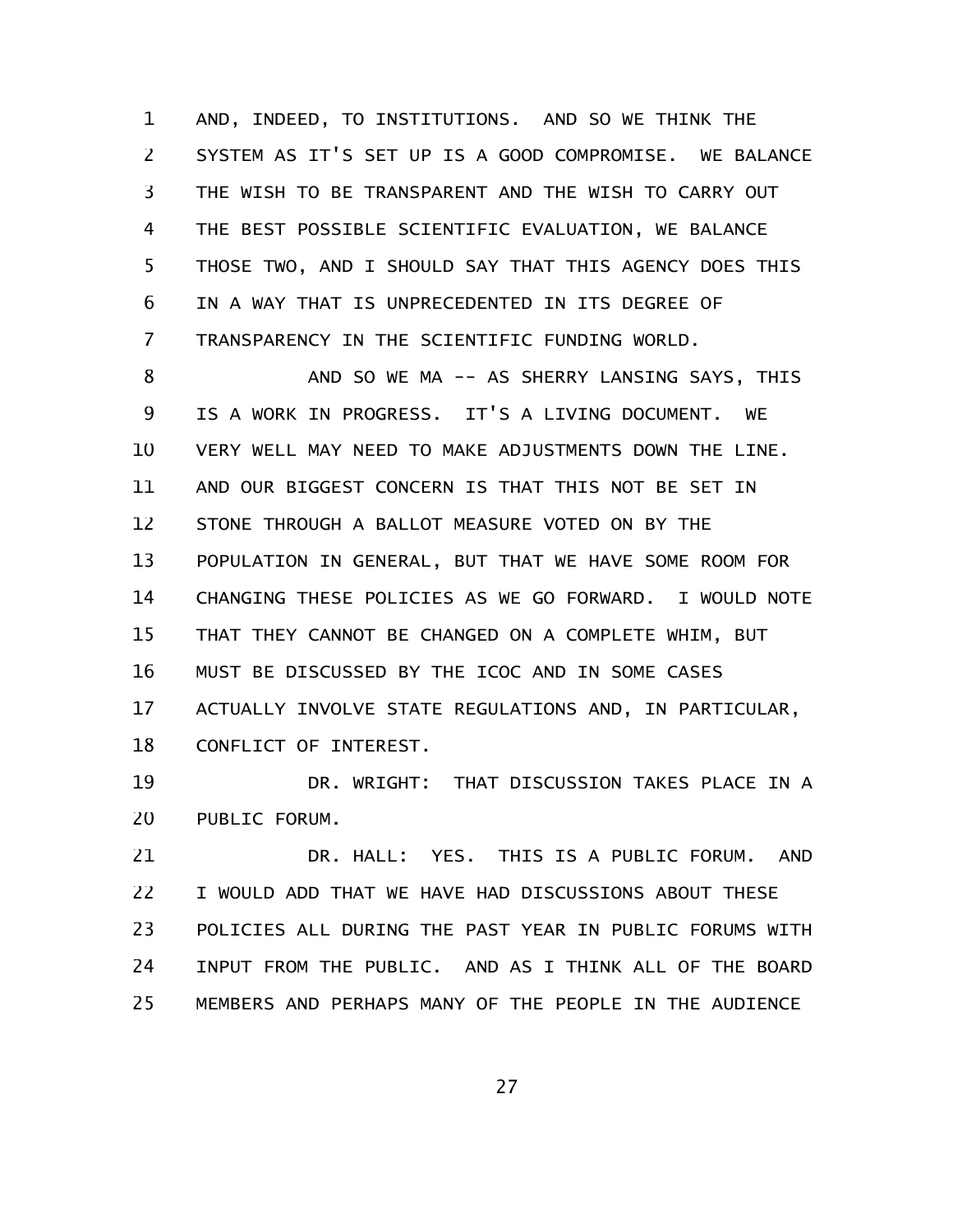KNOW, THAT DISCUSSION, ONGOING DISCUSSION, WITH THE PUBLIC AND IN SOME CASES WITH LEGISLATORS HAS BEEN A VERY PRODUCTIVE ONE AND THAT WE HAVE PROFITED FROM IT, HAVE CHANGED OUR POLICIES IN SOME CASES IN RESPONSE TO THOSE SUGGESTIONS. WE WILL CONTINUE TO DO THAT. WE APPRECIATE AND ENJOY INPUT FROM THE PUBLIC AND WORKING WITH THE LEGISLATURE ON THESE ISSUES. 1 2 3 4 5 6 7

CHAIRMAN KLEIN: DR. HALL IS REFERRING TO THE FACT THAT THE LEGISLATIVE ENHANCEMENTS FOR PUBLIC TRANSPARENCY CAN ONLY BE CHANGED BY THIS BOARD BY A 70-PERCENT VOTE AND PRIOR NOTICE TO THE LEGISLATURE, AND THAT IS INCORPORATED NOW IN OUR BYLAWS. 8 9 10 11 12

THANK YOU, DR. HALL. I'D ALSO ASK, IF WE COULD, OUR AMICUS BRIEFS IN THE LITIGATION WHICH WENT INTO THE ISSUE OF PEER REVIEW AND THAT THE COURT FOUND WAS CLEARLY IMPORTANT TO THE SCIENTIFIC PROCESS AND COMPLETELY CONSISTENT WITH STATE LAW AND THE INITIATIVE, IF WE COULD HAVE THE AMICUS BRIEFS OF THE NATIONAL PATIENT GROUPS, WHICH IS CHRISTOPHER REEVE FOUNDATION, MICHAEL J. FOX PARKINSON'S FOUNDATION, JUVENILE DIABETES RESEARCH FOUNDATION, LEUKEMIA LYMPHOMA SOCIETY, ALZHEIMER'S SOCIETY, ETC., THOSE AMICUS BRIEFS HAVE A BRILLIANT DISCUSSION OF THE IMPORTANCE OF CONFIDENTIAL PEER REVIEW IN THE COUNTRY IN FUNDING MEDICAL RESEARCH. I WOULD HOPE THOSE COULD 13 14 15 16 17 18 19 20 21 22 23 24 25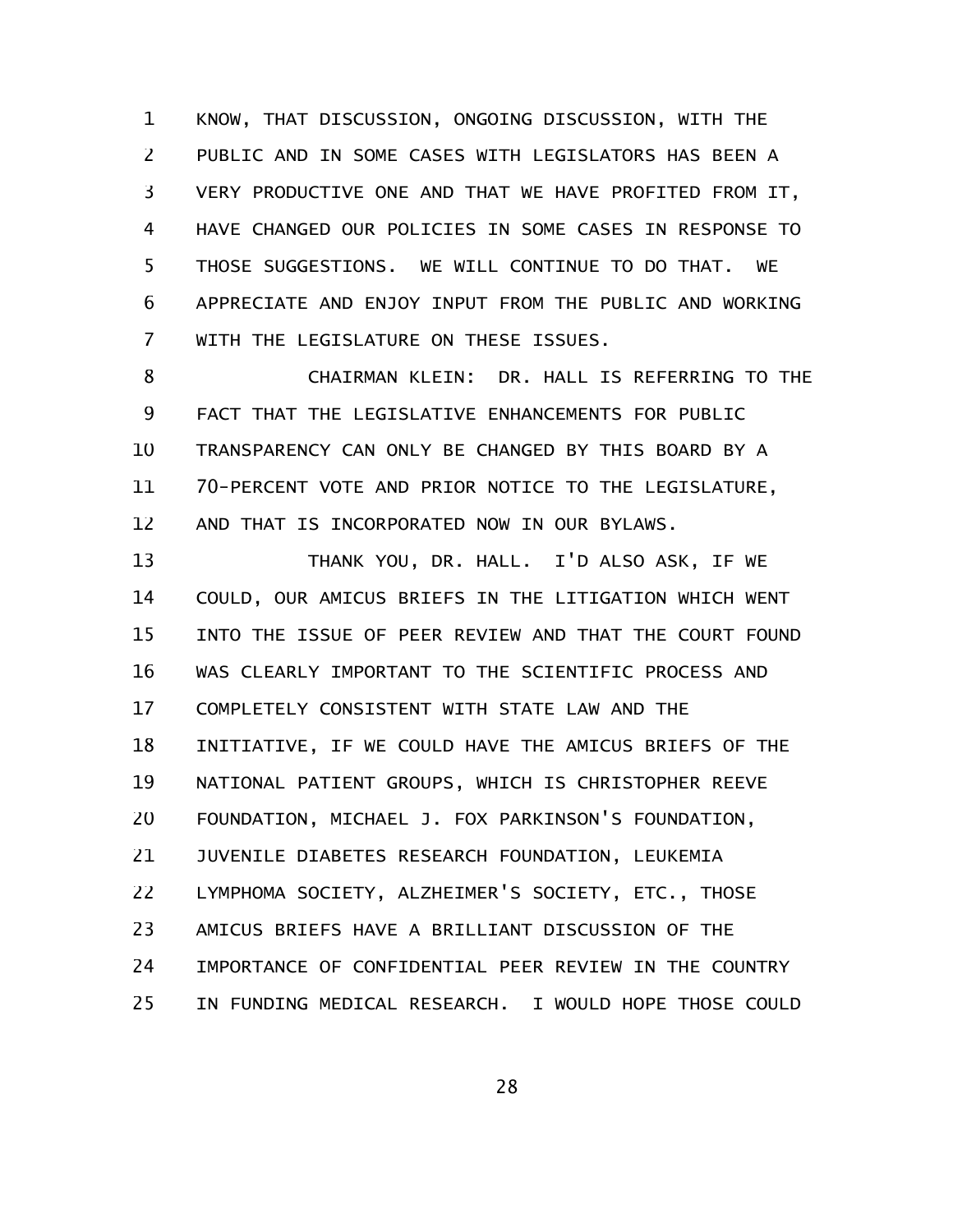BE POSTED, THAT AMICUS BRIEF COULD BE POSTED WITH THIS TRANSCRIPT WITH A DIRECT LINK AND AN ATTACHMENT TO THIS TRANSCRIPT BECAUSE IT'S A GREAT INTELLECTUAL DISCUSSION WITH LOTS OF CITATIONS ON THE IMPORTANCE OF CONFIDENTIAL PEER REVIEW. 1 2 3 4 5

I THINK THAT SINCE THE BOARD HAS ALREADY ACTED ON THIS ITEM, I'LL ASK FOR PUBLIC COMMENT AND THEN FINAL BOARD COMMENT, AND SEE IF WE HAVE ANY. 6 7 8

MR. REED: DON REED, CALIFORNIANS FOR CURES. PAST COUPLE WEEKS KAREN MINER AND MYSELF HAVE BEEN VISITING THE LEGISLATORS EXPRESSING OPPOSITION TO SB 401. AND THE ROMAN REED ACT HAS FUNDED \$9 MILLION WORTH OF RESEARCH SO FAR. WE'VE ATTRACTED \$31 MILLION IN ADDITIONAL FUNDING FOR THIS. 9 10 11 12 13 14

AND WHAT BRINGS SB 401 AS A THREAT TO ME IS ONE KEY EXPERIMENT THAT WE FUNDED, WHICH WAS THE DR. HANS KIERSTAD RATS THAT WALKED AGAIN. IT COST CALIFORNIA \$450,000 IN SEED MONEY. THE NEXT STEP IS TRIALS, WHICH IS PRIVATELY FUNDED TEN TO \$12 MILLION, TO DEVELOP A PRODUCT OUT OF THAT, EIGHT TO \$900 MILLION. NOW, WOULD A CORPORATION WANT TO TAKE A SMALL AMOUNT OF SEED MONEY IF IT CAME WITH THAT MANY STRINGS ATTACHED? THEY'RE GOING TO RISK THIS GIGANTIC SUM OF MONEY AND NEVER GET THE PRODUCT? I DON'T THINK SO. THE KEY OBJECTION THAT WE HEARD TALKING TO 15 16 17 18 19 20 21 22 23 24 25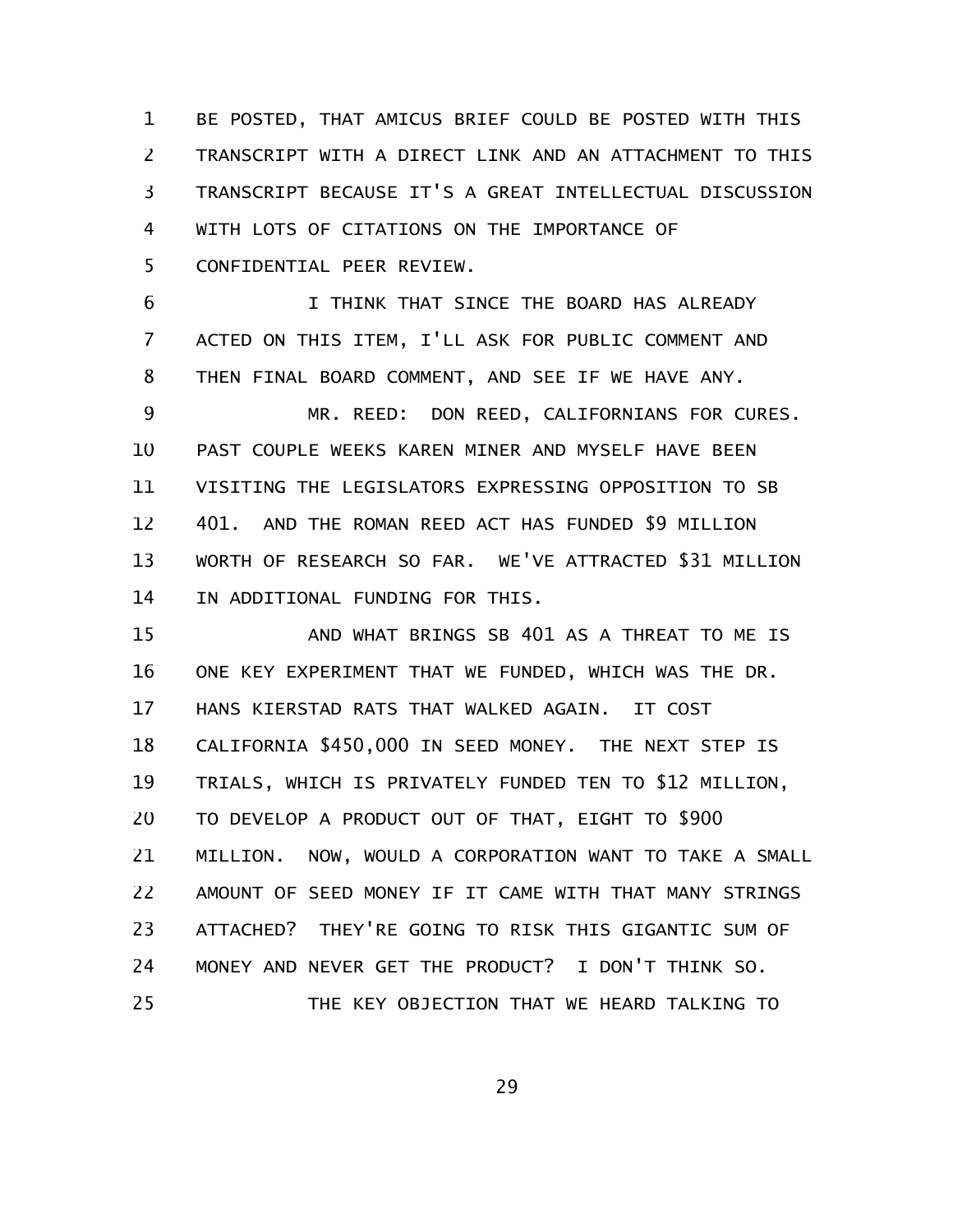THE LEGISLATORS WAS THAT THEY DON'T WANT TO APPEAR TO BE AGAINST OPEN GOVERNMENT. THE ICOC HAS BEEN OPEN ABOVE AND BEYOND ALL EXPECTATIONS, AND I THINK THAT'S A KEY ARGUMENT TO KEEP BRINGING IN. ABOVE ALL, THE PURPOSE OF PROP 71 IS NOT TO DEVELOP THEORIES, BUT THERAPIES; NOT TO DEVELOP CONCEPTS, BUT CURES. THAT'S ONLY POSSIBLE WITH THE INVOLVEMENT OF THE PRIVATE SECTOR. AND IF THERE'S TOO MANY WRITTEN IN STONE RESTRICTIONS, WE'RE NOT GOING TO GET THAT INVOLVEMENT. IT WILL BE LIKE THE COOPERATIVE RESEARCH DEVELOPMENT DONE IN 1989 IN WHICH THERE WERE ALL THESE RESTRICTIONS THAT WERE PUT ON, AND THE GRANTS WERE NOT PICKED UP FOR FIVE YEARS. THAT'S THE WORST POSSIBLE THING THAT THIS WONDERFUL SOURCE OF SEED MONEY MIGHT BE IGNORED BY THE VERY PEOPLE WHO CAN MAKE CURES REAL. THANK YOU. CHAIRMAN KLEIN: THANK YOU VERY MUCH. ANY OTHER PUBLIC COMMENTS? ANY OTHER BOARD COMMENTS? 1 2 3 4 5 6 7 8 9 10 11 12 13 14 15 16 17

I'D JUST LIKE TO NOTE THAT I THINK WE HAVE ON OUR WEBSITE POTENTIALLY A COPY OF THE LETTER FROM SENATOR ORTIZ ON MARCH 6TH TO ED PENHOET AND TO ME WHERE SHE SAYS THAT SHE DOESN'T CARE WHETHER THE PROVISIONS THAT SHE'S TRYING TO PROMOTE TO ENHANCE THIS INITIATIVE ARE PUT INTO REGULATIONS OF THE CIRM OR WHETHER THEY ARE PUT INTO STATUTES, JUST SO THAT THEY ARE PROTECTED AND INVOLVED THE PUBLIC PROCESS. 18 19 20 21 22 23 24 25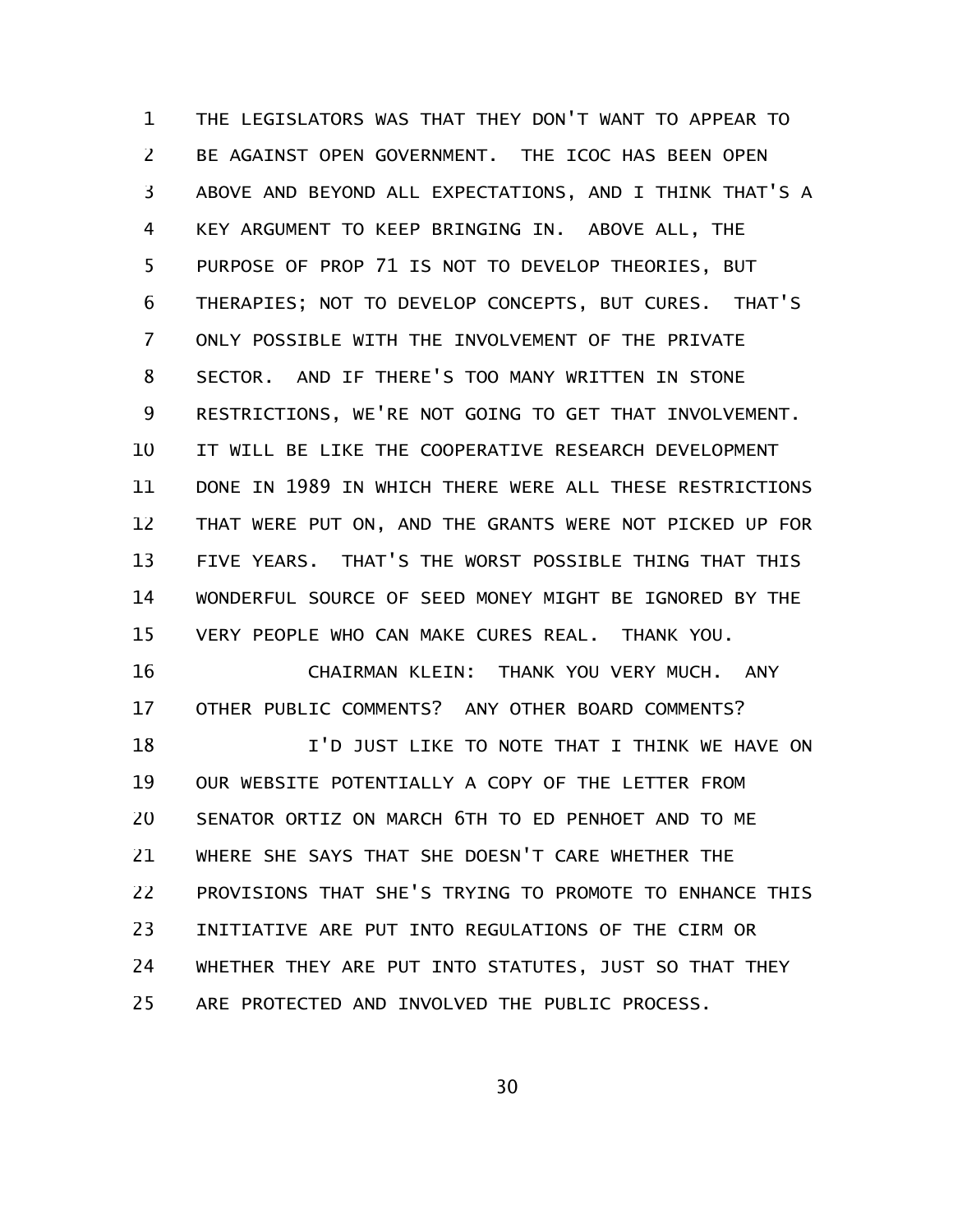WELL, CERTAINLY THIS USE OF AN INITIATIVE IS A RADICAL CHANGE FROM THAT POSITION. AND I RECOMMEND TO HER HER ORIGINAL POSITION, WHICH SEEMS QUITE REASONABLE IN APPROACH. BUT WE SHOULD MAKE A COPY OF THAT LETTER AVAILABLE. 1 2 3 4 5

MR. KLEINSCHMIDT: THERE ARE COPIES OF THAT LETTER AT THE TABLE FOR ANYBODY. I'D ALSO JUST LIKE TO POINT OUT THE PACKET YOU HAVE IN FRONT OF YOU HAS A LITTLE BIT MORE DETAILED INFORMATION. THIS IS DESIGNED AS THE LEAVE-BEHIND FOR YOUR VISITS THIS AFTERNOON. 6 7 8 9 10

AND I'LL JUST POINT OUT A COUPLE OF KEY ITEMS. TAB 1 HAS A LETTER THAT WE'VE SENT TO ALL THE APPROPRIATIONS COMMITTEE MEMBERS, INCLUDING THE CHAIR. HER NAME IS JUDY CHU. AND THE QUOTE THAT BOB REFERENCED JUST NOW IS ALSO IN THIS LETTER IN APPROXIMATELY THE FOURTH PAGE. 11 12 13 14 15 16

CHAIRMAN KLEIN: IF YOU WANT TO ACTUALLY READ THE QUOTE SO WE GET IT RIGHT RATHER THAN MY 17 18

PARAPHRASING IT. 19

MR. KLEINSCHMIDT: SURE. IT'S FROM A LETTER ON MARCH 6TH THAT WAS SENT TO BOTH BOB AND DR. PENHOET. "AS I HAVE SAID ON MORE THAN ONE OCCASION, IT SHOULDN'T MATTER WHETHER ENHANCEMENTS TO ADDRESS PROPOSITION 71 PUBLIC ACCOUNTABILITY CONCERNS ARE ADDRESSED THROUGH LEGISLATION OR THROUGH BINDING REGULATIONS ADOPTED BY 20 21 22 23 24 25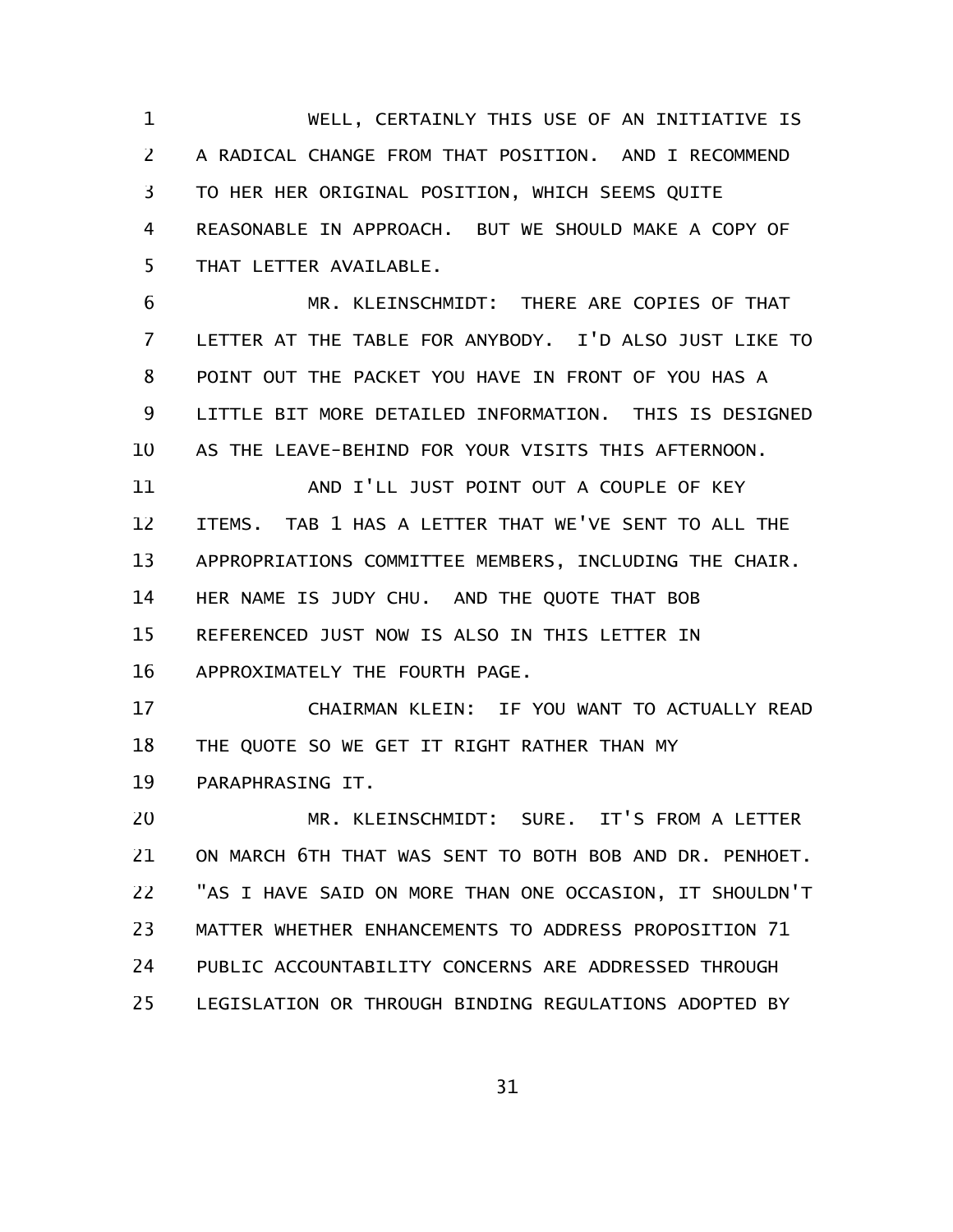THE ICOC. THE IMPORTANT THING IS FOR THE ENHANCEMENTS TO BE MADE." 1 2

ALSO PART OF THIS LETTER IS THE LIST OF GRANT RECIPIENTS FROM THE TRAINING GRANT PROGRAM, WHICH WAS ALSO MAILED TO THE LEGISLATORS WHO REPRESENT THESE DISTRICTS. AND THEN, FINALLY, THE RESOLUTION AND SB 401 THAT THE BOARD PASSED IN APRIL. 3 4 5 6 7

THE SECOND TAB IN YOUR PACKET HAS THE LIST OF ALL THE ICOC MEMBERS, JUST TO REITERATE THAT THE 29 MEMBERS OF THAT COMMITTEE ARE RESPONSIBLE, HARDWORKING EXPERTS IN THEIR FIELD WHO ARE TAKING THEIR ROLE VERY SERIOUSLY. 8 9 10 11 12

THE THIRD TAB IS A TWO-PAGE SUMMARY OF THE RECENT COURT DECISION THAT WAS FINALIZED THIS PAST FRIDAY FROM THE ORIGINAL APRIL 21ST PRELIMINARY DECISION. AND THIS SUMMARIZES IN TWO PAGES SOME OF THE KEY CONCEPTS THAT ARE ESPECIALLY RELEVANT TO SB 401. 13 14 15 16 17

THE FOURTH TAB IS THE CALIFORNIA REGULATORY NOTICE REGISTER. THIS IS PUBLICATION PUBLISHED BY OAL, THE OFFICE OF ADMINISTRATIVE LAW, THAT TRIGGERED THE PUBLIC COMMENT PERIOD. THIS FIRST NOTICE IS FOR THE WORKING GROUP CONFLICT OF INTEREST POLICIES. WE'RE CURRENTLY IN THAT COMMENT PERIOD. 18 19 20 21 22 23

THE FIFTH TAB IS THE SIMILAR NOTICE FOR THE IP POLICY. THIS DOES NOT INCLUDE THE ACTUAL IP POLICY. 24 25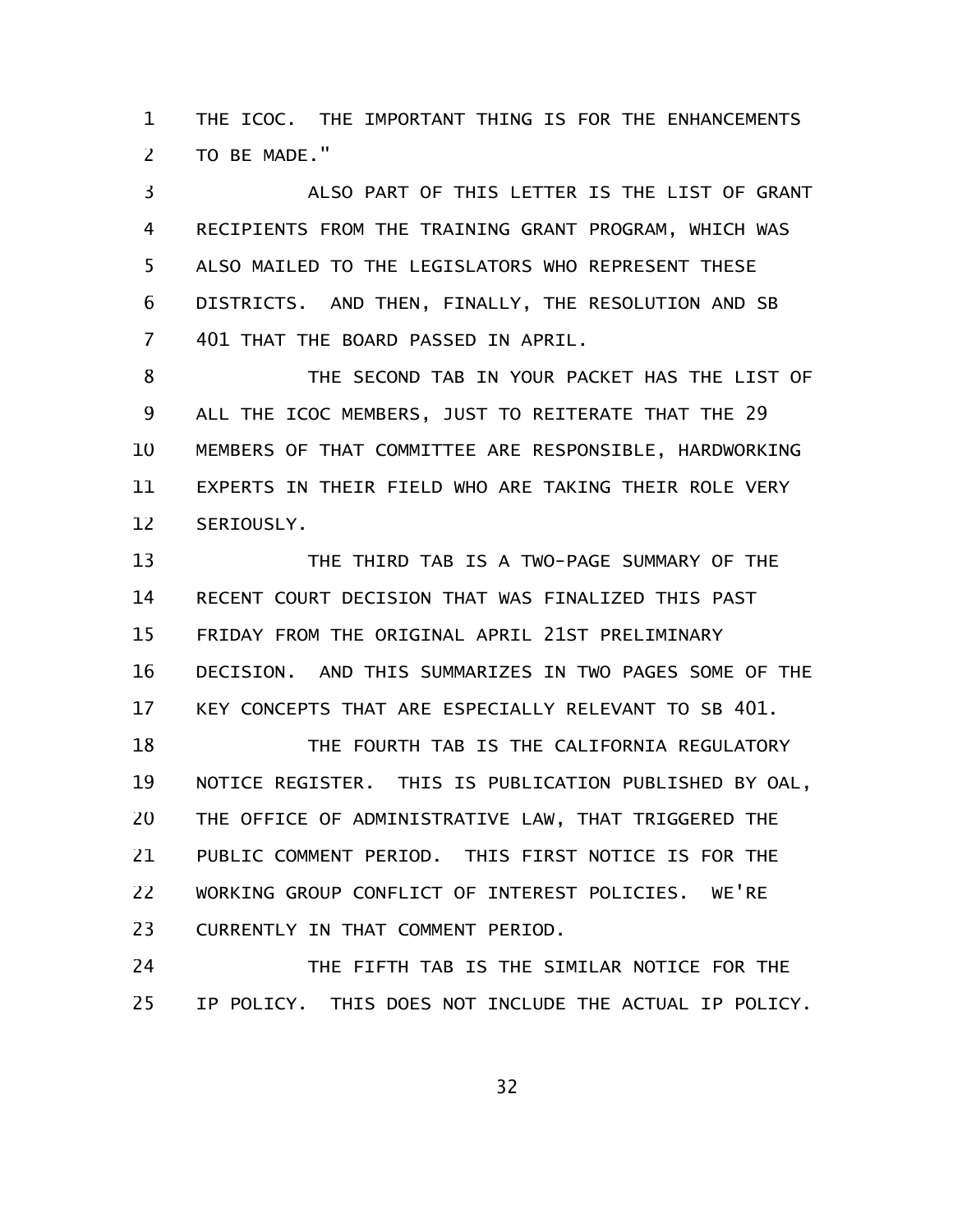IT'S JUST THE NOTICE AND SOME OF THE PRELIMINARY INFORMATION. 1 2

AND THEN FINALLY, IN THE SIXTH TAB ARE SOME RECENT MEDIA CLIPS, INCLUDING THE L.A. TIMES EDITORIAL OF APRIL 27TH THAT CONCLUDED THAT SB 401 WAS PREMATURE, AS WELL AS A SACRAMENTO BEE OP ED BY PATIENT ADVOCATE SUSAN DELAURENTIS, MICHAEL MANGANIELLO, AND LAWRENCE SOLER FROM THE ALLIANCE FOR STEM CELL RESEARCH, THE CHRISTOPHER REEVE FOUNDATION, AND THE JUVENILE DIABETES RESEARCH FOUNDATION. 3 4 5 6 7 8 9 10

LASTLY, IS A UNION TRIBUNE OP ED FROM MAY 8TH BY ELI BROAD AND IRWIN JACOBS, TWO OF THE BAN PURCHASERS, WHO ENABLED THE FIRST TRAINING GRANTS TO BE MADE BY THIS ORGANIZATION. 11 12 13 14

JUST SO YOU KNOW, BECAUSE WE COVERED A LOT OF MATERIAL, THIS IS A HELPFUL REFERENCE POINT IF YOU HAVE ANY QUESTIONS. AND STAFF WILL BE AVAILABLE AS WELL. WITH THAT --15 16 17 18

CHAIRMAN KLEIN: DR. WRIGHT HAS TO LEAVE TO GO TO A LEGISLATIVE MEETING. THANK YOU, DR. WRIGHT. ALL RIGHT. WITH THAT ITEM, WE MOVE ON TO 19 20 21

SENATE BILL 1260. AND, KIRK, IF YOU WILL PLEASE, FOR THE BENEFIT OF EVERYONE HERE, PROVIDE US SOME BACKGROUND. SENATOR ORTIZ TWO YEARS AGO HAD A SENATE BILL 322. 22 23 24 25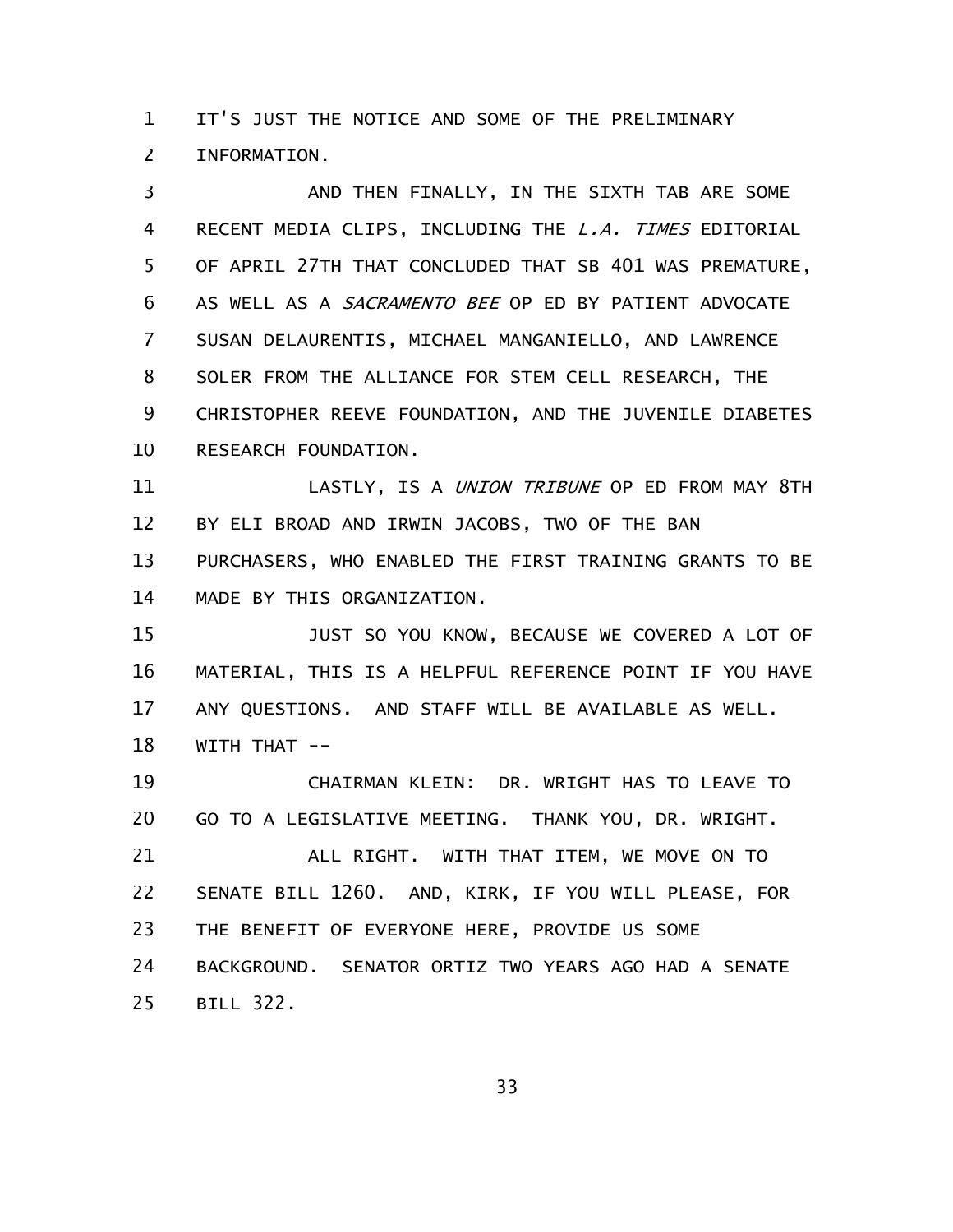MR. KLEINSCHMIDT: SB 322 WAS IN 2003, I BELIEVE. 1 2

CHAIRMAN KLEIN: 2003 IT PASSED, BUT THEN THERE WAS A QUESTION IN 2005 IN IMPLEMENTATION OF THAT, WHETHER THE BUDGET ITEM WAS GOING TO GET REDLINED. AND I PERSONALLY SUPPORTED AND I BELIEVE THAT WE SUPPORTED INSTITUTIONALLY THE IMPLEMENTATION OF THAT WITH THE NEW GOVERNOR. AND WHAT WAS IMPORTANT HERE IS THAT IT SET UP AN EXPERT COMMITTEE OF SCIENTISTS AND PHYSICIANS THAT WAS MANDATED BY THE LEGISLATURE BY A JOINT RESOLUTION TO COME UP WITH RECOMMENDATIONS ON STATE LAWS AND ETHICS RELATED TO STEM CELL RESEARCH SO THERE COULD BE SOME UNIFORMITY IN THESE AND NOT CREATE A FRACTURED PROGRAM OF A PIECEMEALED APPROACH, SO THERE WOULD BE A CONSISTENT APPROACH AND DR., JURIS DOCTOR, AND I GUESS HE HAS A PH.D. AS WELL, HANK GREELEY IS THE CHAIRMAN OF THAT COMMITTEE AT THIS POINT, WHICH IS MEETING AND HAS A NUMBER OF LEADING RESEARCHERS IN THE STATE, IRV WEISSMAN, LARRY GOLDBERG ARE ON THAT COMMITTEE ALONG WITH NUMBER OF OTHER RESEARCHERS, TO TRY AND COME UP WITH AN EXPERT RECOMMENDATION FOR STATE STANDARDS. 3 4 5 6 7 8 9 10 11 12 13 14 15 16 17 18 19 20 21 22

MY UNDERSTANDING IS, IN TALKING TO HANK GREELEY, IS THAT THAT COMMITTEE IS TRYING TO RECONCILE THEIR STANDARDS TO OUR STANDARDS SO WE DON'T HAVE TWO 23 24 25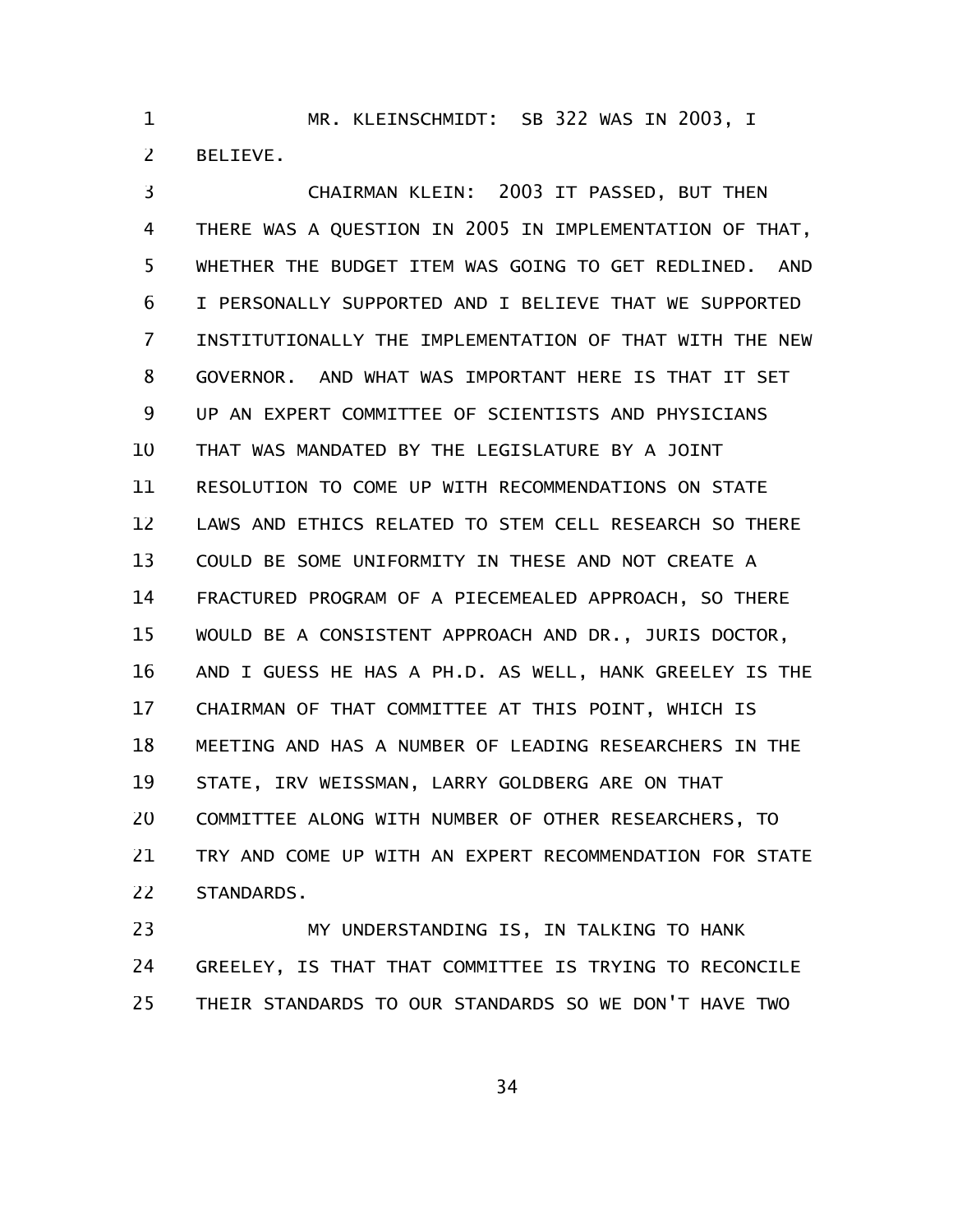DIFFERENT MEDICAL AND ETHICAL STANDARDS FOR INSTITUTIONS, PUBLIC AND PRIVATE, TO TRY AND CONFORM TO. IT'S VERY DIFFICULT FOR RESEARCH INSTITUTIONS TO HAVE CONFLICTING STANDARDS, AS ONE CAN IMAGINE. SENATE BILL 1260 WOULD PREEMPT THAT WHOLE PROCESS THAT SENATOR ORTIZ HAS PREVIOUSLY SET IN MOTION. COULD YOU EXPLAIN HOW IT WOULD PREEMPT THAT? MR. KLEINSCHMIDT: SURE. JUST A BIT MORE BACKGROUND AS WELL. SB 1260, WHICH IS SPONSORED BY SENATORS ORTIZ AND RUNNER IS THE -- MS. SAMUELSON: ARE YOU LOOKING AT ANYTHING IN PARTICULAR RIGHT NOW? CHAIRMAN KLEIN: IN THIS PACKET THERE IS SENATE BILL 1260. MR. KLEINSCHMIDT: AND IT'S ALSO, JOAN, AGAIN ON THIS PIECE CALLED "2006 CALIFORNIA STEM CELL RESEARCH ACTIVE BILL." IT'S PAGE 5 OF THAT DOCUMENT. DO YOU HAVE THAT? CHAIRMAN KLEIN: WHY DON'T YOU GO FORWARD AND I'LL CONFER. MR. KLEINSCHMIDT: ANYWAY, SB 18 WAS A BILL LAST YEAR THAT INCLUDED A PROVISION HAVING TO DO WITH EGG DONATION FOR RESEARCH AS WELL AS A PROVISION HAVING TO CREATE AN AUDIT OF CALIFORNIA INSTITUTE OF REGENERATIVE MEDICINE. AND THIS MEASURE, AS YOU MAY 1 2 3 4 5 6 7 8 9 10 11 12 13 14 15 16 17 18 19 20 21 22 23 24 25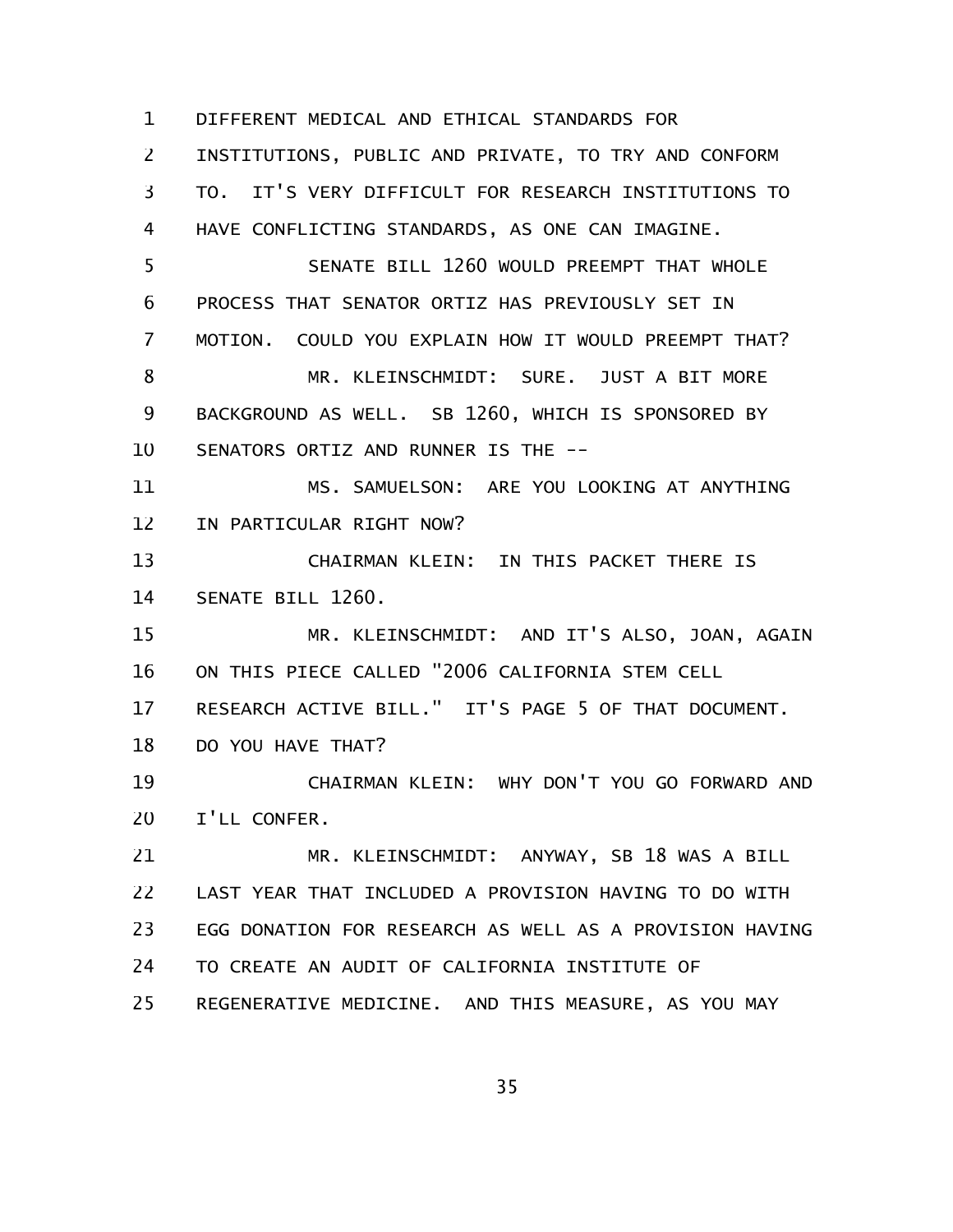RECALL, PASSED THE LEGISLATURE, BUT WAS VETOED BY THE GOVERNOR BECAUSE OF THE AUDIT PROVISION. BUT HE INDICATED HIS SUPPORT FOR THE OTHER PROVISIONS IN THAT BILL. 1 2 3 4

FAST FORWARD TO 2006, THIS IS, IN ESSENCE, THE NEXT VERSION OF THAT, BUT THE LANGUAGE -- SO IT DOESN'T HAVE THE AUDIT LANGUAGE. IT JUST HAS THE PROVISIONS FOR EGG DONATION IN IT. AND THE LANGUAGE HAS CHANGED A LOT FROM WHAT WAS IN SB 18 LAST YEAR, HOWEVER. AND SO IT DOES REMOVE SOME OF THE SUNSET LANGUAGE FOR THE TASK FORCE THAT BOB WAS REFERENCING THAT WAS CREATED BY SB 322. AND SO IT ALLOWS THEM TO CONTINUE THEIR WORK BECAUSE ORIGINALLY THAT WAS GOING TO SUNSET IN JANUARY OF 2007. AND SO THEY WOULD HAVE HAD JUST THE REST OF THIS YEAR, BUT I THINK THERE'S A NEED FOR A RECOGNITION THAT THERE'S A NEED THAT THEY MAY HAVE TO CONTINUE BEYOND THAT POINT. 5 6 7 8 9 10 11 12 13 14 15 16 17

BUT IT GIVES THE VARIOUS DEFINITIONS OF ASSISTED OOCYTE PRODUCTION AND GIVES A LOT OF THE SAME DETAIL AS FAR AS WHAT KIND OF INFORMATION HAS TO BE GIVEN TO A POTENTIAL DONOR SO SHE CAN BE INFORMED OF THE RISKS FROM THIS PROCEDURE. 18 19 20 21 22

THERE ARE A NUMBER OF PROVISIONS THAT THEN VARY FROM OUR REGULATIONS. 1260 REQUIRES IRB'S TO REVIEW AND APPROVE ALL RESEARCH INVOLVING THE 23 24 25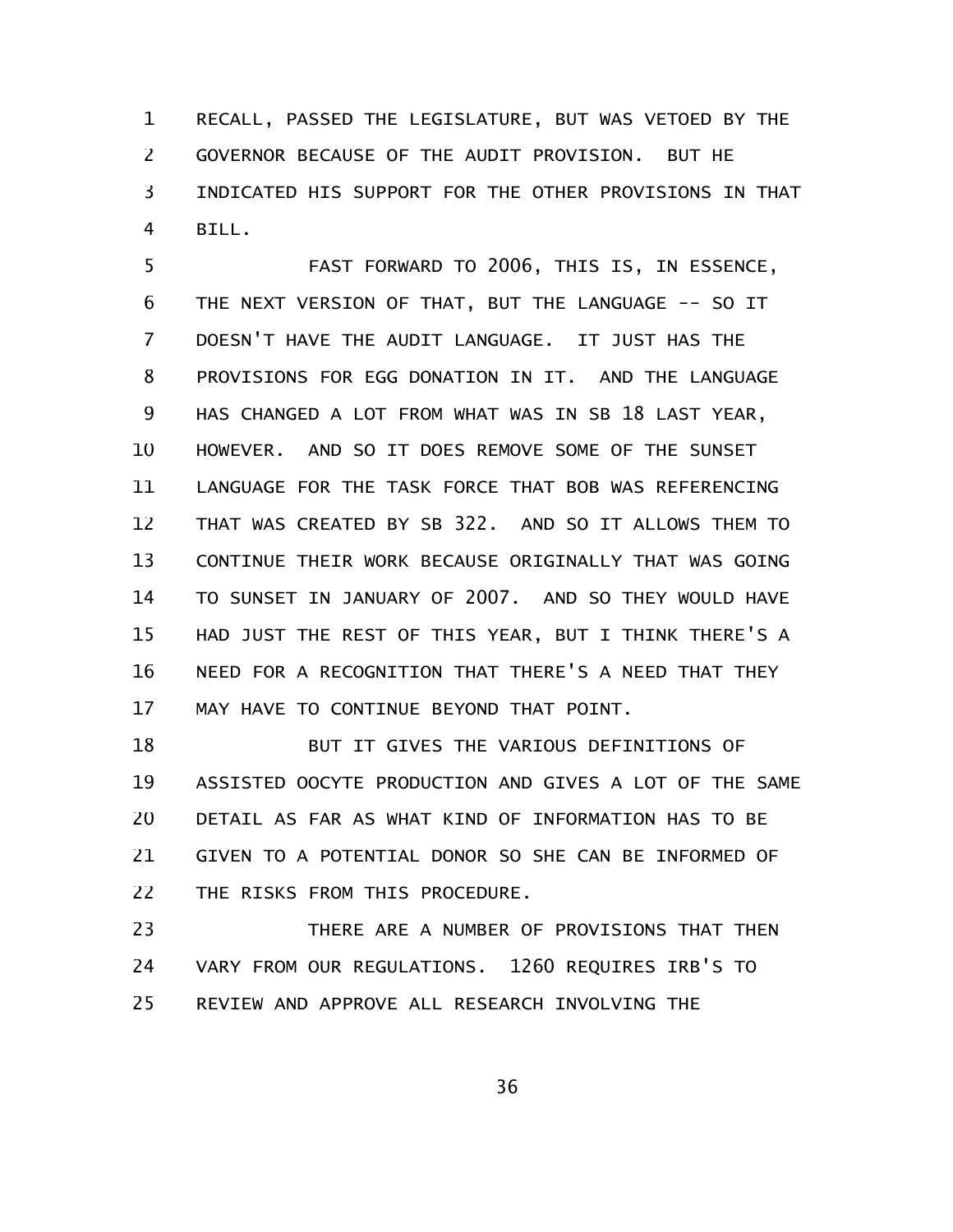DERIVATION OR USE OF HUMAN EMBRYONIC STEM CELLS. THIS REQUIREMENT EXTENDS IRB REVIEW INTO AREAS WHERE NO HUMAN SUBJECTS MAY BE INVOLVED. THERE IS NO PROVISION FOR SCRO REVIEW THAT, OF COURSE, IS PROMINENT IN THE CIRM GUIDELINES. 1 2 3 4 5

SB 1260 REQUIRES PSYCHOLOGICAL SCREENING OF ALL DONORS FOLLOWING GENERALLY RECOGNIZED STANDARDS, WHICH I DON'T BELIEVE ARE DEFINED WHAT THOSE RECOGNIZED STANDARDS ARE. IT WOULD ALSO PROHIBIT EGG DONORS FROM BEING COMPENSATED FOR LOST WAGES RESULTING FROM PARTICIPATION IN RESEARCH. AS YOU KNOW, OUR REGULATIONS ALLOW THE LOCAL ESCRO TO CONSIDER COMPENSATING FOR LOST WAGES. 6 7 8 9 10 11 12 13

CHAIRMAN KLEIN: IT'S ACTUAL LOST WAGES WITH DOCUMENTATION. 14 15

MR. KLEINSCHMIDT: 1260 ALSO REQUIRES RESEARCHERS TO OFFER SUBJECTS THE OPPORTUNITY TO DOCUMENT THEIR PREFERENCES REGARDING FUTURE USES OF THEIR DONATED MATERIALS. AND IT REQUIRES ALL EGGS PROCURED OUTSIDE THE STATE TO MEET THE STANDARDS IN THE MEASURE. 16 17 18 19 20 21

AND FINALLY, 1260 REQUIRES THE FOLLOWING INFORMATION TO BE MADE PUBLICLY AVAILABLE: THE DEMOGRAPHICS OF ALL DONORS, THE PROVENANCE OF GAMETES, EMBRYOS, AND SOMATIC CELLS, AND ANY ADVERSE HEALTH 22 23 24 25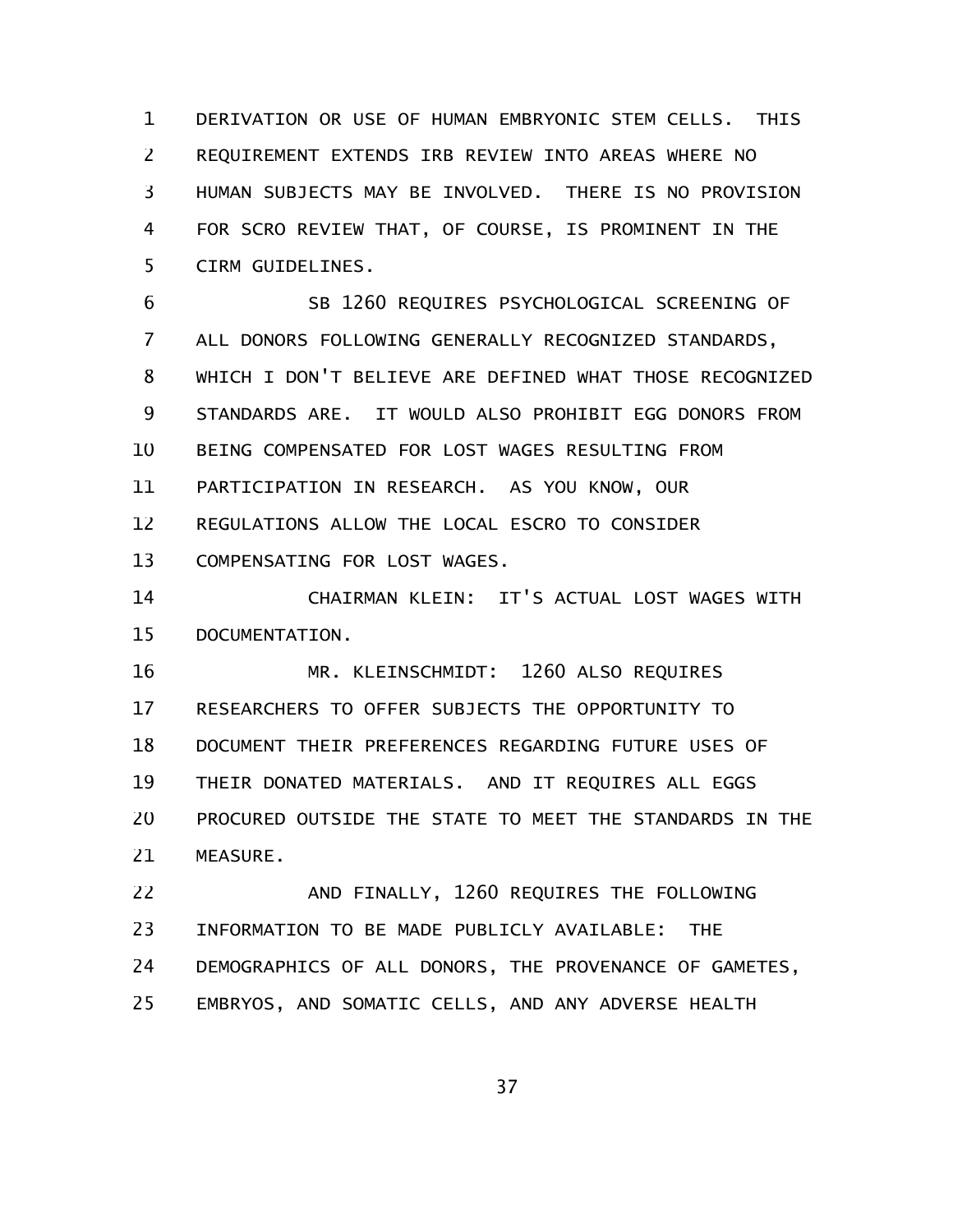OUTCOME OF OOCYTE RETRIEVAL. 1

DR. MURPHY: KIRK, ARE YOU STILL DEALING WITH PAGE 5 OF 8 OF THAT DOCUMENT? 2 3

MR. KLEINSCHMIDT: I JUST KIND OF CONTINUED ON THROUGH. IT'S PAGE 5. 4 5

DR. MURPHY: I'M GETTING CONFUSED OF WHERE WE ARE. WE'RE SPENDING A LOT OF TIME GOING THROUGH PAGES, AND WE'RE MISSING WHAT YOU ARE SAYING WHILE WE'RE LOOKING. I THINK WE NEED TO BE MUCH MORE ORGANIZED ABOUT HOW WE GO THROUGH THIS MATERIAL SO WE CAN BENEFIT FROM YOUR ADVICE. 6 7 8 9 10 11

MR. KLEINSCHMIDT: OKAY. THE BOTTOM LINE, THESE PROVISIONS THAT I'M JUST EXPLAINING THE DIFFERENCES. THE BOTTOM LINE IS WHAT HAS ALREADY BEEN MENTIONED. SB 1260 DOES NOT APPLY TO CIRM. IT ONLY AFFECTS THE RESEARCH FIELD. SO WE HAVE NOT MADE THIS PRIOR TO THIS MEETING A PRIORITY AS FAR AS OUR INVOLVEMENT BECAUSE CIRM IS SPECIFICALLY EXEMPT. 12 13 14 15 16 17 18

SO THE QUESTION THAT BOB HAS MENTIONED IS THE CONCERN OF THE DOUBLE STANDARDS WITHIN THE STATE FOR ACTUAL RESEARCHERS. SO IT'S ONE OF THESE ISSUES THAT WE'RE TRYING TO BRING ATTENTION TO IT, BUT AT THE MOMENT HAVE NOT TAKEN ANY ACTIVE INVOLVEMENT WITH THIS BILL. ALL I WAS DOING IS POINTING OUT SOME OF THE KEY DIFFERENCES BETWEEN WHAT WE HAVE IN OUR GUIDELINES 19 20 21 22 23 24 25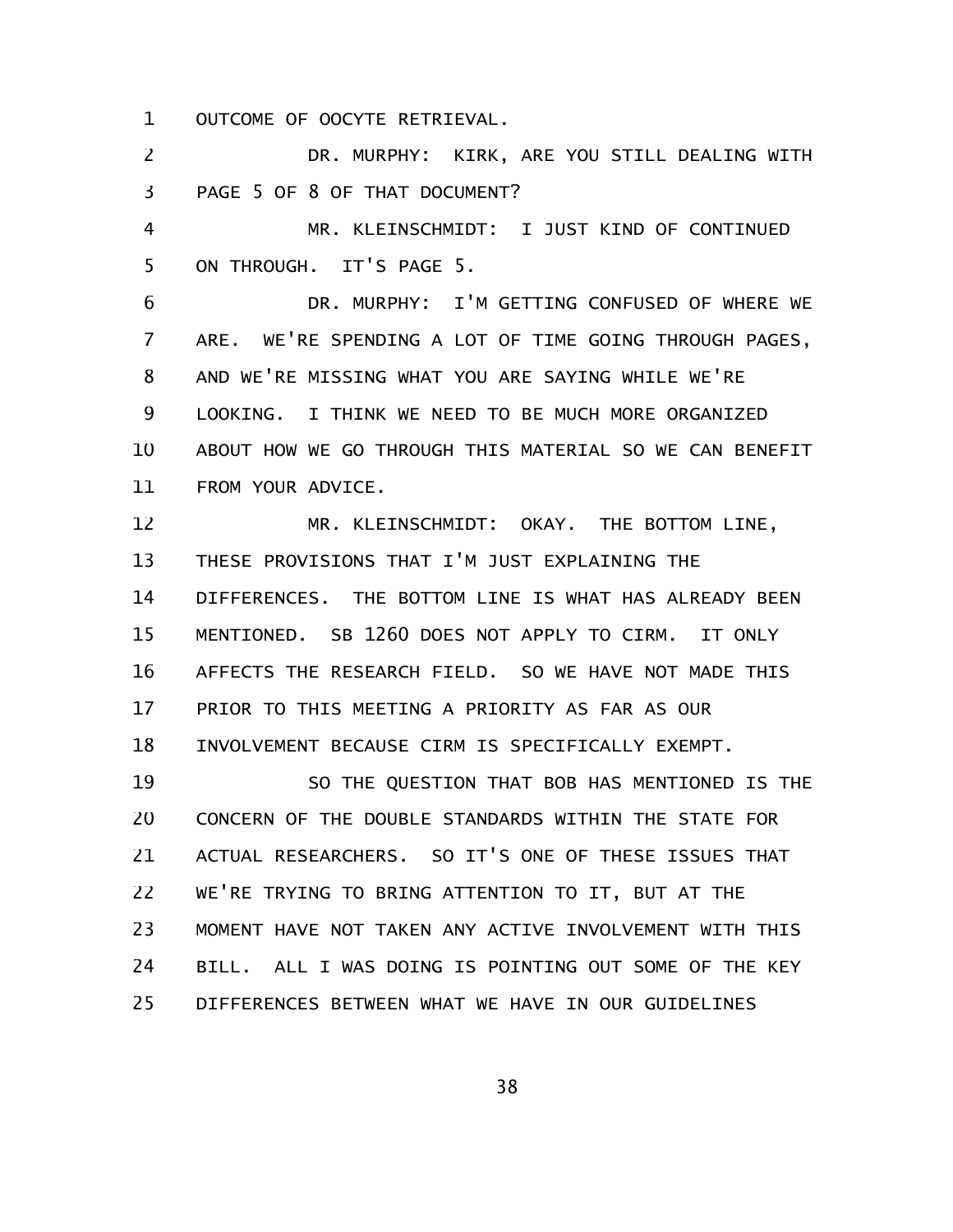VERSUS SOME OF THE SPECIFIC LANGUAGE IN SB 1260. DR. NOVA: SO THIS WOULD BE FOR ANY RESEARCHER, SOMEONE IN AN ACADEMIC INSTITUTION, SOMEONE IN A COMMERCIAL ENTITY? WHERE ARE THEY TRYING TO APPLY THIS? 1 2 3 4 5

MR. KLEINSCHMIDT: YES. IF IT'S NOT CIRM FUNDED. 6 7

CHAIRMAN KLEIN: SO, AS YOU KNOW, THE INITIATIVE SAYS THAT UNTIL THE THIRD YEAR, INTO THE THIRD YEAR THEY CANNOT USE LEGISLATION TO CHANGE THE CIRM PROCESS BECAUSE WE'RE TRYING TO CREATE A PERIOD WHERE WE CAN HAVE THOUGHTFUL CONSIDERATION OF OUR POLICIES AND PUT THEM IN PLACE AND TEST THEM BEFORE THEY'RE THEN AMENDED. WHAT THEY'VE DONE IS EXEMPTED CIRM. IT INDIRECTLY, THOUGH, CREATES A MAJOR PROBLEM FOR OUR RESEARCHERS BECAUSE THEY WOULD HAVE TWO COMPLETELY -- THEY WOULD HAVE TWO DIFFERENT STANDARDS, ONE MANDATED BY THIS BILL AND ONE MANDATED THROUGH OUR MEDICAL AND ETHICAL STANDARDS ADOPTED WITH THE HELP OF THE TASK FORCE OF THE NATIONAL ACADEMY OF SCIENCES. 8 9 10 11 12 13 14 15 16 17 18 19 20

DR. BRYANT: SO WHY ARE THEY TAKING THAT VIEW WITH THIS PARTICULAR BILL, BUT NOT WITH THE PREVIOUS ONE THAT WE DISCUSSED WHERE THEY'RE INTERFERING WITH SOMETHING THAT'S ALREADY GONE THROUGH BY CIRM? CHAIRMAN KLEIN: IN THE PREVIOUS ONE THEIR 21 22 23 24 25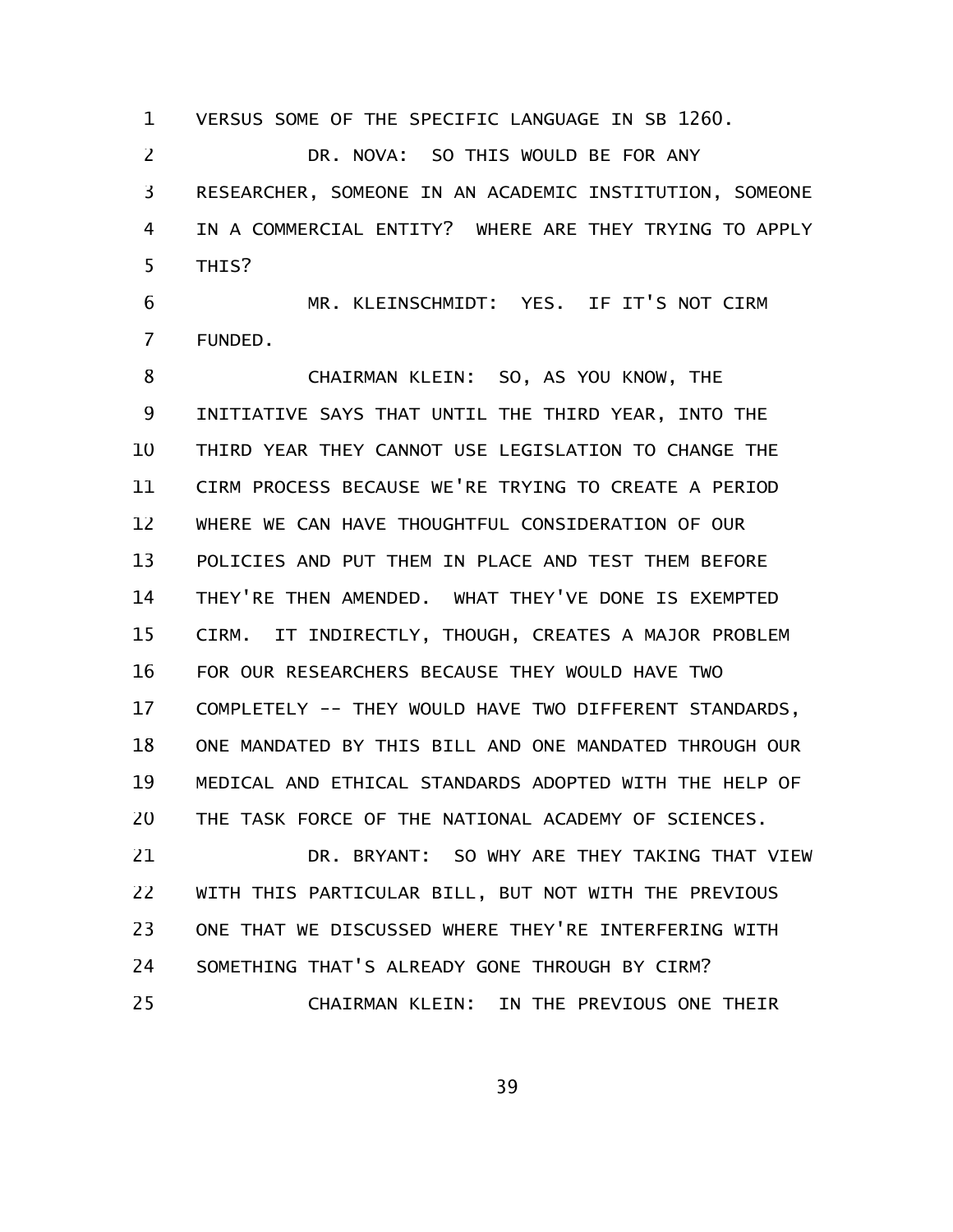APPROACH IS THAT THEY'RE AVOIDING THE REQUIREMENT OF THE INITIATIVE NOT TO PASS ANY LEGISLATION THAT MODIFIES IT BECAUSE WHAT THEY'RE DOING IS PASSING LEGISLATION THAT CREATES AN INITIATIVE. AND IF THE INITIATIVE IS PASSED, THEY WOULD MODIFY IT. 1 2 3 4 5

SO NEITHER OF THEM -- THE PRIOR BILL DOESN'T REALLY RESPECT THE DIRECTIVE OF THE INITIATIVE TO GIVE US THE TIME TO THOUGHTFULLY PUT OUR PROGRAMS IN PLACE AND GET THE KIND OF PUBLIC FEEDBACK THAT WE MENTIONED FROM THREE DIFFERENT PROCESSES GOING ON RIGHT NOW TO PROVIDE PUBLIC INPUT. BUT IN THIS PARTICULAR CASE, OUR CONCERN IS MAKING IT DIFFICULT FOR PRIVATE AND PUBLIC INSTITUTIONS IN CALIFORNIA TO DO RESEARCH UNDER CONFLICTING STANDARDS. 6 7 8 9 10 11 12 13 14

NOW, WE HAVE A NUMBER OF MEMBERS ON THIS COMMITTEE REPRESENTING RESEARCH INSTITUTIONS. DO YOU HAVE ANY PARTICULAR COMMENTS THAT YOU CAN MAKE FOR THE RECORD AS TO THE DIFFICULTY IN TRYING TO OVERSEE RESEARCH WHERE YOU HAVE CONFLICTING STANDARDS? DR. BRYANT: YES. IT'S IMPOSSIBLE NOW WITH CONFLICTING STANDARDS. YOU KNOW, TO ADD ANOTHER CONFLICT, WE'RE ALREADY DEALING WITH THIS INCREDIBLE NIH/CALIFORNIA GLITCH, AND MOST PEOPLE ARE DEALING WITH IT BY JUST COMPLETELY SEPARATING THOSE KINDS OF RESEARCH. IF WE HAVE TO FURTHER DIVIDE, I DON'T 15 16 17 18 19 20 21 22 23 24 25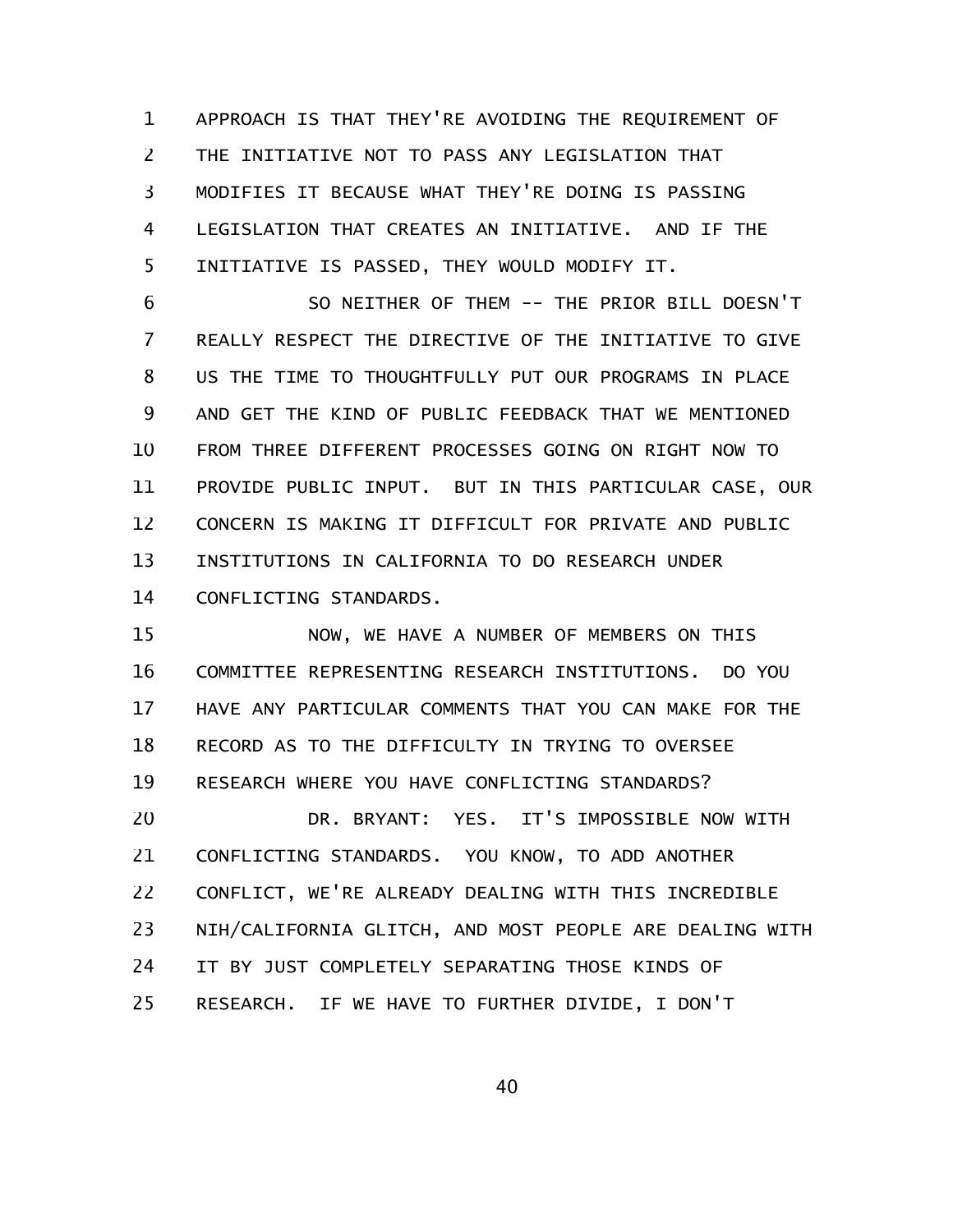THINK -- THE INSTITUTION WILL FRAGMENT UNDER THE WEIGHT OF ALL THESE DIFFERENT STANDARDS. IT'S CRAZY. CHAIRMAN KLEIN: DR. MURPHY. DR. MURPHY: NO. I THINK FOR AN ESCRO COMMITTEE, FOR EXAMPLE, THEY WOULDN'T KNOW WHICH GUIDELINES TO FOLLOW. AND I THINK THAT THEY WOULD PROBABLY BE FORCED JUST NOT TO MAKE DECISIONS. IF THERE WERE TWO SEPARATE GUIDELINES WITH ONE PRIORIZING VERSUS THE OTHER. CHAIRMAN KLEIN: TINA, FROM THE PRIVATE SECTOR. DR. NOVA: FROM THE COMMERCIAL STANDPOINT, TO GO THROUGH ALL THESE IRB'S IS HALF A YEAR, NINE MONTHS, AND YOUR MONEY COULD BE GONE FOR THE PROJECT THAT YOU STARTED. AND I THINK THE PRIVACY ISSUES WITH DONORS, I THINK COMMERCIAL ENTITIES WOULD NOT WANT TO BE INVOLVED WITH THAT SORT OF RULES. I THINK IT'S DETRIMENTAL ALL THE WAY AROUND. CHAIRMAN KLEIN: AND THE COMMERCIAL ENTITIES ARE HAVING PROBLEMS ALREADY, AS DR. BRYANT MENTIONED, JUST DEALING WITH THE NIH STANDARDS, AND OUR STANDARDS, A THIRD SET OF STANDARDS HAVE THE SAME KIND OF IMPACT ON THE PRIVATE SECTOR, I WOULD IMAGINE. DR. NOVA: YES, ABSOLUTELY. 1 2 3 4 5 6 7 8 9 10 11 12 13 14 15 16 17 18 19 20 21 22 23 24

CHAIRMAN KLEIN: ALL RIGHT. SO -- 25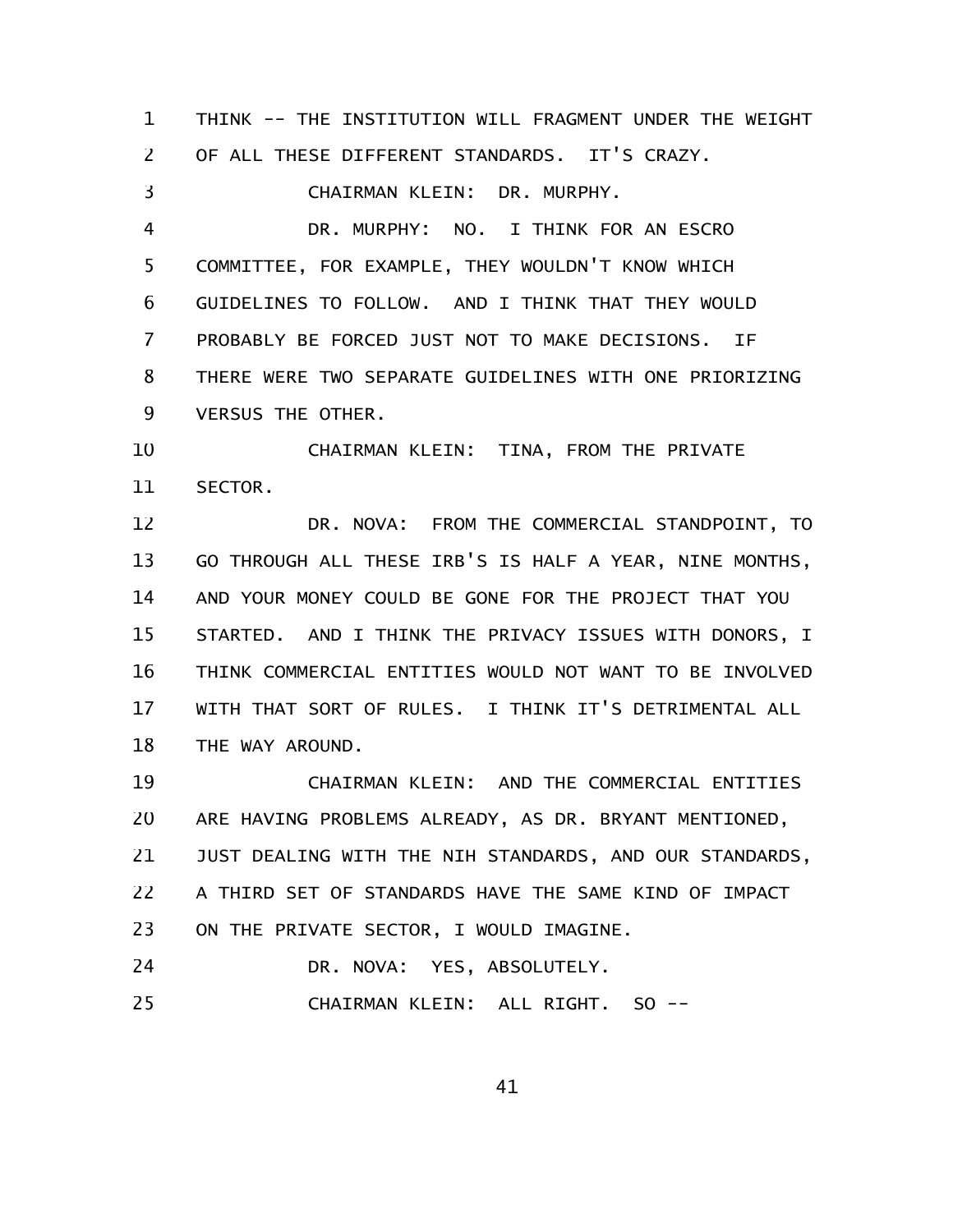DR. HALL: COULD I MAKE A COMMENT, BOB? I THINK ONE OF THE ISSUES ALSO IS THAT THE BILL SORT OF PREEMPTS THE WORK OF THIS COMMITTEE. I MEAN IT'S MUCH LIKE SB 401 IN A CERTAIN SENSE IN THAT IT WILL -- THE COMMITTEE SET UP TO DEAL WITH THIS, IT WILL FREEZE THIS IN IN A WAY THAT I THINK DOESN'T TAKE INTO ACCOUNT THE SORT OF DELIBERATIVE PROCESS THAT'S BEING UNDERGONE. AND I KNOW BECAUSE OF THE NAMES THAT YOU MENTIONED, THE PEOPLE ON THE COMMITTEE ARE VERY CONCERNED TO HAVE PROCESSES THAT ARE COMPATIBLE. 1 2 3 4 5 6 7 8 9 10

AND I THINK FOR OUR PURPOSES THAT'S EXTREMELY IMPORTANT. THE LAST THING WE WANT IS TO HAVE TWO KINDS OF RESEARCH GOING ON UNDER TWO KINDS OF STANDARDS AT INSTITUTIONS. AMONG OTHER THINGS THAT ENCOURAGES PEOPLE TO DO THINGS IN ONE PROGRAM THAT THEY CAN'T DO IN ANOTHER, TO EVADE REGULATIONS. I THINK IT'S A VERY UNHEALTHY SITUATION. SO I THINK IT REALLY NEEDS TO BE APPROACHED WITH CARE AND THOUGHTFULNESS. AND I THINK THE PROCESS THAT THE LEGISLATURE HAS SET UP IS AN EXCELLENT ONE, AND I WOULD LIKE TO SEE THEM FOLLOW THROUGH. 11 12 13 14 15 16 17 18 19 20 21

CHAIRMAN KLEIN: PERHAPS WE SHOULD COMMEND THE ORIGINAL CONCURRENT RESOLUTION THAT CAME UNDER SENATE BILL 322. AND WHAT WAS THE ASSEMBLY COUNTERPART TO THAT? 22 23 24 25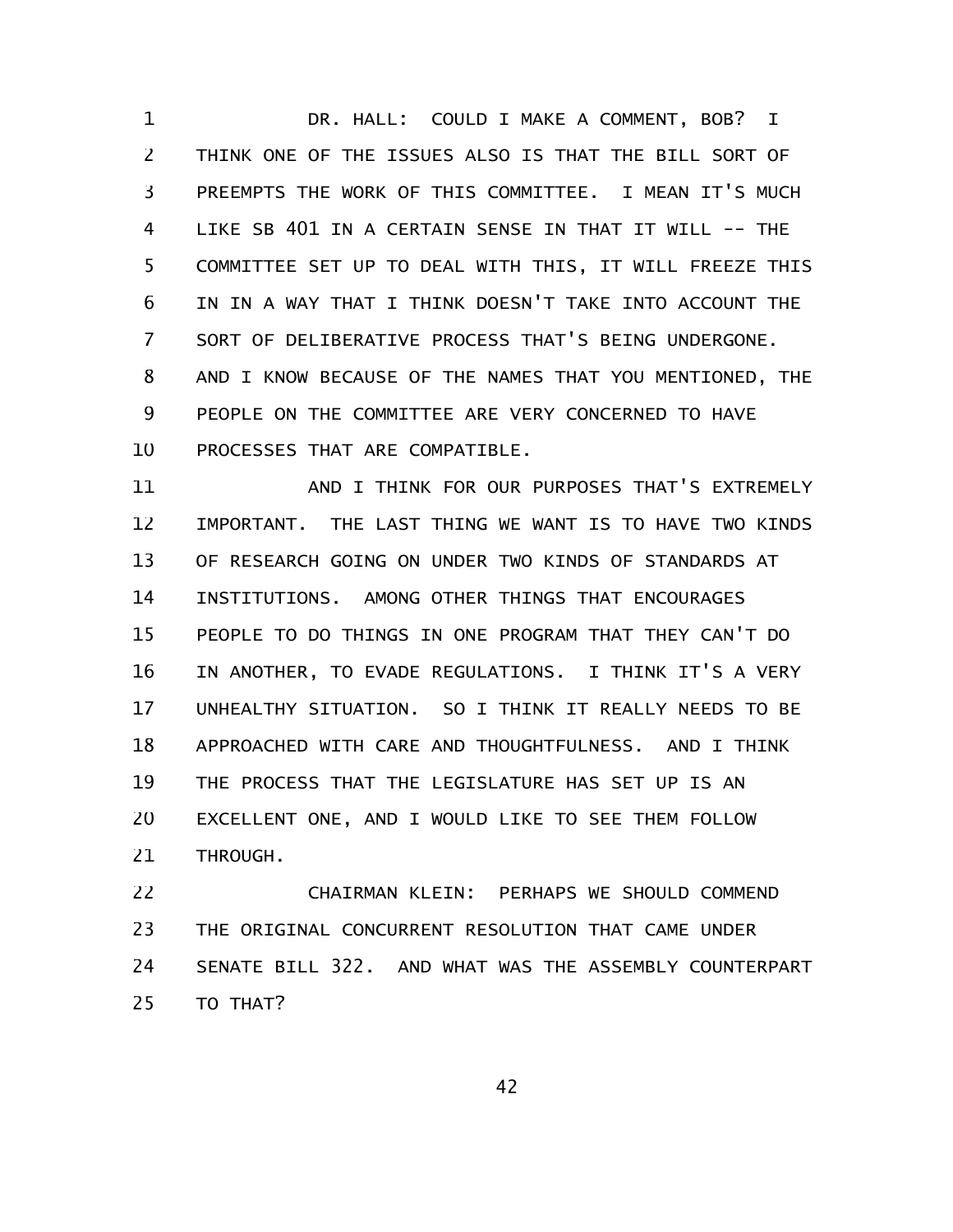MR. KLEINSCHMIDT: THAT'S THE BILL THAT MADE IT INTO LAW. 1 2

CHAIRMAN KLEIN: BUT IF WE COULD PROVIDE, BEFORE THE NEXT BOARD MEETING, A COPY TO ALL OF THE BOARD MEMBERS AND THIS COMMITTEE IN PARTICULAR IMMEDIATELY THE MEMBERSHIP OF THIS EXPERT COMMITTEE THAT'S SET UP, I THINK WE'LL ALL BE FAVORABLY IMPRESSED WITH THEIR CREDENTIALS. AND THE WORK OF THE PEOPLE OF CALIFORNIA IS BEING CARRIED OUT WITH TREMENDOUS CARE BY THIS VERY EXPERT COMMITTEE. THEIR OWN WORK COULD BE MADE NEARLY IMPOSSIBLE IF STATUTE PREEMPTS THEIR INPUT, AS DR. HALL REFERENCED, AND AS I REFERENCED EARLIER. SO IN TERMS OF THE PUBLIC, IS THERE ADDITIONAL PUBLIC COMMENT ON THIS? MS. SMITH-CROWLEY: SHANNON SMITH-CROWLEY REPRESENTING THE AMERICAN COLLEGE OF OBSTETRICIANS, GYNECOLOGISTS, DISTRICT 9, AND THE AMERICAN SOCIETY FOR REPRODUCTIVE MEDICINE. OUR POSITION ON THE BILL HAS BEEN SUPPORT IF AMENDED, AND I EXPLAIN THAT A LITTLE BIT. PART OF THIS WE WERE LOOKING AT THIS PURELY FROM A MEDICAL PERSPECTIVE, AND THERE'S CERTAIN ASPECTS THAT WE WANTED TO MAKE SURE, FOR INSTANCE, THAT SOME OF THE STANDARDS DID NOT SPILL OVER INTO IN VITRO FERTILIZATION AND SOME OTHER AREAS AND HAVE SOME BASIC PROTECTIONS. 3 4 5 6 7 8 9 10 11 12 13 14 15 16 17 18 19 20 21 22 23 24 25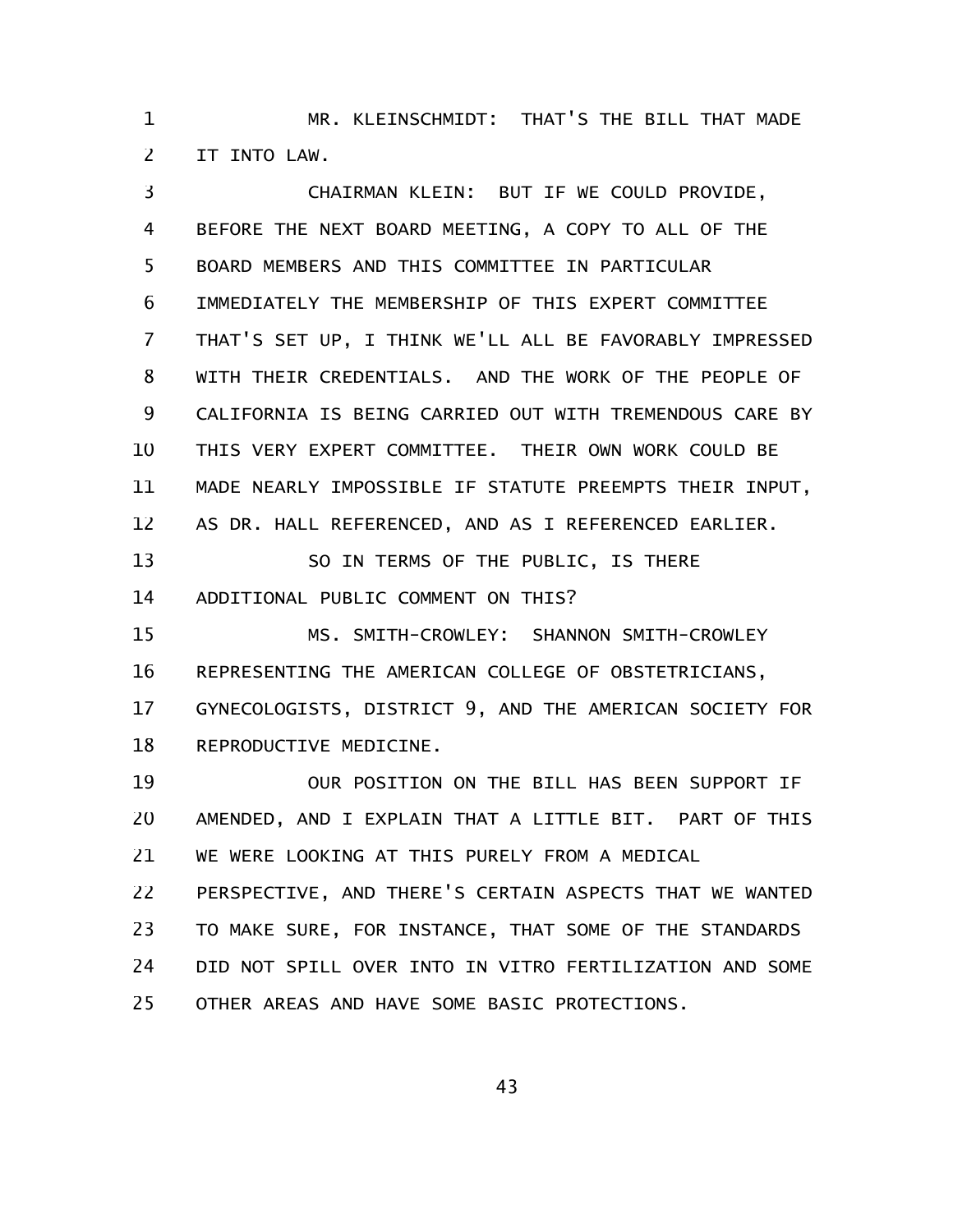WHEN SB 18 WAS BEING NEGOTIATED LAST YEAR, AND WHEN THIS BILL STARTED THIS YEAR, THE SB 322 COMMITTEE HADN'T REALLY BEEN ESTABLISHED AND HADN'T HAD AN INITIAL MEETING. SO THERE MAY HAVE BEEN SOME CROSSOVER IN TERMS OF THE TIME OF THAT AND THE NECESSITY FOR HAVING ANOTHER BILL WHEN NOW YOU HAVE THE COMMITTEE. SO THAT, I THINK, IS A DISCUSSION TO HAVE. BOTH OF MY ORGANIZATIONS ARE CONTINUING TO FIGHT THE ISSUE OF LOST WAGES. WE THINK THAT IT'S INHERENTLY UNFAIR. THE POSITION OF OTHER PARTIES HAS BEEN THAT IT DISCRIMINATES AGAINST WOMEN THAT MAKE LESS THAN OTHERS. OUR POSITION IS YOU TAKE THEM AS YOU FIND THEM. AND REIMBURSEMENT IS JUST THAT. IF YOU HAVE ACTUAL LOST WAGES, THAT'S WHAT WE'RE FIGHTING FOR. WE ALSO DO RECOGNIZE THE NEED TO HAVE HARMONY BETWEEN THE -- WELL, AMONGST, BECAUSE IT'S, I GUESS, NIH ALSO, GUIDELINES AND REGULATIONS. HOWEVER, I DO 1 2 3 4 5 6 7 8 9 10 11 12 13 14 15 16 17

WANT TO LET YOU KNOW THAT OUR ORGANIZATIONS BELIEVE THAT WOMEN OUGHT TO BE COMPENSATED FOR THEIR TIME AND TROUBLE; AND ALTHOUGH WE UNDERSTAND THAT UNDER PROP 71, YOU CAN'T DO ANYTHING ABOUT THAT AT THIS POINT IN TIME, THAT IS AN ISSUE THAT WE ARE CONTINUING TO RAISE. AND THE OTHER WOMEN'S RIGHTS ORGANIZATIONS ALSO HAVE SIGNIFICANT CONCERNS ABOUT THE FAIRNESS TO WOMEN ABOUT THIS. 18 19 20 21 22 23 24 25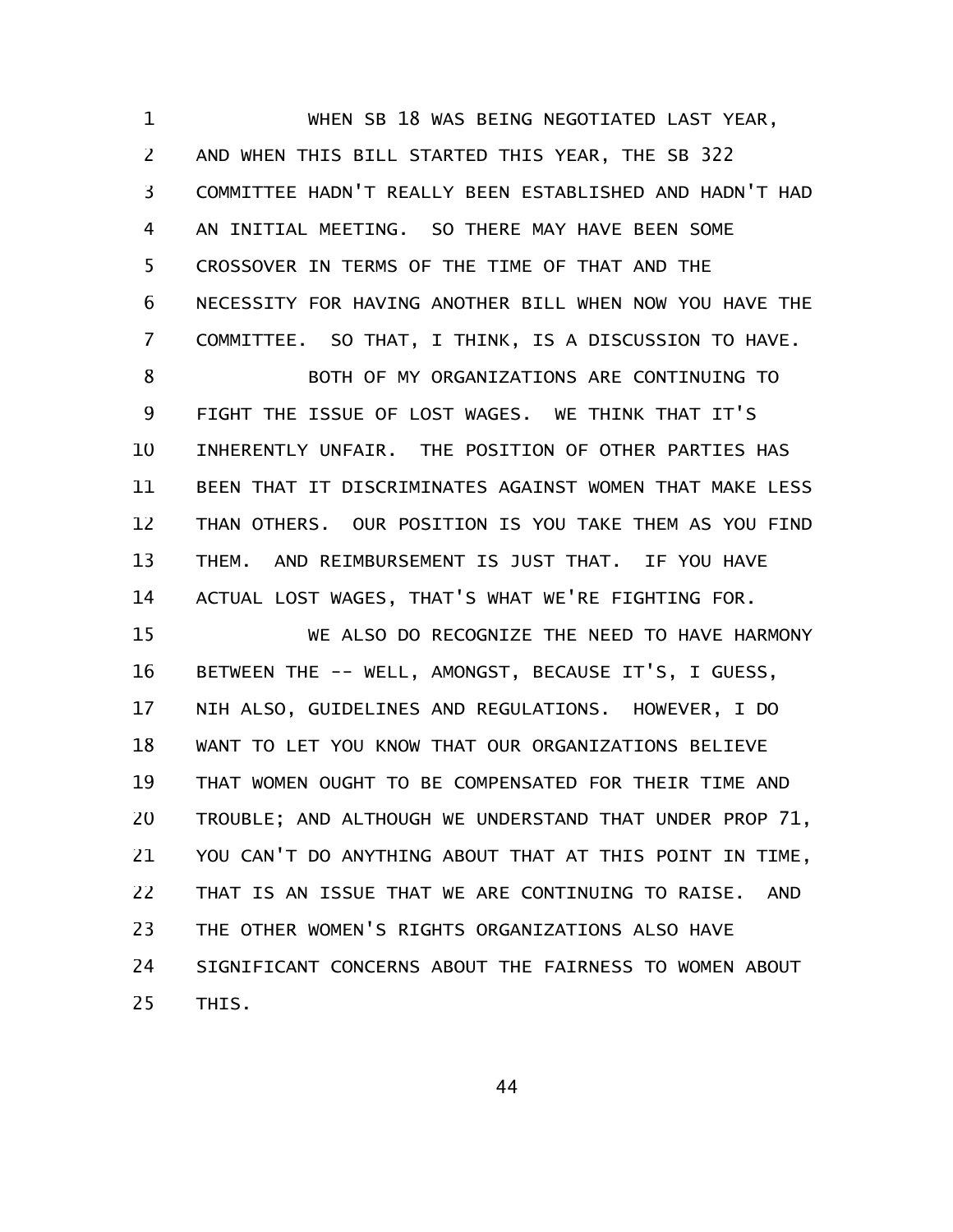BUT ONE OF THE THINGS THAT'S NEEDED NOW IS THERE HAVEN'T BEEN IN THE NEGOTIATIONS ON SB 1260 ANY OF THE RESEARCH ORGANIZATIONS IN, AND SO THE PEOPLE THAT ARE AT THE TABLE AND DISCUSSING THIS ARE MORE IN SOME OF THE MEDICAL COMMUNITY AND THE CENTER FOR GENETICS AND SOCIETY AND SUCH, AND SO I THINK NOW IS REALLY THE TIME TO HAVE THE INPUT FROM THE RESEARCH ORGANIZATIONS AS TO HOW THIS WOULD IMPACT YOU. 1 2 3 4 5 6 7 8

THIS DID JUST GET PUT ON THE SUSPENSE CALENDAR IN SENATE APPROPRIATIONS YESTERDAY BECAUSE OF THE CONTINUATION OF THE COMMITTEE. AND IT SEEMS LIKE THAT'S A CENTRAL PIECE THAT'S NEEDED IS TO HAVE THE CONTINUATION OF THE COMMITTEE. AND WE'RE GOING TO BE MEETING, SOME OF US, TOMORROW TO FIGURE OUT HOW TO GET THE BILL OFF OF SUSPENSE SO THAT WE CAN GET THAT COMMITTEE TO CONTINUE. 9 10 11 12 13 14 15 16

CHAIRMAN KLEIN: LET ME, FIRST OF ALL, THANK YOU VERY MUCH FOR YOUR PARTICIPATION. AND JUST TO BRING US ALL UP TO DATE ON A COMMON GROUND, IN OUR MEDICAL AND ETHICAL STANDARDS WITH THE PROPOSITION, WE PREVENT ANYONE BEING PAID A PROFIT, BUT LOST WAGES UNDER OUR MEDICAL AND ETHICAL STANDARDS ARE PAYABLE UNDER PROP 71. 17 18 19 20 21 22 23

NOW, THIS PROHIBITS THE PAYMENT OF LOST WAGES. 24 25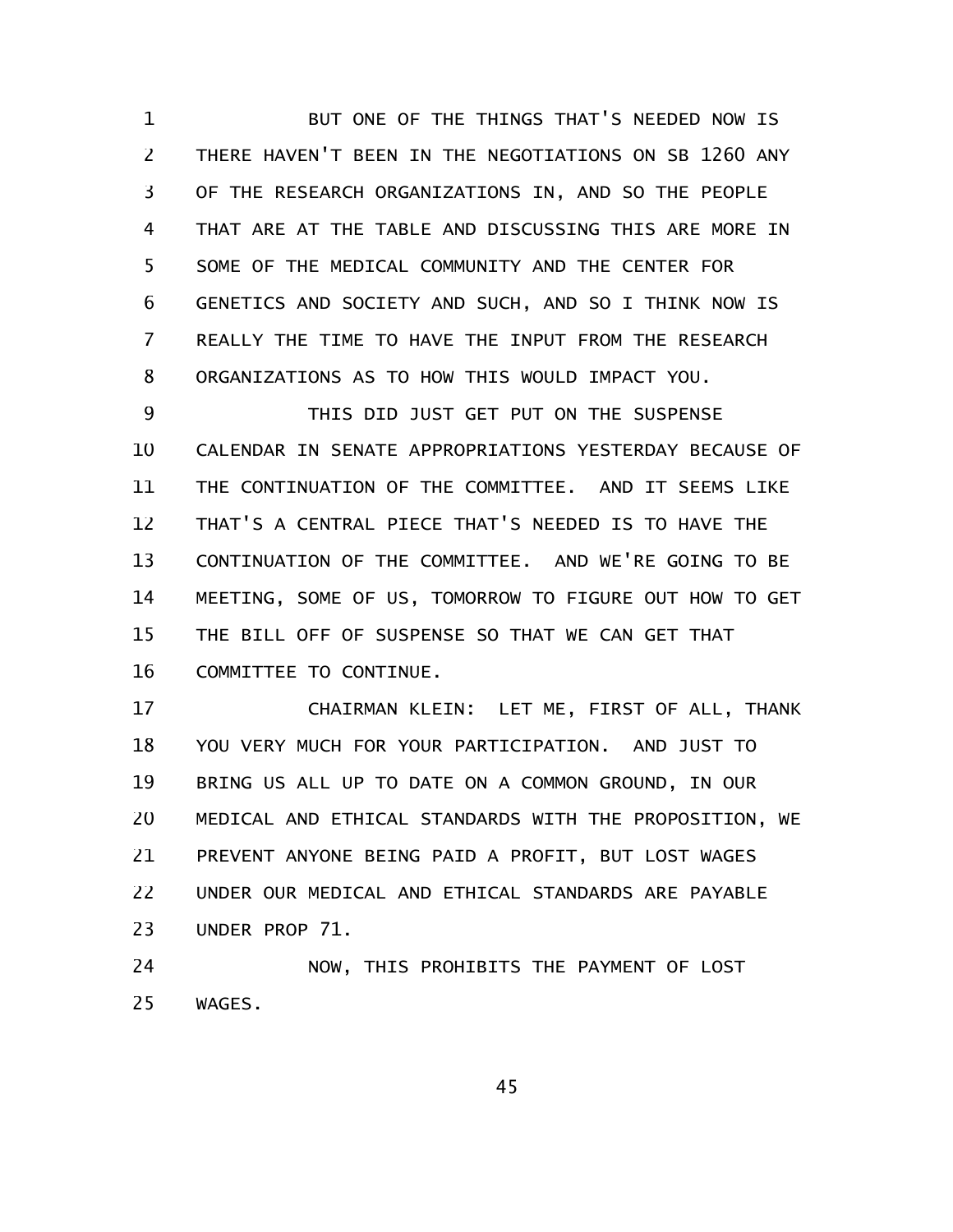MS. SMITH-CROWLEY: AND THAT'S SOMETHING ASRM AND ACOG IS FIGHTING AND WE CONTINUE TO FIGHT. AS IT GOES OVER TO THE ASSEMBLY SIDE, WE'LL CONTINUE TO FIGHT FOR REIMBURSEMENT OF ACTUAL LOST WAGES. 1 2 3 4

CHAIRMAN KLEIN: IN TERMS OF THIS BILL, IF THERE WERE A ONE-LINE BILL THAT COULD BE ON THE CONSENT CALENDAR, IT COULD CONTINUE THE EXISTENCE OF THE SENATE BILL 322 COMMITTEE. 5 6 7 8

ARE THERE OTHER PROVISIONS OF THIS BILL THAT ARE VERY IMPORTANT TO YOU THAT CANNOT BE DEALT WITH EITHER THROUGH OUR REGULATORY PROCESS, MEDICAL AND ETHICAL STANDARDS, OR NEED TO BE LEGISLATIVE? 9 10 11 12

MS. SMITH-CROWLEY: YOU KNOW, I HADN'T THOUGHT ABOUT IT FROM THAT PERSPECTIVE. YOUR GUIDELINES, THE GUIDELINES ARE VERY THOROUGH. AND SO I CAN ACTUALLY TAKE A LOOK AT 1260 AND LOOK AT IT FROM THAT PERSPECTIVE AND SEE IF THERE'S SOME CRITICAL PIECE ON THERE. BUT WE REALLY DID TRY AND LOOK AT CIRM GUIDELINES AND TAKE PIECES FROM THAT. WE DID NOT PUT ANYTHING IN ABOUT -- WE MAY STILL HAVE SOME DEBATE ABOUT THE NEED FOR A DELIBERATION PERIOD, AND A LOT OF US ARE VERY CONCERNED STILL ABOUT, EVEN WITH THE IMPROVED LANGUAGE, ABOUT A DELIBERATION PERIOD AND HOW A WOMAN, WHETHER SHE CAN CONTACT, WHETHER THE RESEARCHERS CAN CONTACT HER OR WHETHER SHE OPTS OUT, 13 14 15 16 17 18 19 20 21 22 23 24 25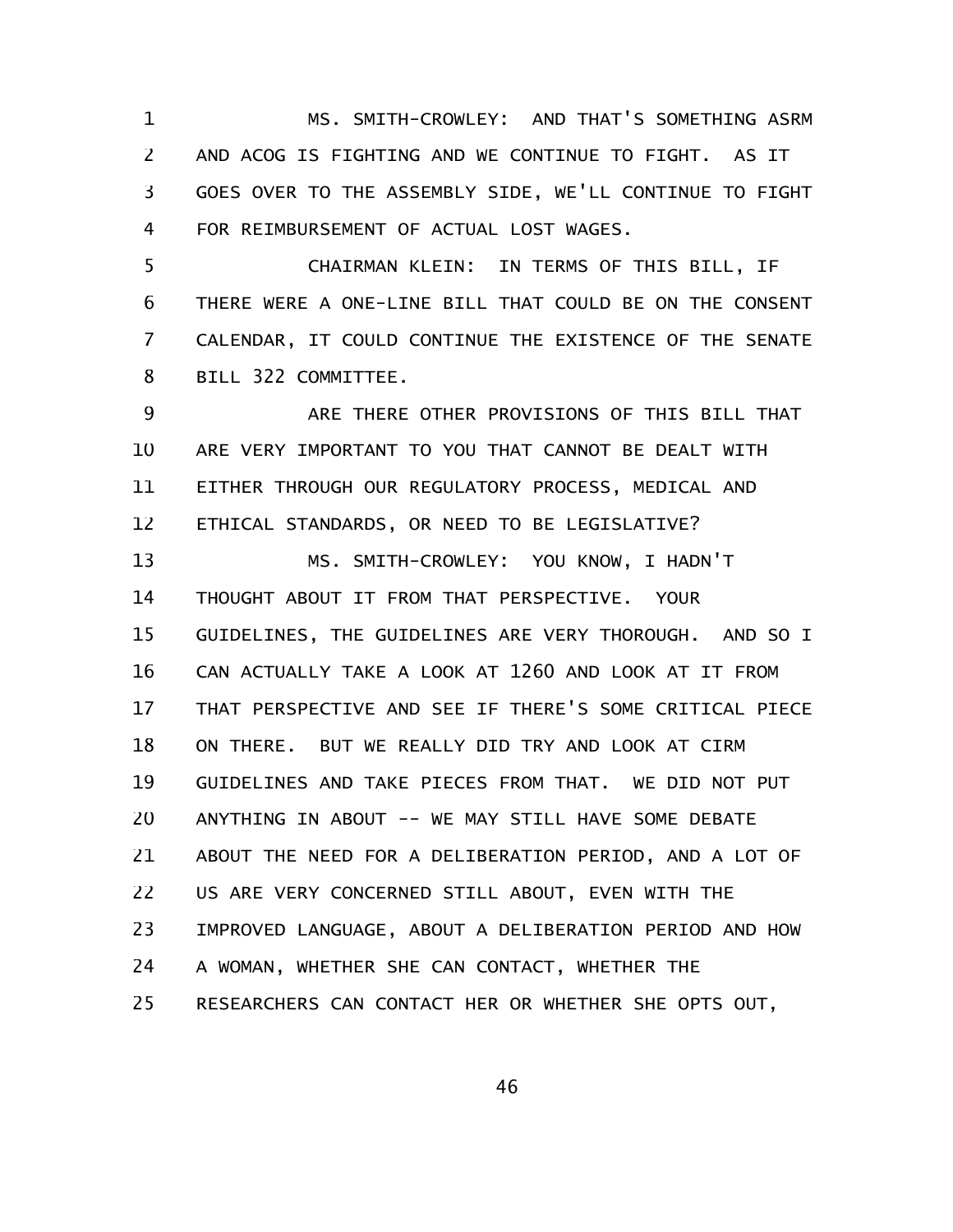HOW THAT WORKS. YOUR CIRM GUIDELINES ARE VERY THOROUGH. 1 2

CHAIRMAN KLEIN: WELL, WE'D BE VERY INTERESTED IN YOUR COMMENTS, PLEASE. I KNOW DR. HALL IS HIGHLY FOCUSED ON THE ISSUE OF THE DELIBERATION PERIOD AND WOULD BE VERY RECEPTIVE TO COMMENTS. BUT I THINK THAT AS I HEAR THIS COMMITTEE'S COMMENTS, I THINK WE'D BE VERY SUPPORTIVE OF A BILL THAT JUST ADDRESSED THE CONTINUATION OF SENATE BILL 322'S COMMITTEE BECAUSE THAT SEEMS TO BE A VERY CONSTRUCTIVE ENTERPRISE, SO THAT IF WE CAN BE SUPPORTIVE OF ANY INITIATIVE OF YOUR GROUP TO JUST ADDRESS THAT, BUT TO BRING ALL THE REST OF THIS ALONG AND WITH THE BURDENS IT CREATES IN ORDER TO ACCOMPLISH THAT GOAL MAY CREATE MUCH MORE BURDEN TO THAT SINGULAR GOAL THAN IS NECESSARY. MS. SMITH-CROWLEY: I'LL GET BACK TO YOU. CHAIRMAN KLEIN: THANK YOU. THANK YOU VERY 3 4 5 6 7 8 9 10 11 12 13 14 15 16 17 18

MUCH. 19

SO THE SENSE OF THIS COMMITTEE TO TAKE TO THE BOARD WOULD BE THAT WE WOULD OPPOSE THIS. 20 21

DR. BRYANT: YES. 22

DR. NOVA: YES. 23

CHAIRMAN KLEIN: BUT WOULD SUPPORT ANYTHING THAT INDIVIDUALLY ON A CONSENT CALENDAR OR OTHERWISE 24 25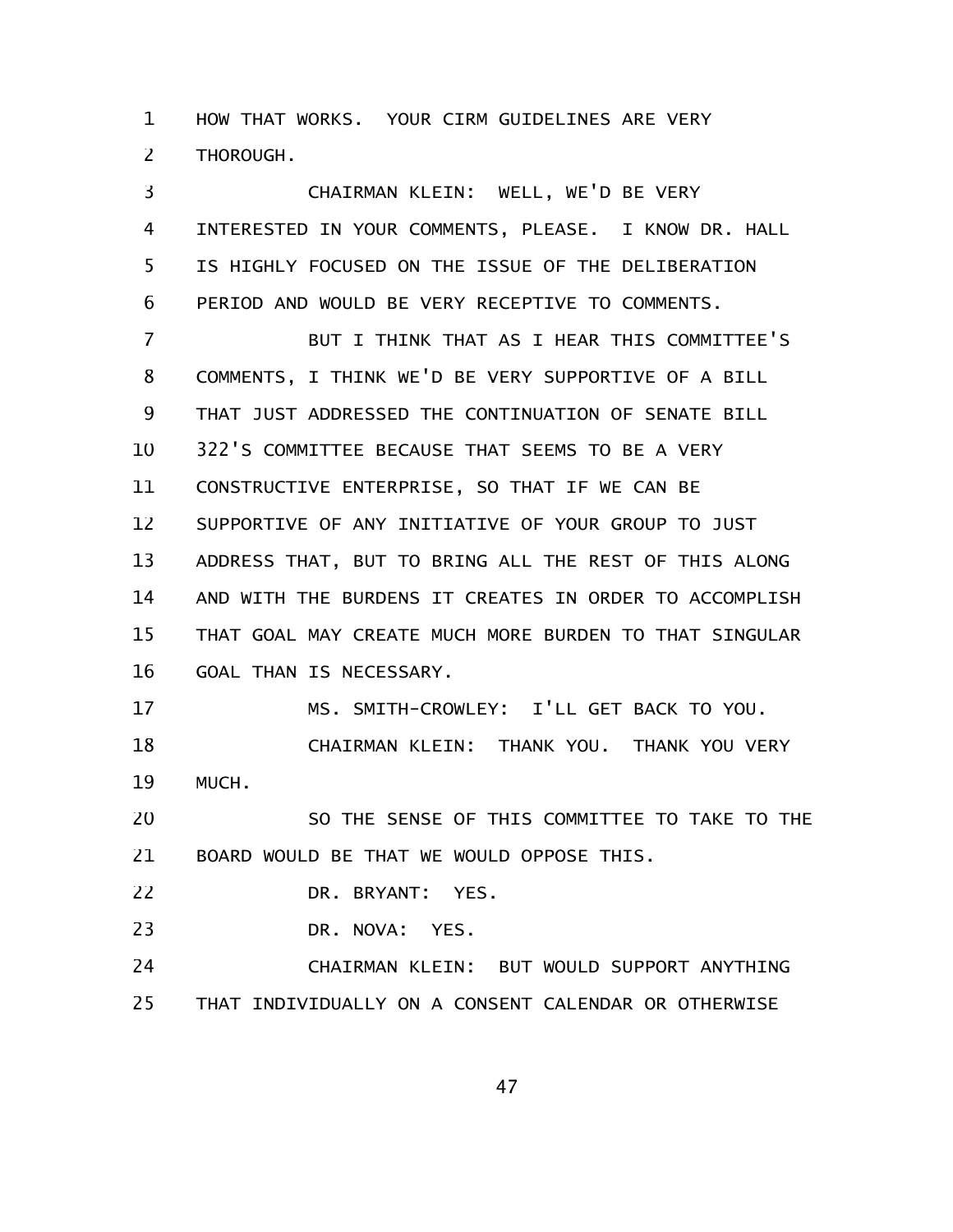CONTINUES THE EXISTENCE OF THE SENATE BILL 322 COMMITTEE. 1 2

MS. SAMUELSON: UNDERSTANDING THAT THAT DOESN'T INCREASE THE BURDEN ON THE PROP 71 MISSION. CHAIRMAN KLEIN: THAT'S RIGHT. ALL RIGHT. IF WE COULD GO TO AB 2721. MR. KLEINSCHMIDT: OKAY. BRIEFLY, AND I'LL START AT THE END, PER RICH'S EARLIER COMMENT. THIS BILL BY ASSEMBLYMAN GENE MULLIN DOES NOT IMPACT THE CIRM. OUR IP REGULATIONS ARE SPECIFICALLY EXEMPT FROM THIS BILL. BUT, AGAIN, A BIT OF BACKGROUND ON THIS. ASSEMBLYMAN MULLIN SPONSORED ASSEMBLY CONCURRENT RESOLUTION 252 TWO YEARS AGO THAT ASKED THE CCST, THE CALIFORNIA COUNCIL ON SCIENCE AND TECHNOLOGY, TO DO A STATEWIDE REPORT ON INTELLECTUAL PROPERTY POLICY. THEN LAST YEAR, AS YOU ALL RECALL, HE SPONSORED ACR 24 AFTER THE NOVEMBER ELECTION OF 2004 TO ADD SPECIFICALLY FOR THIS COMMITTEE TO LOOK AT PROP 71 PROGRAMS AS WELL. THEN SUE BRYANT WAS APPOINTED TO THAT WORKING 3 4 5 6 7 8 9 10 11 12 13 14 15 16 17 18 19 20

GROUP, SO SHE CAN TALK A LOT MORE ABOUT THAT COMMITTEE. THEY MET LAST YEAR AND ISSUED A REPORT FIRST FOR 71 IN AUGUST OF 2005 AND THEN FINAL REPORT IN THIS PAST JANUARY OF 2006, WITH THEIR RECOMMENDATIONS OF HOW THE STATE SHOULD HANDLE INTELLECTUAL PROPERTY POLICY. 21 22 23 24 25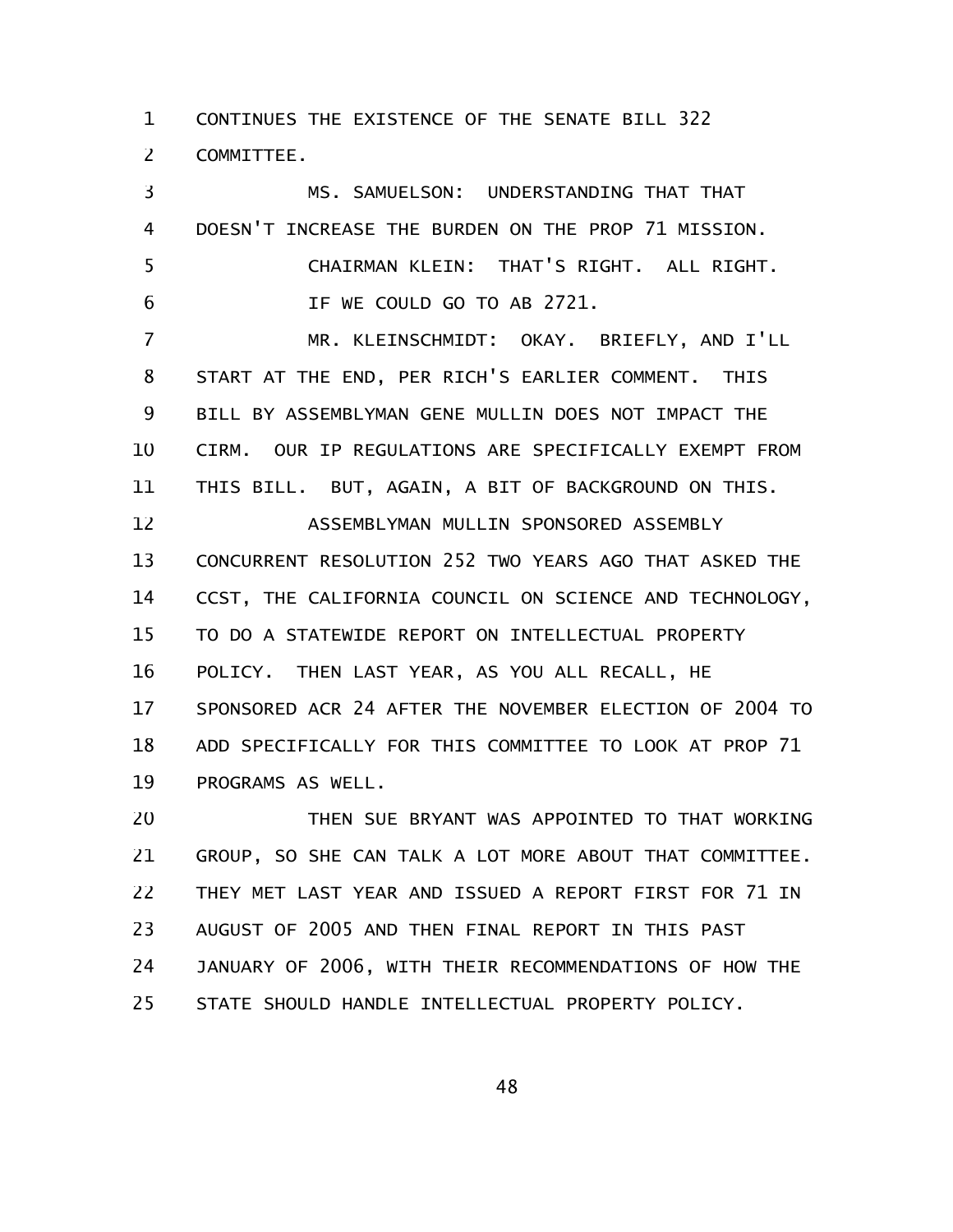SO THIS BILL IS THE NEXT STEP OUT OF THAT HISTORY, AND WHAT IT DOES IS BASICALLY TWOFOLD. AND AGAIN, I'M NOT GOING TO GO INTO A LOT OF DETAIL BECAUSE WE HAVE BEEN TRACKING IT, BUT NOT FOLLOWING IT TOO CLOSELY. BUT, IN ESSENCE, IT ESTABLISHES THE OFFICE OF INTELLECTUAL PROPERTY IN THE BUSINESS TRANSPORTATION AND HOUSING AGENCY, AND GIVES THEM SOME RESPONSIBILITIES TO TRACK AND EVALUATE IP THAT THE STATE HAS ALREADY FUNDED OR FUTURE IP THAT IS FUNDED. AND THEN IT ALSO GETS INTO MORE DETAIL WHAT THOSE IP POLICIES COULD LOOK LIKE IN THE FUTURE. 1 2 3 4 5 6 7 8 9 10 11

AND THAT'S ABOUT AS MUCH AS I'M GOING TO SAY AT THIS PARTICULAR MOMENT UNLESS THERE'S COMMENT. BUT, AGAIN, BECAUSE WE'RE EXEMPTED, IT'S SOMETHING THAT WE'RE WATCHING. THEY HAVE ALSO BEEN EXPLICIT IN THE FACT THAT THEY BORROWED SOME OF OUR LANGUAGE FROM OUR IP POLICY, SO OUR WORK HAS AGAIN INFLUENCED THIS BILL, BUT NOT SOMETHING THAT WILL DIRECTLY AFFECT US. 12 13 14 15 16 17 18

CHAIRMAN KLEIN: OKAY. DO WE HAVE THE PROBLEM IN ANY AREA THAT IT'S CREATING DIFFERENT STANDARDS THAN OURS? 19 20 21

MR. KLEINSCHMIDT: I DON'T BELIEVE SO. CHAIRMAN KLEIN: OKAY. DR. BRYANT, ANY PARTICULAR COMMENTS YOU WOULD HAVE? 22 23 24

DR. BRYANT: WELL, I WOULD ASK YOU, SINCE 25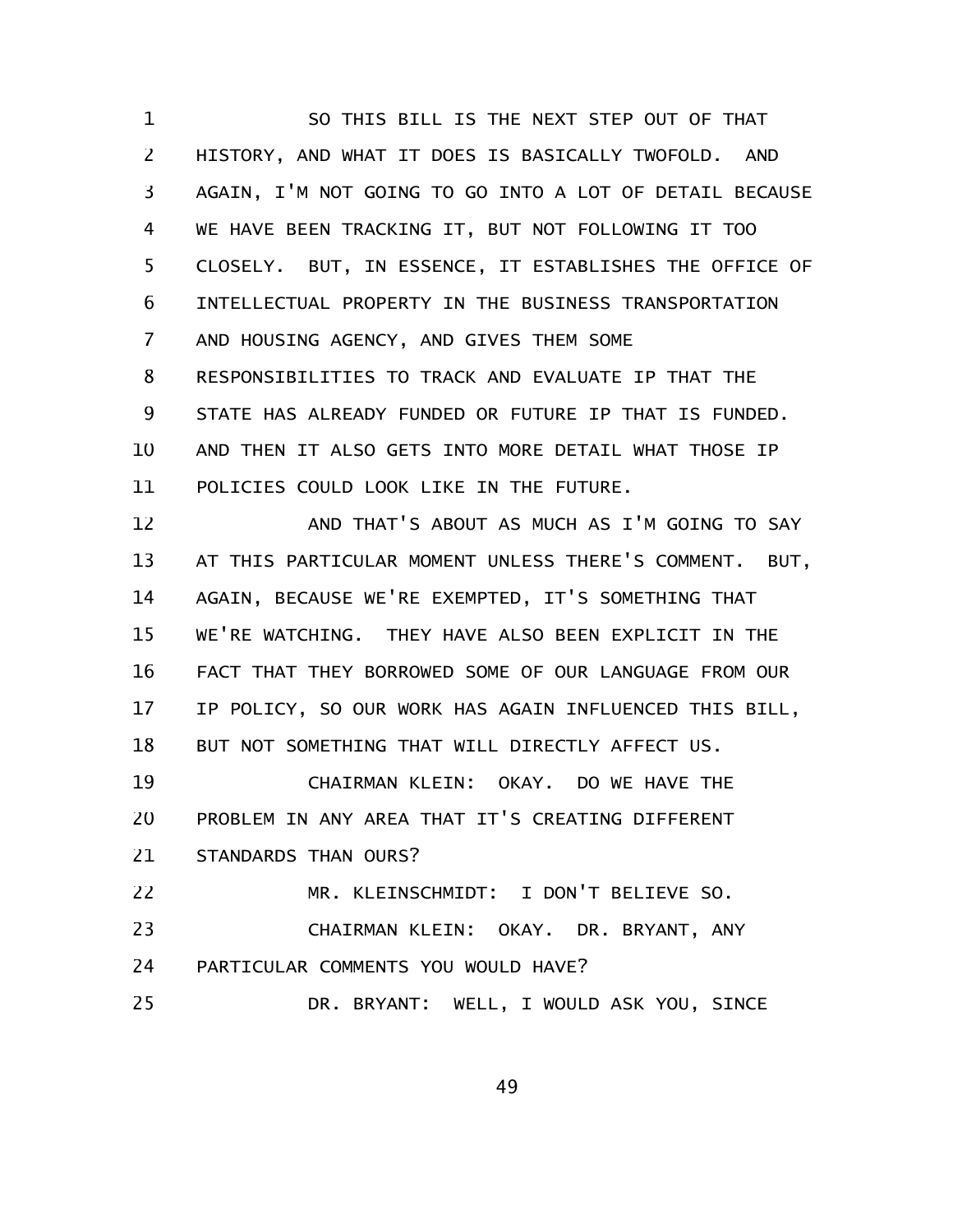THIS IS THE FIRST TIME I'VE SEEN THIS, HOW CLOSELY DOES THIS FOLLOW THE RECOMMENDATIONS FROM THE CCST? 1 2

MR. KLEINSCHMIDT: I CAN'T REALLY ANSWER THAT BECAUSE I'M NOT -- AGAIN, I'VE READ THE CCST REPORT, BUT THAT WAS MONTHS AGO. AND I HAVEN'T LOOKED AT IT IN DETAIL AGAIN SINCE THEN. I DON'T KNOW IF, MARY, YOU HAVE ANY COMMENTS, BUT I KNOW SUSAN HACKWOOD IS AWARE OF THIS, AND THEY'RE TRACKING IT. I THINK SHE'S GIVEN IT BACK TO SOME OTHER STUDY GROUP, SO I'M NOT AWARE IF THEY'VE TAKEN -- 3 4 5 6 7 8 9 10

DR. BRYANT: DO THAT ANALYSIS. 11

MR. KLEINSCHMIDT: -- A FORMAL POSITION ON THIS BILL. I DON'T BELIEVE THEY HAVE ACTUALLY. BUT I KNOW THEY ARE WORKING WITH MR. MULLIN ABOUT SOME SPECIFIC CONCERNS AND SPECIFIC LANGUAGE PROBLEMS THAT THEY SEE. SO THERE'S A DIALOGUE GOING ON THERE. 12 13 14 15 16

THIS MEASURE HAS EVOLVED. IT'S DEFINITELY NOT WHAT WAS INTRODUCED A COUPLE MONTHS AGO. 17 18

DR. BRYANT: I JUST CAN'T REALLY COMMENT ON WHETHER IT DOES TRACK IT CAREFULLY WITHOUT HAVING -- 19 20

CHAIRMAN KLEIN: PERHAPS BEFORE THE NEXT BOARD MEETING, KIRK, YOU AND MARY COULD GET TOGETHER AND GIVE DR. BRYANT A SUMMARY OF THE COMPARISON OF THE CCST REPORT TO THIS, SO SHE'D BE IN A POSITION, IF THIS COMES UP AT OUR BOARD MEETING, TO COMMENT ON WHAT THE 21 22 23 24 25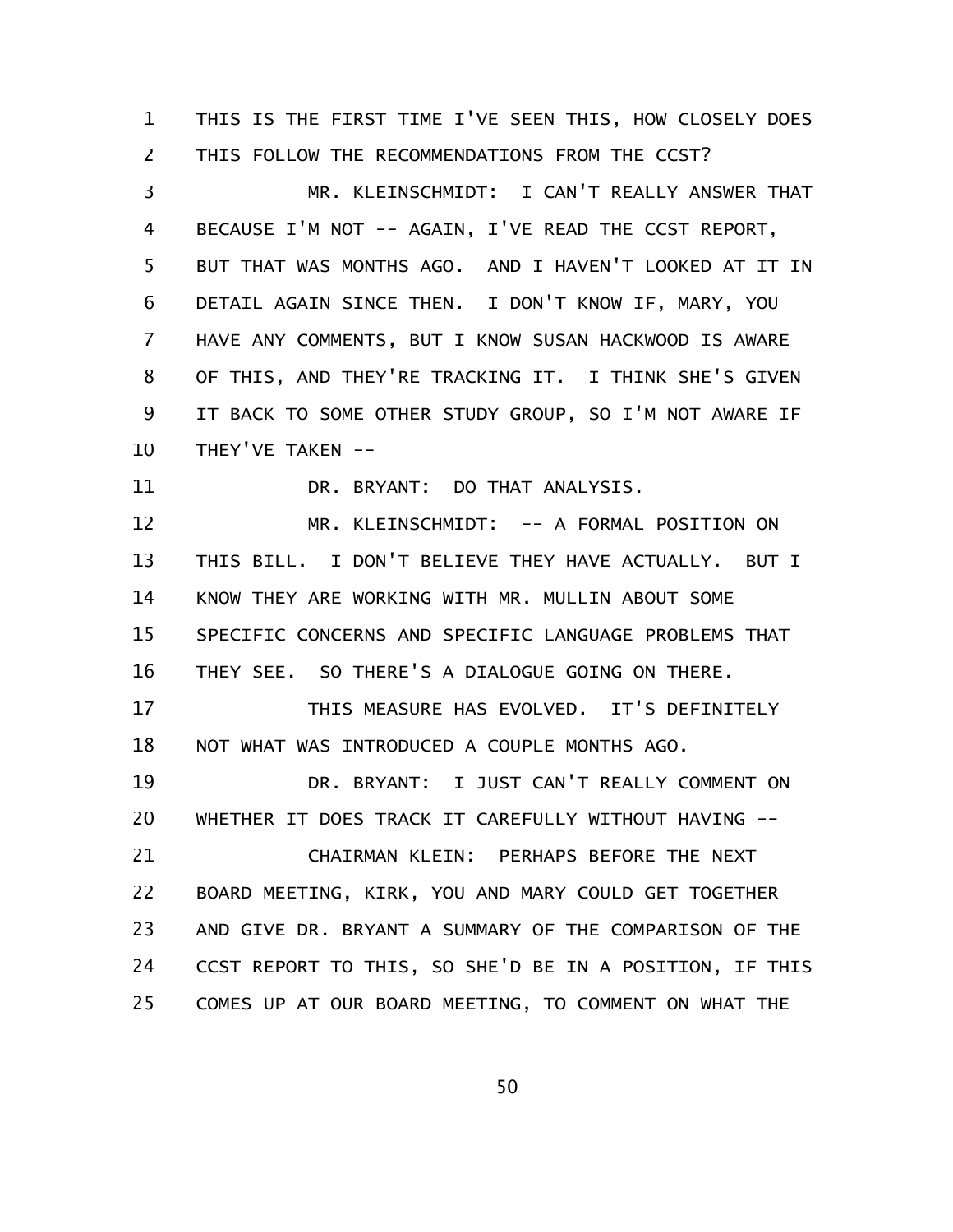POSITION MIGHT BE. SO ARE THERE ANY -- JOAN. 1

MS. SAMUELSON: WELL, I HAVE A COUPLE SORT OF QUESTIONS SLASH CONCERNS. ONE IS, ALTHOUGH THE LANGUAGE MAY NOT SPECIFICALLY IMPACT THE CIRM FUNDING PROCESS, LET'S SAY THERE'S SOME COLLABORATIONS GOING ON BETWEEN THE CIRM-FUNDED RESEARCHERS AND OTHER RESEARCHERS WHO AREN'T DIRECTLY GETTING PROP 71 DOLLARS, BUT ARE PART OF THE STRATEGIC PLAN TO GET ALL THE WAY TO THE CLINIC WITH SOMETHING. IF THAT'S CONFUSING THAT COLLABORATION, BOGGING IT DOWN, OR SIMPLY BOGGING DOWN THE OTHER RESEARCHERS IN ANY RESPECT, THAT IS IMPAIRING OUR MISSION. SO -- CHAIRMAN KLEIN: THAT'S WHY I ASKED KIRK WHETHER THERE WAS ANY PROVISIONS THAT CONFLICTED WITH OUR IP, AND HE'S NOT AWARE OF ANY AT THE MOMENT. MS. SAMUELSON: BUT IT SOUNDS LIKE WE'RE GOING TO HAVE TO TRACK ALL OF THAT. MR. KLEINSCHMIDT: JUST TO NOTE, AND SUSAN CAN ELABORATE ON THIS, BUT THE BIGGEST STATE-FUNDED RESEARCH PROGRAM IS ACTUALLY IN THE ENERGY SECTOR, SO IT'S A LOT MORE IN THE PHYSICAL SCIENCES, FROM MY KNOWLEDGE, AS OPPOSED TO THE BIOMEDICAL OR LIFE SCIENCES. SO THE SPECIFIC STATE-FUNDED RESEARCH PROGRAM, THERE'S THE ROMAN REED ACT, OF COURSE, THAT DON MENTIONED EARLIER, AND THE UC OFFICE OF THE 2 3 4 5 6 7 8 9 10 11 12 13 14 15 16 17 18 19 20 21 22 23 24 25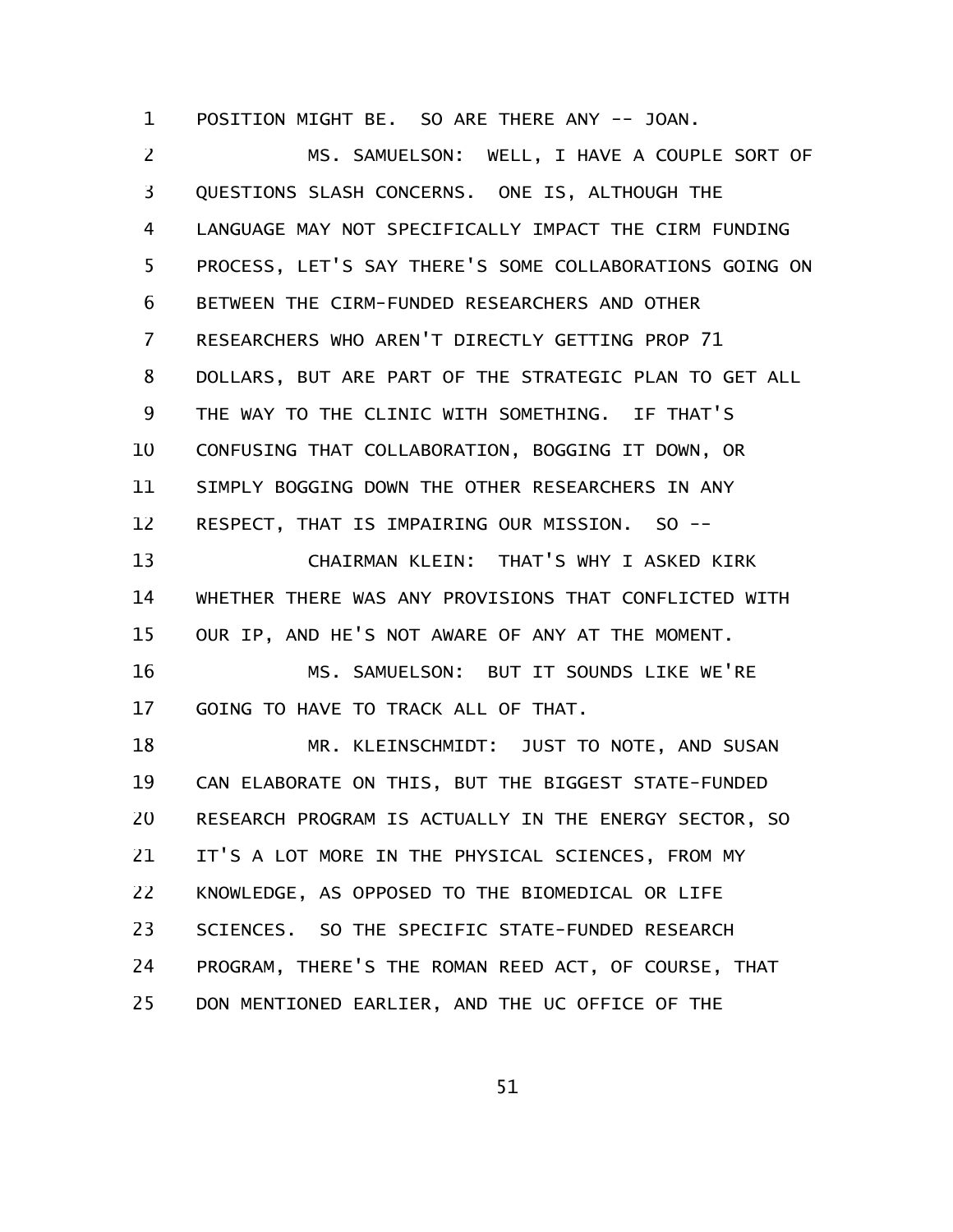PRESIDENT FUNDS THREE RELATIVELY SMALL BIOMEDICAL RESEARCH AND PUBLIC HEALTH PROGRAMS. BUT IT'S NOT THE MAIN FOCUS OF THE STATE. IT'S MOSTLY IN OTHER SECTORS. BUT AGAIN, CORRECT ME IF I'M WRONG, IT'S ROUGHLY 200 TO \$300 MILLION, BUT EVEN THAT NUMBER IS NOT COMPLETELY CLEAR THAT THE STATE FUNDS IN DIFFERENT RESEARCH PROGRAMS. SO IT'S A PRETTY BROAD PORTFOLIO, BUT I DON'T THINK IT'S PRIMARILY AFFECTING OUR AREA. 1 2 3 4 5 6 7 8 9

DR. HALL: I THINK THE DEPARTMENT OF TRANSPORTATION ALSO HAS MAJOR FUNDING PROGRAMS OF ENGINEERS. I THINK THAT'S A BIG ONE. 10 11

DR. BRYANT: SO THE POINT OF THE CCST STUDY WAS TO RECOMMEND GUIDELINES SO THERE WOULD BE A UNIFORM POLICY IN THE STATE. SO ALREADY THAT'S BREAKING DOWN HERE BECAUSE WE'RE, YOU KNOW, MAKING SOMETHING A LITTLE BIT DIFFERENT THAN CIRM OR EXEMPTING CIRM. 12 13 14 15 16

MR. KLEINSCHMIDT: JUST ON THIS NOTE, WE HAVE A MEETING WITH MR. MULLIN AT 1 O'CLOCK, SO YOU CAN DIRECTLY BRING TO HIS ATTENTION YOUR QUESTIONS AND CONCERNS IF YOU WANT. 17 18 19 20

CHAIRMAN KLEIN: I WOULD LIKE TO SAY ASSEMBLYMAN MULLIN HAS BEEN VERY OUTREACHING IN TRYING TO HAVE A COLLABORATIVE APPROACH TO SCIENCE AND TECHNOLOGY AND MAKING CERTAIN THAT THE LEGISLATION DOES NOT, THAT HE IS INVOLVED WITH, DOESN'T CREATE A BURDEN, 21 22 23 24 25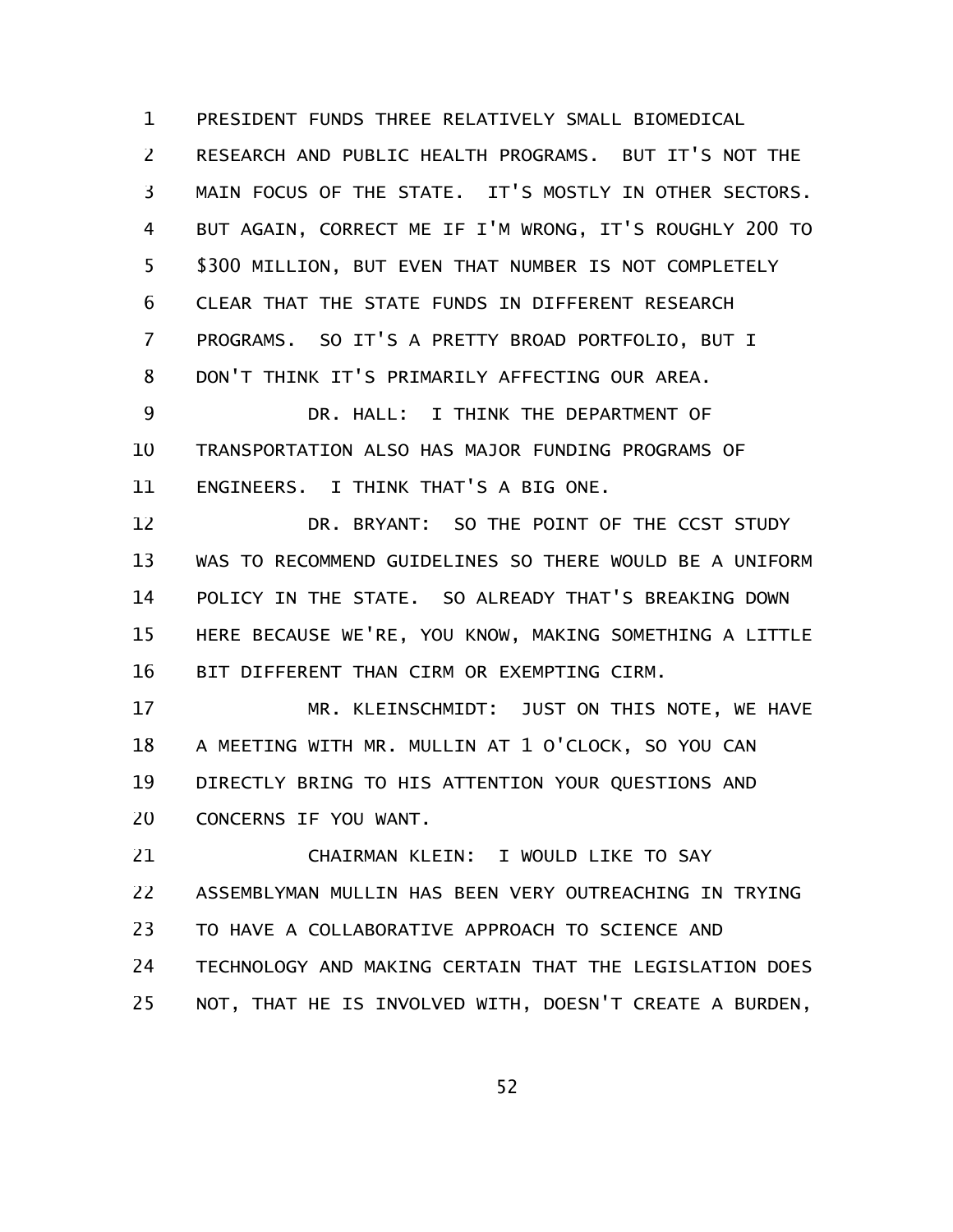BUT ESSENTIALLY SUPPORTS THE OVERALL MISSION. SO HE'S SEARCHING FOR WAYS TO IMPROVE THE COORDINATION HERE, AND WE CERTAINLY SHOULD THANK HIM FOR THOSE EFFORTS. SO AT THIS POINT WE DON'T HAVE ANY -- DO WE HAVE ANY PARTICULAR POINT OF VIEW HERE, OR ARE WE IN A FACT-FINDING PHASE FOR THIS POTENTIALLY? DR. BRYANT: SOUNDS LIKE THE LATTER. CHAIRMAN KLEIN: FACT-FINDING PHASE. ANY FINAL PUBLIC COMMENTS ON THIS ITEM? NONE. SO I THINK WE'LL GO FORWARD WITH OUR FACT-FINDING ON THIS ITEM. THAT COMPLETES OUR LEGISLATIVE STATE ANALYSES. GIVEN THAT WE'RE GOING TO -- WE'RE FOCUSING HERE TODAY THIS AFTERNOON ON INTERFACING WITH THE STATE LEGISLATURE, WE'RE GOING TO HAVE A VERY SHORT PERIOD OF TIME JUST TO UPDATE THE PUBLIC AND MEMBERS OF THIS COMMITTEE ON FEDERAL LEGISLATION. KIRK, DO YOU WANT TO REMIND EVERYONE WHAT HR 810 IS AND SB 4715? MR. KLEINSCHMIDT: ABSOLUTELY. AGAIN, YOU SHOULD HAVE IN YOUR PACKET A PIECE ENTITLED "FEDERAL LEGISLATION SUMMARY," AND IT GIVES A VERY BRIEF BREAKDOWN OF SOME OF THESE KEY STEM CELL-RELATED BILLS. THE ONE THAT BOB REFERENCED, OF COURSE, IS THE INFAMOUS CASTLE/DEGETTE MEASURE, HR 810, THAT PASSED THE HOUSE OF REPRESENTATIVES LAST MAY. WE'RE COMING UP TO THE 1 2 3 4 5 6 7 8 9 10 11 12 13 14 15 16 17 18 19 20 21 22 23 24 25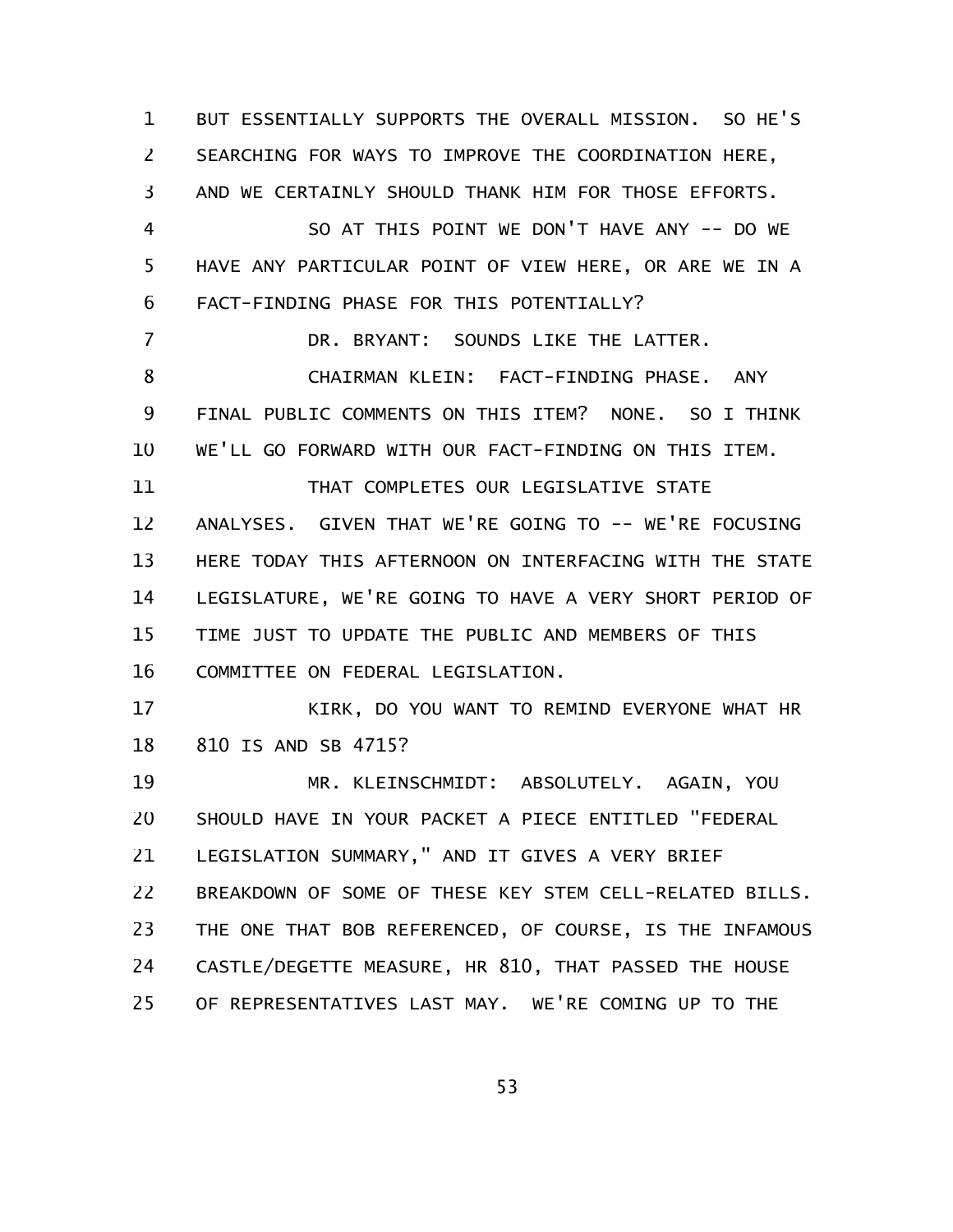YEAR ANNIVERSARY. 1

CHAIRMAN KLEIN: RATHER THAN INFAMOUS, MAYBE FAMOUS. 2 3

MR. KLEINSCHMIDT: FAMOUS. MAY 24TH IS THAT ANNIVERSARY. THE VOTE WAS 238 TO 194 WITH 50 REPUBLICANS VOTING FOR IT, WHICH IS OF NOTE. AND THAT'S BEEN IN THE SENATE SINCE THAT POINT. AS YOU RECALL LAST SUMMER, SENATOR FRIST INDICATED THAT HE WOULD BRING THIS UP FOR A VOTE, BUT THAT HAS NOT HAPPENED YET. 4 5 6 7 8 9 10

SO WHAT'S HAPPENING IN D.C. IS THE COALITION FOR THE ADVANCEMENT OF MEDICAL RESEARCH AND OTHER ADVOCACY GROUPS LIKE THE JUVENILE DIABETES RESEARCH FOUNDATION ARE REALLY PUSHING FOR A SENATE VOTE ON THIS PARTICULAR PIECE. THUS FAR, THERE'S NO COMMITMENT, FROM MY UNDERSTANDING, AS FAR AS THAT SPECIFIC DATE OR TIMELINE. AND DO YOU WANT ME TO SAY MORE THAN THAT? CHAIRMAN KLEIN: WELL, I THINK IT'S IMPORTANT. THERE IS -- THE SENATE IS HAVING THEIR HEALTH WEEK, AND WE'RE IN THE MIDDLE OF THEIR HEALTH WEEK, BUT THEY WEREN'T ABLE TO GET THE VOTES TO BRING CASTLE/DEGETTE IN THE SENATE VERSION UP FOR A VOTE OR A DISCUSSION DURING THE HEALTH WEEK. MY UNDERSTANDING IS THAT THERE IS A COMMITMENT TO BRING IT UP AT SOME POINT DURING THIS LEGISLATIVE SESSION BY THE REPUBLICAN 11 12 13 14 15 16 17 18 19 20 21 22 23 24 25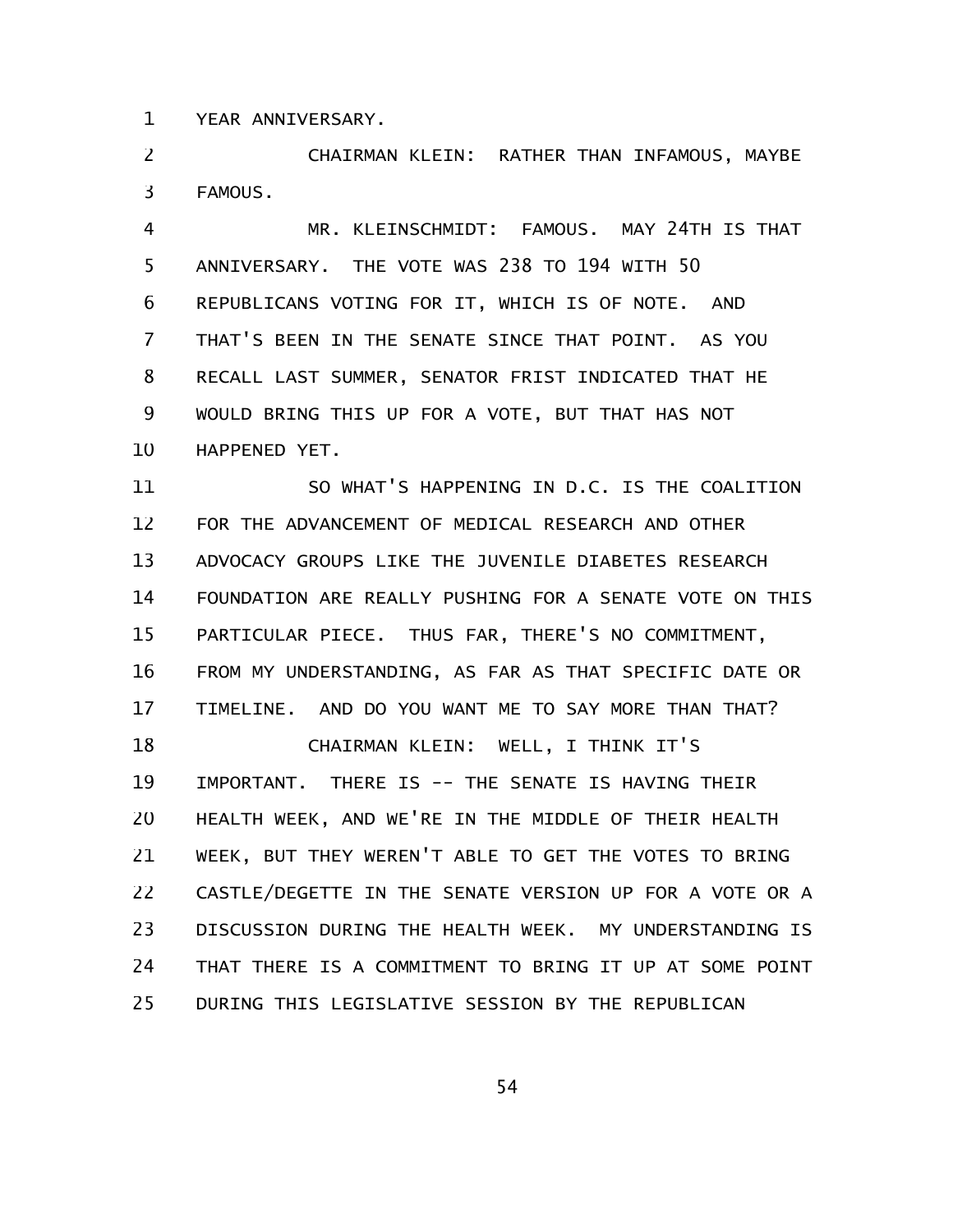LEADERSHIP IN THE SENATE. 1

I WOULD JUST INDICATE THAT IT'S VERY IMPORTANT FOR ALL OF THE CALIFORNIA RESEARCH INSTITUTIONS TO EXPRESS THEIR SUPPORT FOR THIS. AND SINCE THE CALIFORNIA VOTE WAS A VERY BIPARTISAN VOTE IN FAVOR OF CASTLE/DEGETTE, TO GET BOTH OUR REPUBLICAN CONGRESSIONAL REPRESENTATIVES FROM THE DIFFERENT PARTS OF THE STATE AND OUR DEMOCRATIC REPRESENTATIVES TO WEIGH IN WITH OTHER STATES' REPRESENTATIVES IN THE SENATE. 2 3 4 5 6 7 8 9 10

IN THE DISCUSSION OF WHEN THIS IS GOING TO BE BROUGHT TO A VOTE, THE BASIC ISSUE IS WHETHER 810 WILL BE BROUGHT TO A VOTE ONLY IN A SITUATION WHERE IT IS PAIRED WITH A VOTE FOR SENATE BILL 1373, THE BROWNBACK BILL. AND HR 1357, WELDON BILL, WHICH IS SENATE BILL 658, THE BROWNBACK BILL, ON HUMAN CLONING PROHIBITION ACT OF 2005. THE ADVANCEMENT FOR MEDICAL RESEARCH -- THE SOCIETY FOR THE ADVANCEMENT OF MEDICAL RESEARCH WANTS TO MAKE CERTAIN THAT THE SENATE HAS THE OPTION OR THE OPPORTUNITY IN THE SAME PACKAGE TO ALSO VOTE FOR SENATE BILL 876, HATCH/FEINSTEIN, WHICH IS ALSO HR 1822, BONO. THAT GIVES THEM THE ABILITY TO VOTE AGAINST HUMAN CLONING AS INCORPORATED IN LAW IN CALIFORNIA LAW AND INCORPORATED IN THE INITIATIVE, WHICH BOTH PROHIBIT HUMAN REPRODUCTIVE CLONING. 11 12 13 14 15 16 17 18 19 20 21 22 23 24 25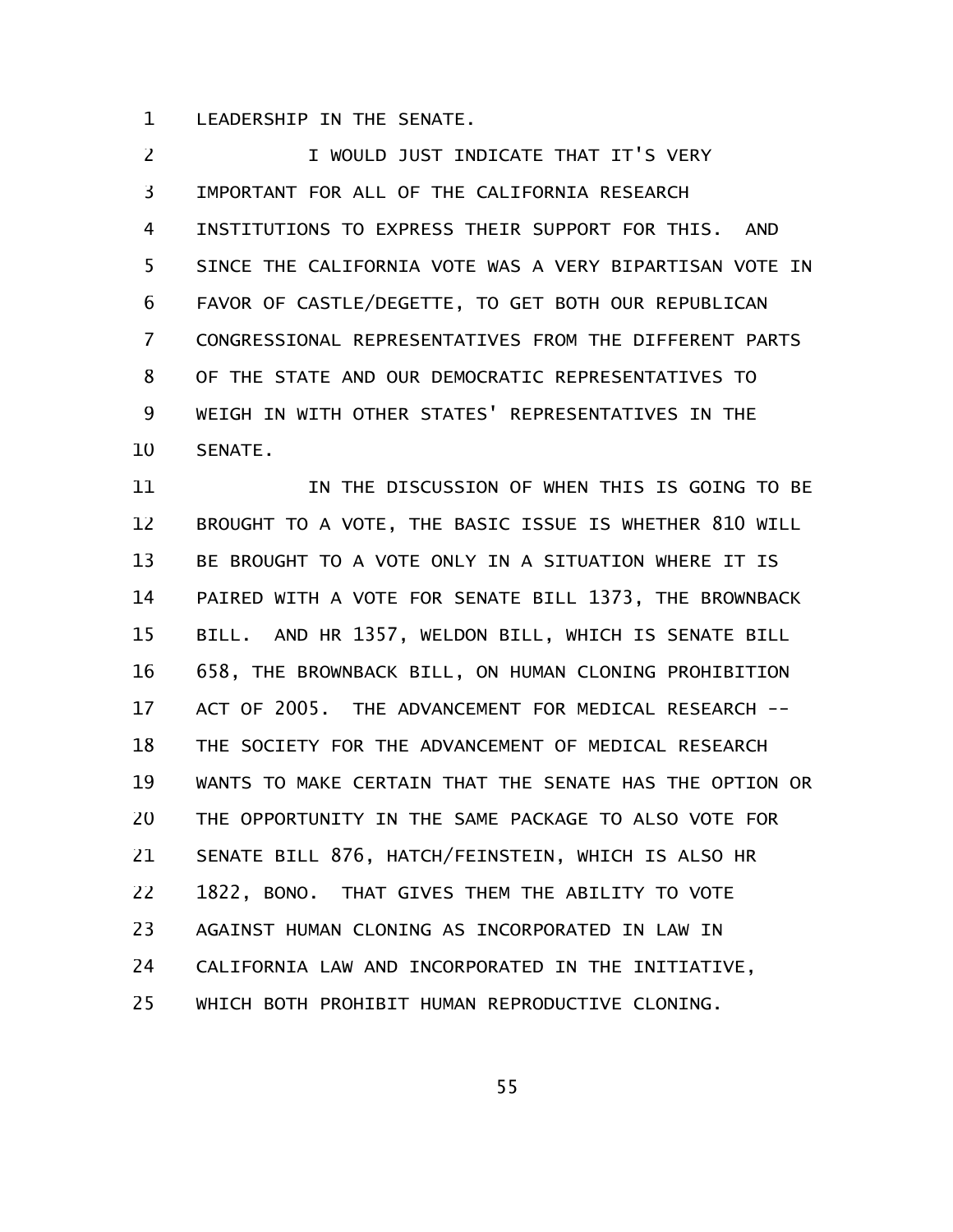THE ISSUE IS THAT IF THE ONLY CHOICE THAT SENATORS ARE GIVEN IS TO VOTE TO EXTEND THE LINES AND THEIR ONLY VOTE TO CONTROL THE RESEARCH IS A VOTE WHERE THEY WOULD HAVE TO VOTE TO PROHIBIT SOMATIC CELL NUCLEAR TRANSFER UNDER THE BROWNBACK OR WELDON BILLS, THEY WOULD BE IN A POSITION WHERE THEY'D WANT TO BE ON THE RECORD TO LIMITING THIS RESEARCH, AND THEY WOULD VOTE FOR THE BROWNBACK AND WELDON BILLS GIVEN THAT IT WAS THE ONLY OPTION THEY HAD OF RESTRICTING THE RESEARCH. 1 2 3 4 5 6 7 8 9 10

THE KEY IS THAT THEY NEED TO BE GIVEN THE OPPORTUNITY TO VOTE RESPONSIBLY TO PROHIBIT HUMAN REPRODUCTIVE CLONING WITHOUT ALSO PROHIBITING SOMATIC CELL NUCLEAR TRANSFER THROUGH THE WELDON AND BROWNBACK BILLS. AND THAT'S THE POSITION THE SENATE IS STUCK IN BECAUSE SENATOR BROWNBACK HAS NOT BEEN WILLING TO ALLOW HATCH/FEINSTEIN TO BE AN OPTION IN THE VOTING PACKAGE PUT BEFORE THE SENATE. 11 12 13 14 15 16 17 18

ANY PUBLIC COMMENT ON THAT? DR. MURPHY: I DON'T THINK WE REALLY UNDERSTOOD WHAT YOU JUST SAID. I KNOW IT'S VERY COMPLICATED. MY RECOLLECTION OF HR -- OF THE HOUSE BILL, HR 810, WAS THAT IT DID PROHIBIT HUMAN CLONING. IT DID NOT MENTION SOMATIC CELL NUCLEAR TRANSFER. IS THAT RIGHT? 19 20 21 22 23 24 25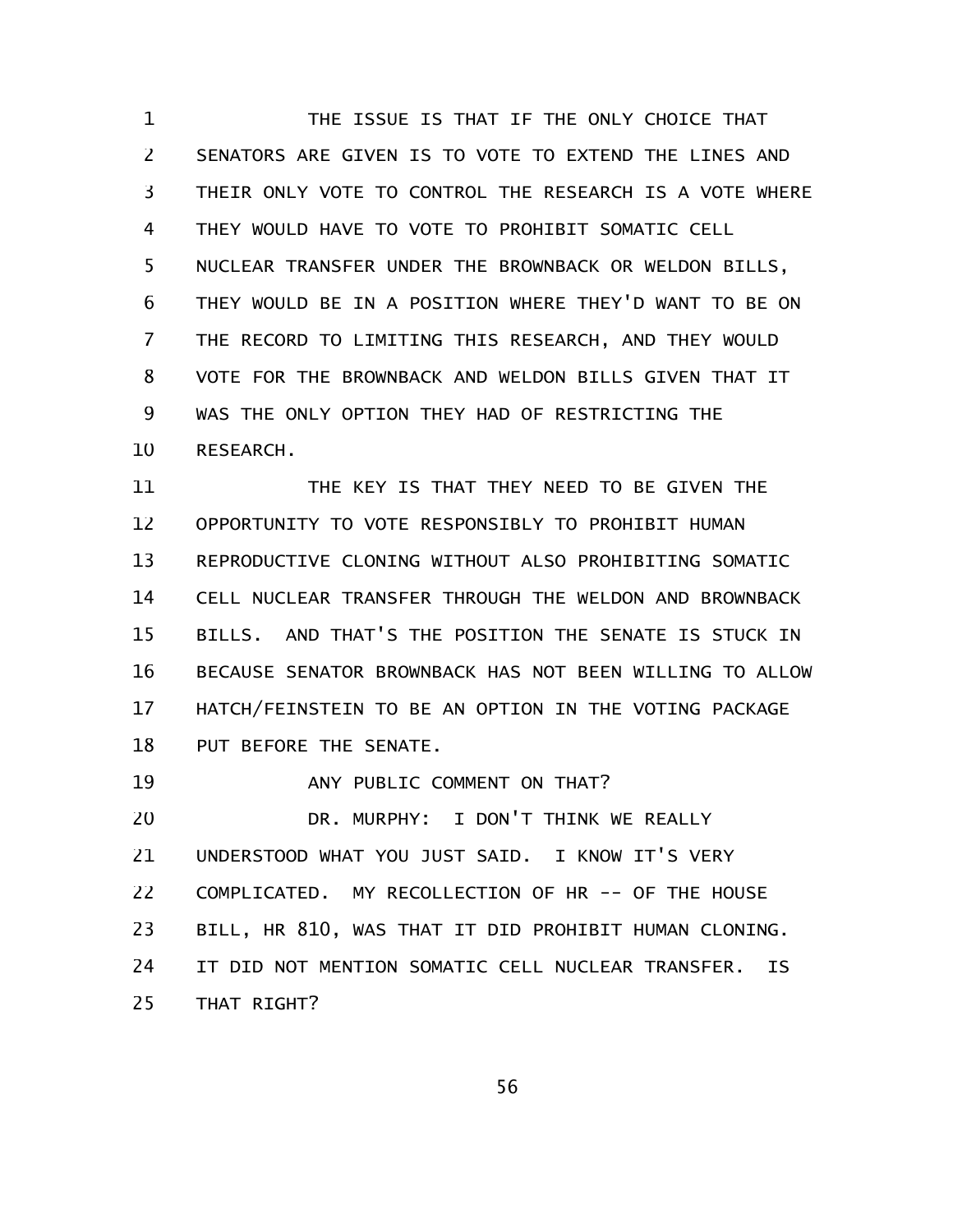CHAIRMAN KLEIN: WELL, ACTUALLY BECAUSE OF A PARLIAMENTARY MOVE, HR 810 DOES NOT INCLUDE ANY MENTION OF CLONING BECAUSE ONCE YOU ALLOW THE ISSUE OF CLONING TO BE IN THE BILL, THEN THERE WOULD BE -- AMENDMENTS WOULD BE PERMITTED DEALING WITH CLONING. SO HR 810 DOESN'T ADDRESS IT, WHICH IS WHY IN THE SENATE IT'S IMPORTANT TO ADDRESS IT IN ONE FASHION OR ANOTHER. 1 2 3 4 5 6 7

AND THE BASIC FIGHT IS IS THERE GOING TO BE A VOTE WHERE YOUR ONLY CHOICE IN THE PACKAGE OF BILLS PUT BEFORE YOU IS TO VOTE AGAINST THE BILL THAT PROHIBITS HUMAN CLONING AND SCNT, WHICH IS BROWNBACK/WELDON, OR WILL YOU HAVE THE CHOICE TO VOTE FOR HATCH/FEINSTEIN, WHICH PROHIBITS HUMAN CLONING, BUT ALLOWS THERAPEUTIC CLONING TO GO FORWARD. 8 9 10 11 12 13 14

AND RIGHT NOW THEY CAN'T GET PAST SENATOR BROWNBACK'S POSITION THAT HE WILL NOT ALLOW HATCH/FEINSTEIN TO BE ONE OF THE OPTIONS THAT'S VOTED IN IN THIS PACKAGE. 15 16 17 18

DR. MURPHY: SENATOR FRIST, THEN, MUST BE SUPPORTING BROWNBACK'S CONCERNS; IS THAT RIGHT? 19 20

CHAIRMAN KLEIN: SENATOR FRIST IS TRYING TO DEAL WITH THE ISSUE THAT BROWNBACK SAYS THAT HE WILL NOT ALLOW THE VOTE. HE'LL OBJECT TO THE VOTE UNDER A UNANIMOUS CONSENT, BLOCKING THE VOTE ON A NO-AMENDMENTS PROVISION WHERE PEOPLE HAVE TO VOTE UP AND DOWN 810 AND 21 22 23 24 25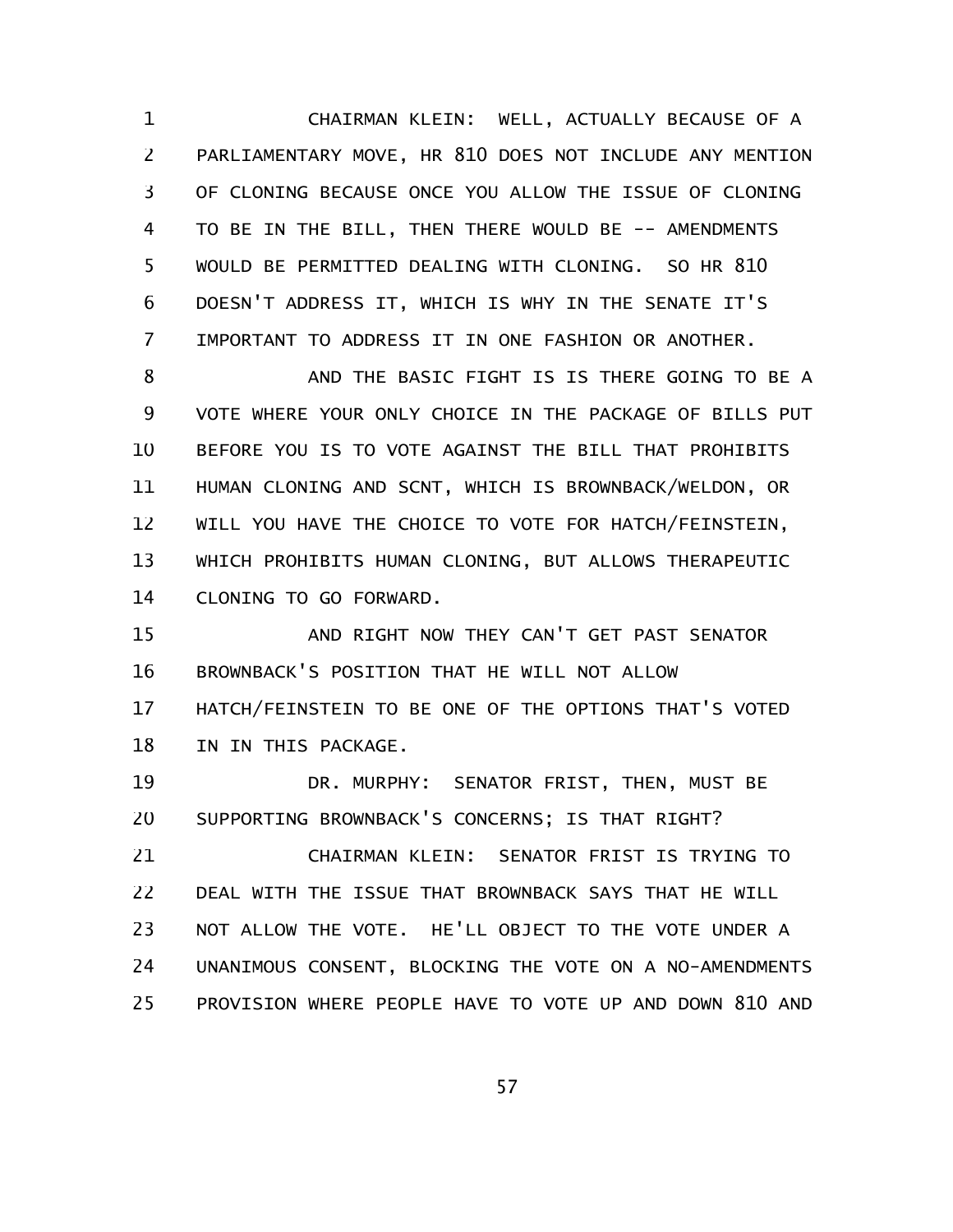UP AND DOWN HATCH/FEINSTEIN OR BROWNBACK/WELDON. 1

DR. MURPHY: THIS WILL PROBABLY NOT BE RESOLVED UNTIL AFTER NOVEMBER? 2 3

CHAIRMAN KLEIN: AT THIS POINT, SENATOR FRIST HAS PROMISED TO BRING IT UP DURING THIS LEGISLATIVE SESSION. UNFORTUNATELY IT MIGHT BE BROUGHT UP IN THE HOURS BEFORE A RECESS WHERE THERE'S NO NOTICE, SO THE CONCERN IS THAT, GIVEN WE HAD A VERY GOOD BIPARTISAN VOTE IN CALIFORNIA FOR 810, TO HAVE BOTH PARTIES EXPRESS TO SENATORS OF OTHER STATES THE NEED TO BRING THIS UP WITH GOOD PUBLIC NOTICE, THE OPPORTUNITY FOR PUBLIC PARTICIPATION AS SOON AS POSSIBLE. 4 5 6 7 8 9 10 11 12

WHILE THERE ARE OTHER -- THERE ARE OTHER HOUSE BILLS TO GO THROUGH, KIRK, IN SUMMARY FASHION, SO THAT WE CAN GET OVER TO THE CAPITOL IN TIME, DO YOU HAVE ANY OTHER HOUSE BILL THAT YOU'D LIKE TO ADDRESS IN SUMMARY FORM? 13 14 15 16 17

MR. KLEINSCHMIDT: THESE ARE THE MAIN ONES, AND YOU'VE ALREADY COVERED THE ONES THAT ARE ON THE AGENDA FOR TODAY. JUST WOULD NOTE THAT THE ICOC HAS ALREADY VOTED IN SUPPORT OF HR 810, AND THAT WAS MAY OF 2005. SO YOU ARE ON RECORD OF THAT VERSION. 18 19 20 21 22

AND THEN THE VERY FIRST ON YOUR SHEET, SENATE BILL 1520 BY HATCH AND FEINSTEIN, ALSO THE BOARD HAS SUPPORTED THAT. AND THAT WAS IN AUGUST OF 2005. SO 23 24 25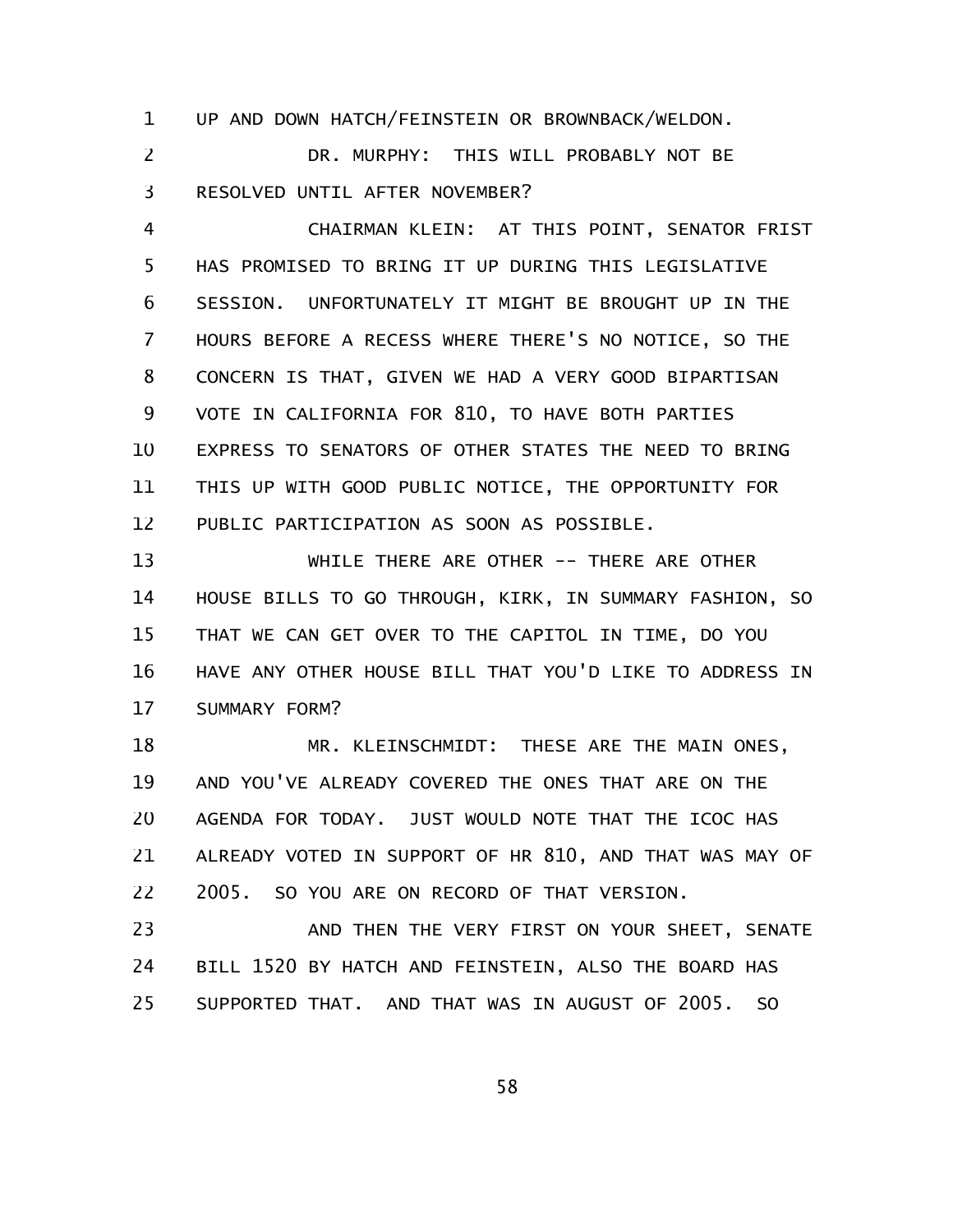YOU'VE ALREADY TAKEN POSITIONS ON THE TWO MAIN ONES THAT CLARIFY THE DEBATE. 1 2

JUST ONE FINAL POINT ON THE POINT THAT RICH BROUGHT UP. HR 810, WHICH REMOVED THE DATE FOR THE PRESIDENTIAL PROHIBITION FOR DEVELOPING STEM CELL -- ON IVF SOURCES, SO IT'S SILENT ON ANYTHING TO DO WITH CLONING OR SCNT, BUT IT WOULD ALLOW FUNDING REGARDLESS OF THE DATE. 3 4 5 6 7 8

DR. BRYANT: COULD I JUST ASK BEFORE WE BREAK, COULD WE JUST HAVE, LIKE, A ONE-SENTENCE SUMMARY OF EACH? I MEAN WE'VE LISTENED TO A LOT OF DISCUSSION. I JUST FEEL LIKE JUST THE MAIN THINGS THAT WE'RE GOING TO TALK TO THESE PEOPLE ABOUT. 9 10 11 12 13

CHAIRMAN KLEIN: CERTAINLY. 14

DR. BRYANT: JUST SO WE DON'T GET CONFUSED. CHAIRMAN KLEIN: WELL -- 15 16

MS. SAMUELSON: WHAT WOULD BE MOST HELPFUL IS IF WE HAD A ONE-PAGE CHEAT SHEET. AND MAYBE THAT'S IMPOSSIBLE, BUT IT'S A LOT TO TAKE IN AND, MORE IMPORTANTLY, INTELLIGENTLY SPIT BACK OUT. 17 18 19 20

MR. KLEINSCHMIDT: IF I COULD COMMENT. AGAIN, THE ONLY POSITION THAT THE BOARD HAS TAKEN ON A STATE BILL IS SENATE BILL 401, AND THAT'S BEING HEARD TOMORROW. SO MY RECOMMENDATION IS YOU JUST FOCUS ON SB 401. YOU DO HAVE A ONE-PAGER ON THAT AS WELL AS THE 21 22 23 24 25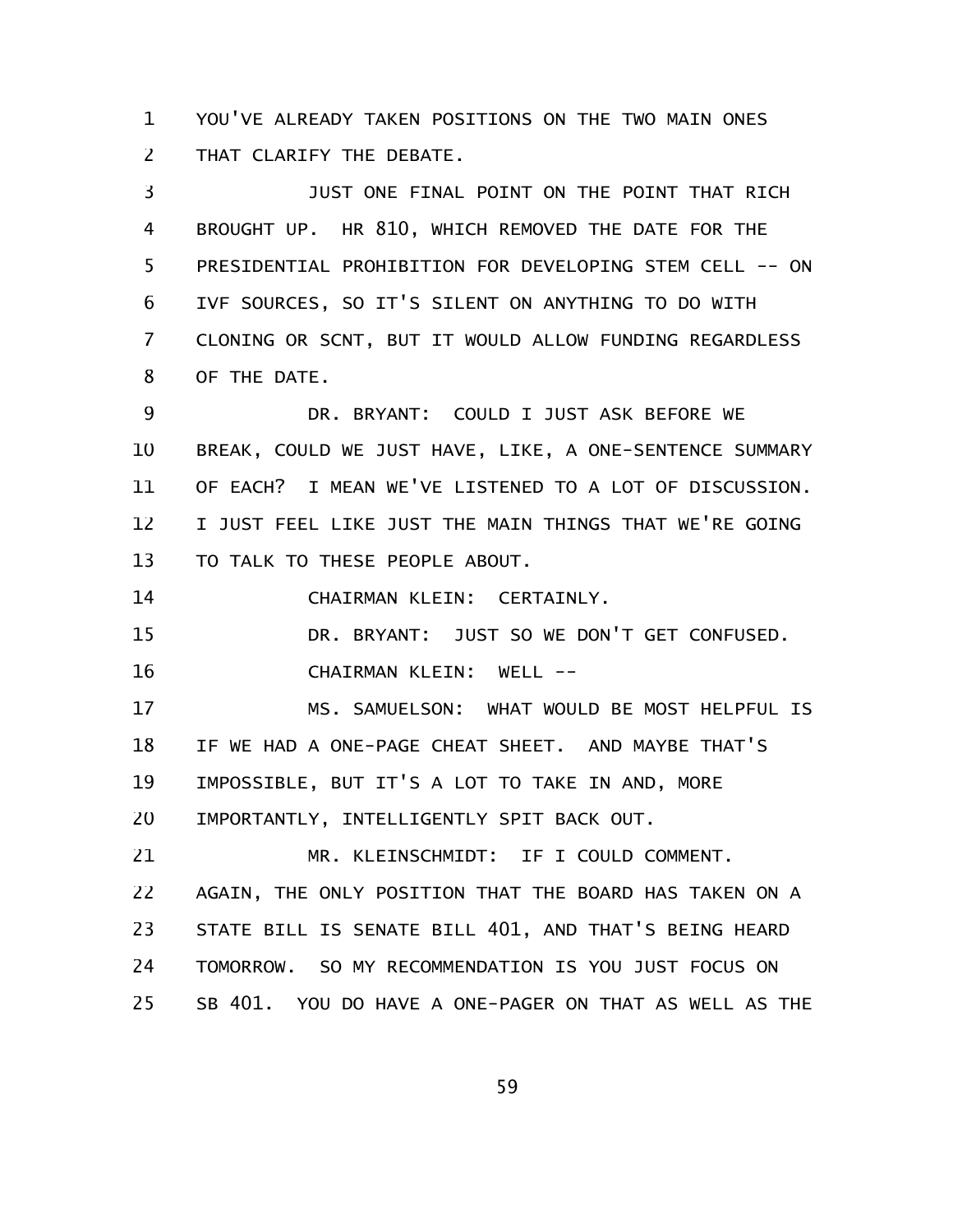PACKET I POINTED OUT EARLIER THAT GIVES SOME OF THE MATERIALS THAT WE'VE SENT TO THE COMMITTEE, THE APPROPRIATIONS COMMITTEE, AND SOME OF THE OTHER BACKGROUND. SO THAT'S WHAT I WOULD EMPHASIZE IN YOUR MEETINGS. FORGET THE FEDERAL STUFF. YOU KNOW, WE DON'T HAVE A FORMAL POSITION ON THESE OTHER BILLS WE TALKED ABOUT. WE'LL BRING THOSE TO THE BOARD IN JUNE. CHAIRMAN KLEIN: WE DO HAVE, JUST REMIND EVERYONE, THIS ONE PAGE-AND-A-QUARTER SUMMARY ON SENATE BILL 401. MS. SAMUELSON: I THOUGHT WE NEEDED TO BE INTELLIGENT ABOUT ALL OF THEM. CHAIRMAN KLEIN: AND ON SENATE BILL 1260, I THINK IT'S LISTING -- OUR KEY MESSAGE IS WE REALLY BELIEVE THAT SENATE BILL 322 THAT CREATED THIS EXPERT COMMITTEE IS PROVIDING A VALUABLE SERVICE TO THE STATE, AND WE NEED TO CONTINUE THAT COMMITTEE, BUT WE DON'T WANT TO CREATE CONFLICTING STANDARDS FOR THE NONPROFIT RESEARCH SECTOR OR THE FOR-PROFIT RESEARCH SECTOR BECAUSE IT WILL MAKE THEIR JOB ALMOST IMPOSSIBLE DEALING WITH SEPARATE FEDERAL REGULATIONS AND STANDARDS, SEPARATE STATE REGULATIONS AND STANDARDS, AND SEPARATE CIRM REGULATIONS AND STANDARDS. SO IF THE PROVISION TO CONTINUE THE EXISTENCE OF SENATE BILL 322 THAT CREATED THIS EXPERT COMMITTEE 1 2 3 4 5 6 7 8 9 10 11 12 13 14 15 16 17 18 19 20 21 22 23 24 25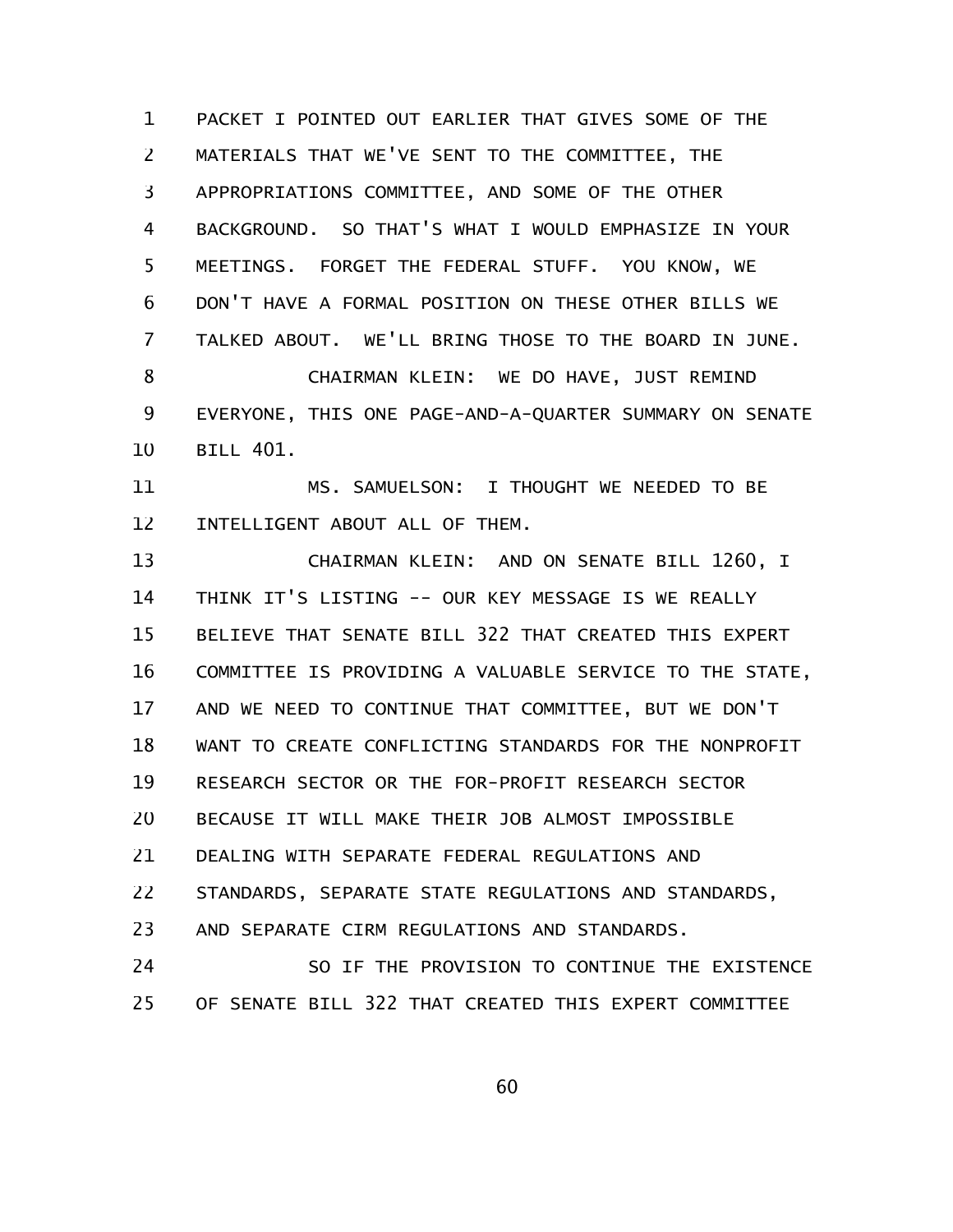WERE TO EXTEND THE LIFE OF IT, THAT WOULD BE GREAT, WHATEVER THE MOST EFFICIENT MANNER IS FOR DOING THAT. AND IN TERMS OF SENATE BILL 1260, WE CERTAINLY ARE PREPARED TO FULLY COOPERATE AND COORDINATE WITH OUR SPEAKER TODAY -- THANK YOU VERY MUCH FOR THE PUBLIC INPUT -- IN TRYING TO MAKE CERTAIN THAT IF THERE'S ANY OTHER PROVISION THAT HASN'T BEEN ADEQUATELY COVERED IN OUR REGULATIONS, WE GET THE SCIENTIFIC INPUT TO TRY AND ADDRESS IT SO THAT WE COORDINATE THAT POSITION WITH THE SENATE BILL 322 COMMITTEE. DR. HALL: BOB, I'D JUST LIKE TO STATE MY PERSONAL VIEW, IF I MAY. AND THAT IS IT SEEMS TO ME 1 2 3 4 5 6 7 8 9 10 11 12 13

THAT THERE ARE SORT OF TWO ISSUES. ONE OF THE THINGS THAT WE'VE HEARD THAT I THINK IS AN INCORRECT IMPRESSION THAT WE SHOULD TRY HARD TO CHANGE IS THAT WE'RE NOT INTERESTED IN COOPERATING WITH THE LEGISLATURE. I THINK THAT IS FAR FROM THE TRUTH. WE ALL KNOW, BOB HAS BEEN UP HERE, WE'VE HAD BOARD MEMBERS UP HERE, BOB'S BEEN HERE MULTIPLE TIMES, I'VE BEEN HERE MULTIPLE TIMES, ED PENHOET, MARY HAVE BEEN, ANY NUMBER OF US COME, HAVE MET WITH PEOPLE, HAVE TALKED. WE ATTENDED THE HEARING SENATOR ORTIZ PUT ON. 14 15 16 17 18 19 20 21 22 23

I THINK, IF ANYTHING, WE'VE BEEN AT TIMES A LITTLE SORRY THAT THERE WASN'T MORE PARTICIPATION BY 24 25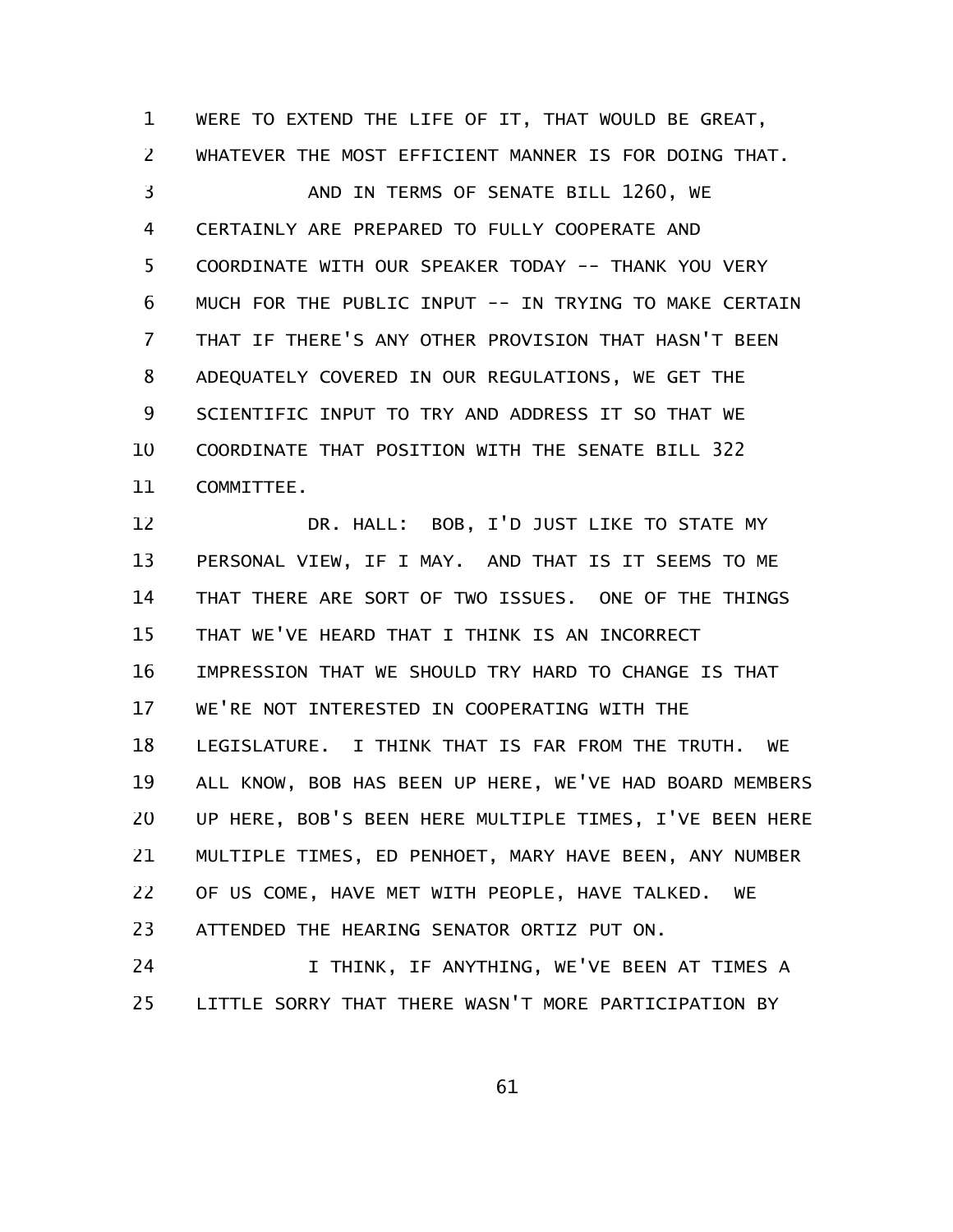THE LEGISLATORS TO SOME OF OUR PUBLIC AND OPEN DISCUSSIONS, WHICH WE WOULD HAVE APPRECIATED AND BENEFITED FROM. BUT I HOPE WE CAN EMPHASIZE OUR WILLINGNESS TO WORK WITH THE LEGISLATURE AND TALK ABOUT ALL THESE ISSUES. I THINK THE REALLY BIG POINT ABOUT 401, TO SETTLE THESE PROCEDURAL MATTERS AND ALL OF THESE COMPLICATED ISSUES ON IP, ON OUR PROCEDURES BY A BALLOT MEASURE, I THINK, IS JUST THE WRONG WAY TO DO IT. AND WE HAVE MADE A HUGE EFFORT TO INCLUDE THE PUBLIC AND OTHERS IN OUR DISCUSSIONS. WE MAY NOT ALWAYS GET EXACTLY THE RIGHT ANSWER. WE'RE DOING MANY OF THESE THINGS FOR THE FIRST TIME, AND WE WILL NEED TO ADJUST THEM DOWN THE LINE. IF WE HAVE TO GO BACK AND HAVE A BALLOT MEASURE EACH TIME WE DO THAT, I THINK IT'S A HUGE MISTAKE. 1 2 3 4 5 6 7 8 9 10 11 12 13 14 15

MY OWN VIEW IS THAT WE CAN GET INTO ALL THE TECHNICAL ISSUES. AND IF PEOPLE ARE INTERESTED, WE CAN TALK ABOUT THEM, BUT THAT, MORE THAN ANYTHING ELSE, FROM MY OWN PERSONAL VIEW, IS THE REAL DIFFICULTY HERE. THIS IS NOT A WAY TO SOLVE -- TO WORK OUT THESE PROBLEMS. 16 17 18 19 20 21

DR. NOVA: TOO COMPLEX. 22

DR. MURPHY: IN THAT REGARD, I APOLOGIZE FOR MY IGNORANCE ON THIS, BUT IF THESE BILLS PASS, WOULD THEY THEN SHOW UP ON THE STATE BALLOT AS A PROPOSITION? 23 24 25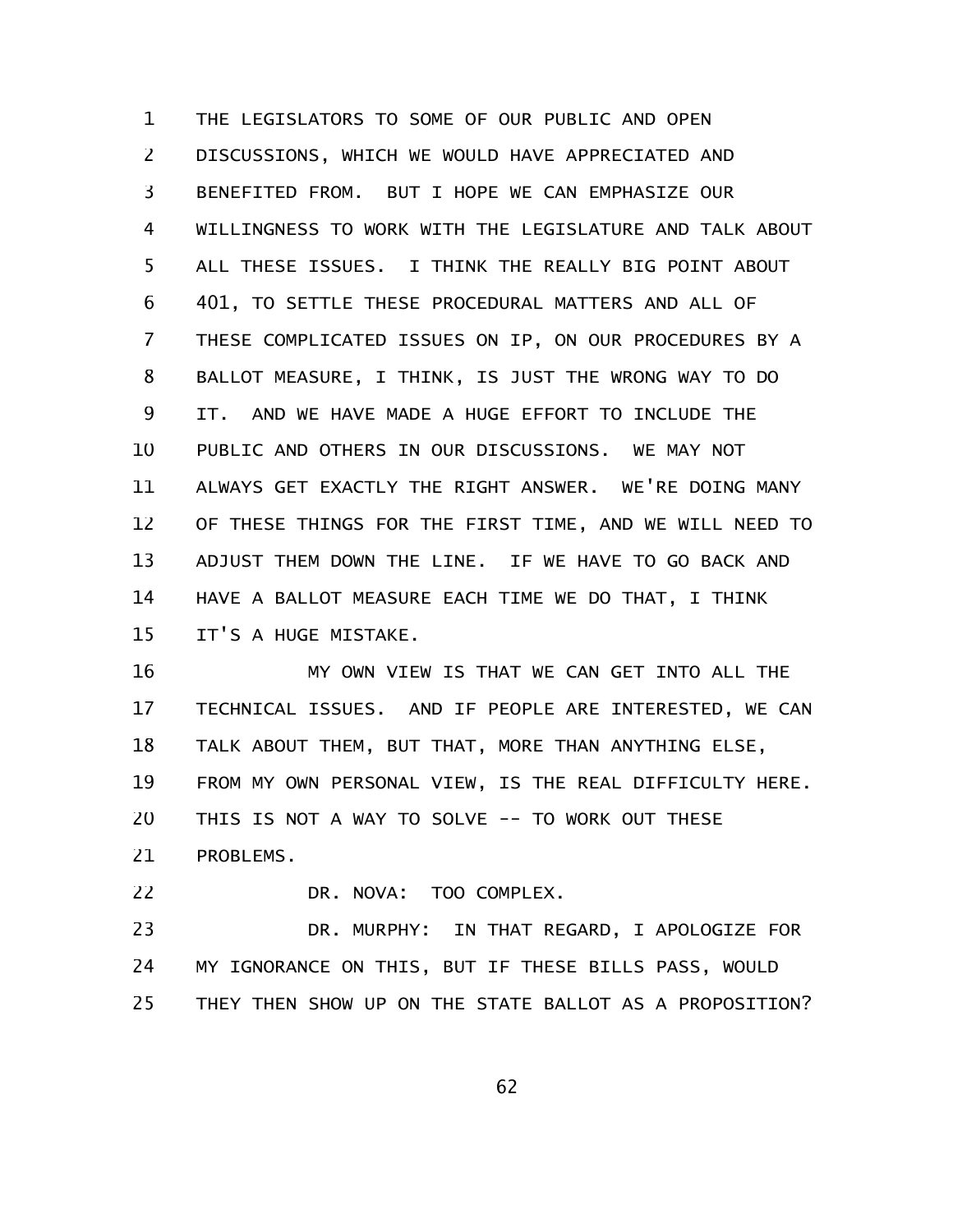CHAIRMAN KLEIN: JUST SENATE BILL 401 IS THE ONLY INITIATIVE. THAT'S THE ONLY ONE THAT SHOW UP ON THE NOVEMBER BALLOT. DR. MURPHY: AS A PROPOSITION? CHAIRMAN KLEIN: YES. DR. MURPHY: OKAY. AND IT WOULD BE THE NOVEMBER BALLOT. CHAIRMAN KLEIN: IT WOULD BE THE NOVEMBER BALLOT. DR. MURPHY: THANK YOU. MR. KLEINSCHMIDT: JUST A COMMENT ON THAT. ONE OF THE PROVISIONS THAT WAS ADDED AT THE LAST COMMITTEE HEARING WAS TO DECLARE THE NOVEMBER 2006 BALLOT A SPECIAL ELECTION. SO THIS BILL WILL DECLARE A TYPICAL ELECTION THAT WOULD HAVE HAPPENED ANYWAY A SPECIAL ELECTION JUST FOR THE PURPOSE OF THIS GETTING ON THE BALLOT BECAUSE IT MISSED CERTAIN DEADLINES. DR. MURPHY: SO THERE WOULD BE, THEN, THOSE FOR AND AGAINST THIS, WHICH IS A BIG, EXPENSIVE DEAL FOR EVERYONE ON EITHER SIDE. CHAIRMAN KLEIN: THAT'S RIGHT. DR. MURPHY: I WONDER WHERE THE MONEY WOULD COME FROM -- WELL, ON BOTH SIDES I WONDER WHERE THE MONEY WOULD COME FROM. DR. HALL: I THINK THE OTHER THING IS THESE 1 2 3 4 5 6 7 8 9 10 11 12 13 14 15 16 17 18 19 20 21 22 23 24 25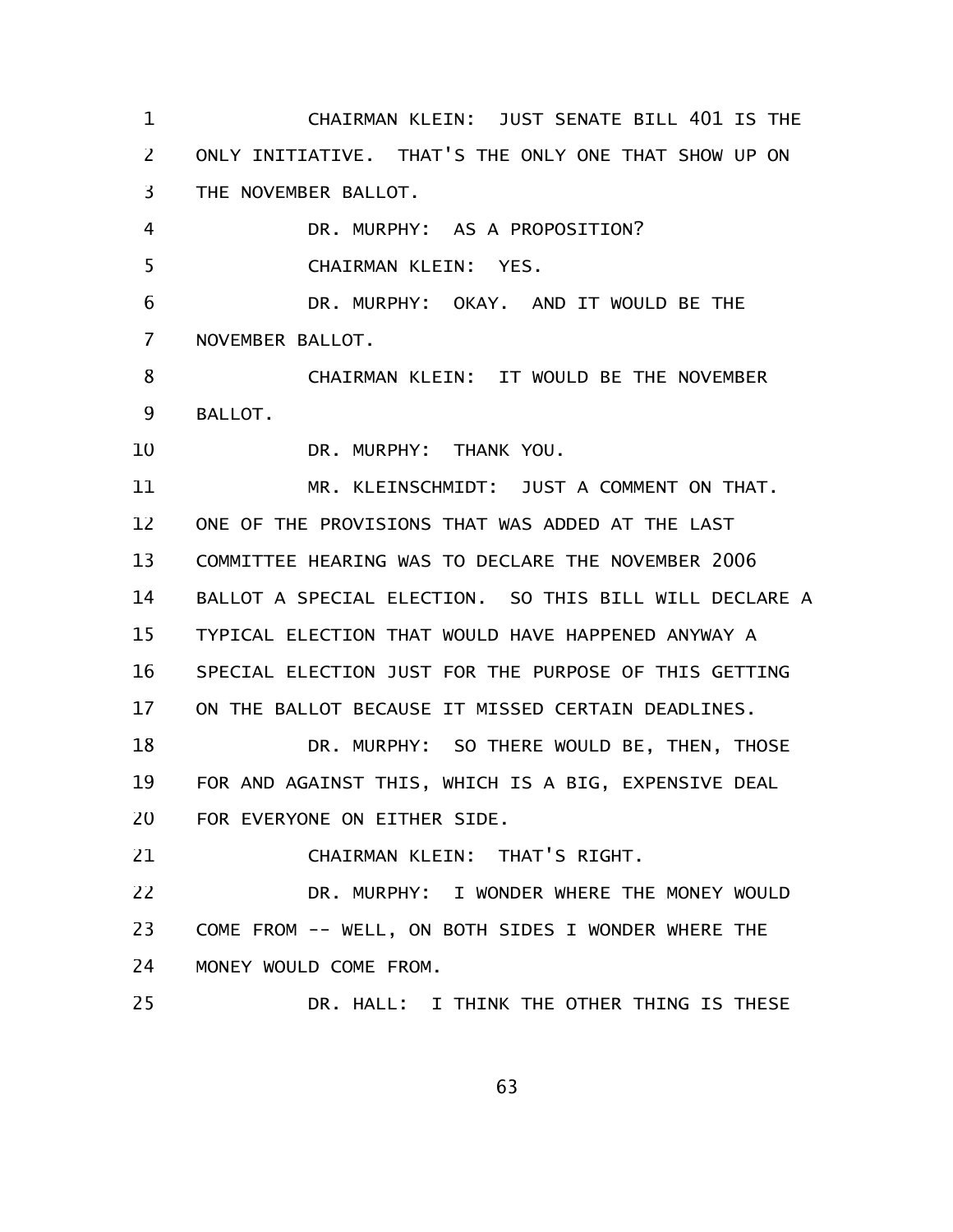VERY ARCANE IP ISSUES, WHICH WE HAVE WORKED WITH ON THE TASK FORCE, HEARD PEOPLE ON VARIOUS SIDES OF, I MEAN THESE ARE REALLY COMPLICATED ISSUES. AND TO HAVE THAT AS PART OF A BALLOT VOTE FOR THE CALIFORNIA ELECTORATE JUST SEEMS -- 1 2 3 4 5

CHAIRMAN KLEIN: I THINK WHAT'S VALUABLE HERE TOO IN TERMS OF DR. HALL'S POINT ABOUT TRYING TO ACTIVELY COOPERATE AND ENTHUSIASTICALLY RELATE TO LEGISLATIVE INITIATIVES, THAT WE CAN REFERENCE THAT CERTAINLY IF LEGISLATORS WOULD LIKE TO SPEAK WITH SENATOR DUNN'S STAFF. SENATOR DUNN IS CHAIRMAN OF THE JUDICIARY. HE'LL TALK ABOUT HOW ACTIVELY WE'VE TRIED TO SEEK HIS ADVICE AND HIS STAFF AND HIS COMMITTEE'S ADVICE. SENATOR BOWEN, SHE WILL SPEAK VERY CLEARLY ABOUT -- SHE'S CHAIRMAN OF ELECTIONS. WE'VE WORKED WITH HER STAFF AND HER COMMITTEE LAST YEAR AND THIS YEAR AND CONTINUE TO SEEK HER ADVICE. OBVIOUSLY WE'RE JUST RECOMMENDING ONE OF HER BILLS RIGHT NOW FOR ENDORSEMENT BY CIRM. 6 7 8 9 10 11 12 13 14 15 16 17 18 19

SENATOR SPEIER IS CHAIRMAN OF INSURANCE COMMITTEE, AND HER STAFF IS ACTIVELY INVOLVED. SENATOR PERATA'S STAFF. LEGISLATORS CAN RECONFIRM AND VALIDATE THE FACT OF OUR ONGOING COOPERATION AND OUTREACH BY TALKING TO THE STAFFS OF THESE VERY IMPORTANT MEMBERS OF THEIR BODY ON THE SENATE SIDE. AND CERTAINLY 20 21 22 23 24 25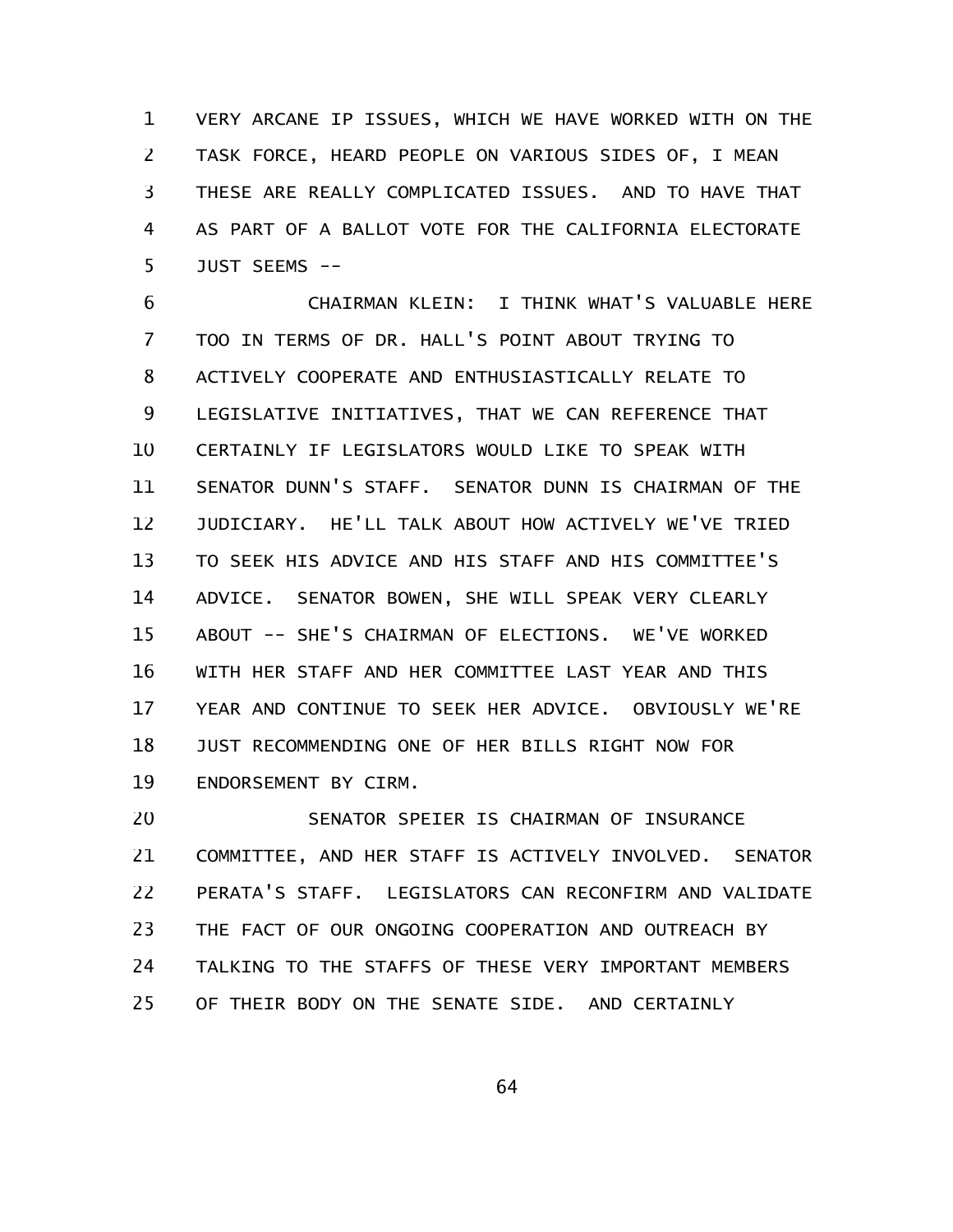ASSEMBLYMAN MULLIN, WHO WE REFERENCED EARLIER TODAY, HAS BEEN VERY PROACTIVE ON THE ASSEMBLY SIDE. AND HE AND HIS STAFF WOULD CONFIRM IT ALONG WITH OTHER MEMBERS OF THE LEGISLATURE, INCLUDING, I THINK, THE MAJORITY LEADER. 1 2 3 4 5

DR. MAXON: I'D LIKE TO JUST UNDERSCORE THE POINT THAT WAS MADE BY BOTH DR. HALL AND MR. KLEIN. WE HAVE BEEN WORKING WITH THE LEGISLATURE. IN FACT, TWO PROVISIONS ON OUR INTELLECTUAL PROPERTY POLICY FOR NONPROFIT ORGANIZATIONS CAME DIRECTLY FROM SENATOR ORTIZ' OFFICE, AND WE'RE VERY GRATEFUL FOR THEM. THEY'RE GOOD IDEAS. SO WE HAVE BEEN WORKING ALL ALONG TO ACTUALLY MAKE THIS A VERY ENGAGED PROCESS WITH THE LEGISLATURE. 6 7 8 9 10 11 12 13 14

CHAIRMAN KLEIN: OKAY. 15

MS. SAMUELSON: BOB, I THINK THAT'S A REAL IMPORTANT POINT, AND ESPECIALLY NOW THAT WE HAVE A COURT DECISION ON PROP 71 AND THE STRUCTURE IT CREATED. IT ENDORSED THE INITIATIVE'S AUTHORITY TO CREATE THAT INFRASTRUCTURE. AND TO THE EXTENT IT WAS CALLED UPON TO DO SO ENDORSED THE WAY IT'S OPERATING. AND THAT'S A VERY DIFFERENT ENVIRONMENT FROM THE PREDECISION. BECAUSE IT MAY HAVE BEEN THAT THERE WOULD BE FINDINGS THAT SOMETHING WAS BEING DONE WRONG. TO THE CONTRARY. THAT DECISION WAS ENTIRELY SUPPORTIVE OF THE PROCESS. 16 17 18 19 20 21 22 23 24 25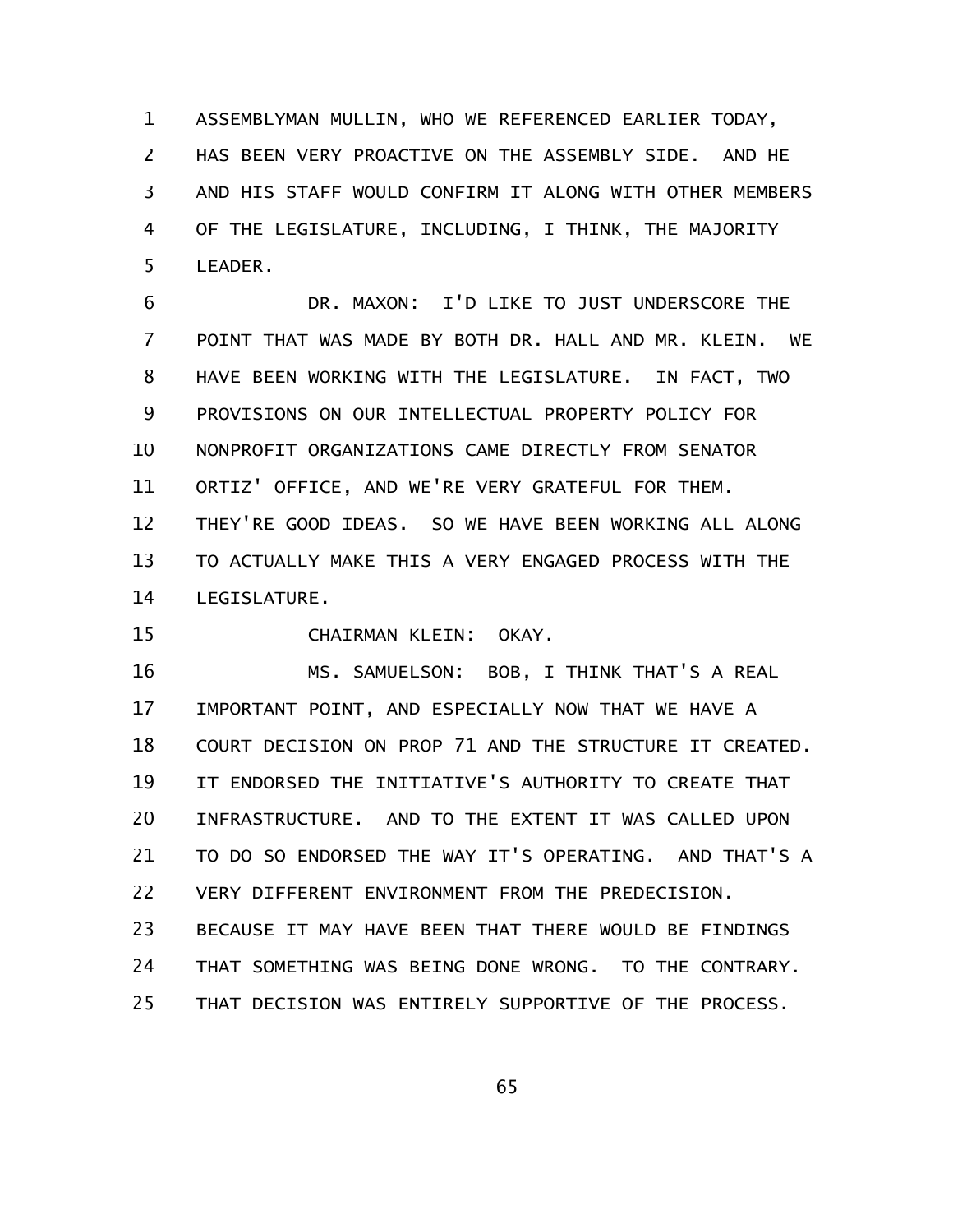AND IF, IN FACT, WE'VE GOT PLACES OF ACCESS FOR THE LEGISLATURE, I UNDERSTAND THAT TO BE SAYING -- I'M TRYING TO THINK OF SOME OTHER WAY TO SAY IT -- BUTT OUT. THIS PROCESS NEEDS TO BE ALLOWED TO SUCCEED. THAT IS THE MANDATE OF THE PEOPLE OF THE STATE AND AS ENDORSED BY THE COURTS. AND ALL OF THIS IS UNDERMINING THE OVERRIDING, DEMANDING OBJECTIVE OF THAT INITIATIVE AND THE REASON IT PASSED, WHICH IS THAT PEOPLE ARE SUFFERING AND DYING EVERY DAY. 1 2 3 4 5 6 7 8 9

AND I THINK WE HAVE TO KEEP THAT CONTEXT TO THIS OUTREACH BECAUSE OTHERWISE WE GET INTO ALL THESE TECHNICAL DETAILS, AND ALL OF THEM MAY SOUND IMPORTANT AND USEFUL, BUT LOSING TIME IS WHAT THE PEOPLE DIDN'T WANT TO DO. 10 11 12 13 14

CHAIRMAN KLEIN: OKAY. 15

DR. MURPHY: BOB, MAY I JUST ADD ONE MORE THING? I AGREE VERY MUCH WITH WHAT JOAN SAID. I ALSO THINK THAT WINNING THE COURT CASE HAS RECREATED THE MOMENTUM THAT WE HAD IN NOVEMBER OF 2004 AND THAT THE WORLD IS LOOKING. AND I THINK THE WORLD NOW HAS BECOME CONVINCED THAT CALIFORNIA WILL GET PROPOSITION 71 ON THE BOOKS, WE WILL GET THE BONDS, AND THAT IT'S NOW A LIMITED AMOUNT OF TIME BEFORE WE GET TO WHERE WE ALL WANT TO GET TO. AND DELAYING THROUGH THIS KIND OF ADDITIONAL LEGISLATION WILL BE SEEN AS A FURTHER 16 17 18 19 20 21 22 23 24 25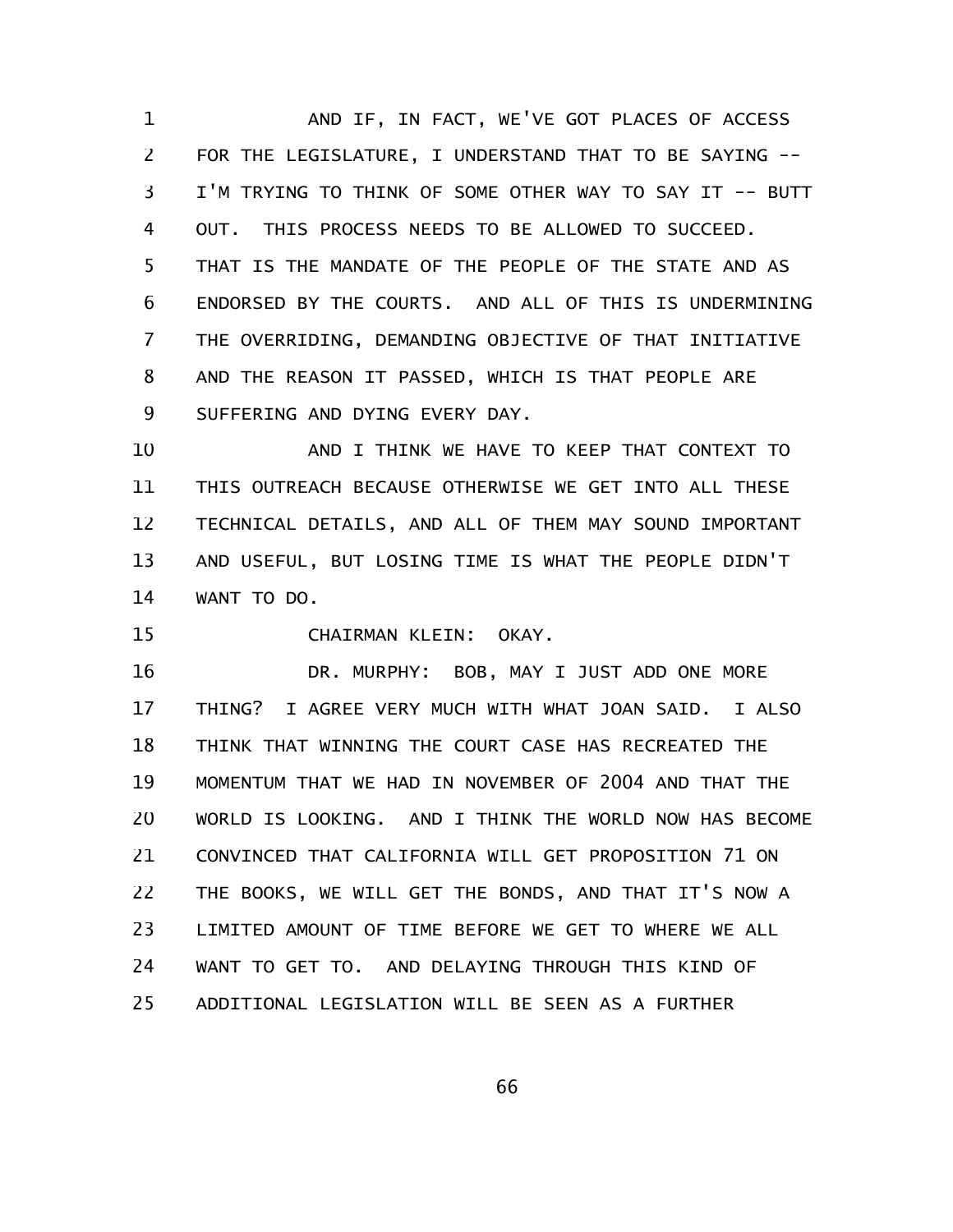SETBACK TO THE PROGRAM. AND I THINK IT WILL HAVE VERY SIGNIFICANT EFFECTS, NOT ONLY ON THE MOMENTUM, BUT ON OUR ABILITY TO RECRUIT NEW PEOPLE TO THE STATE WHO WANT TO BE PART OF THIS. I THINK THAT'S A VERY IMPORTANT POINT THAT WE NEED TO MAKE TO THE LEGISLATURE BECAUSE THERE'S NO QUESTION. I'M SURE THAT THEY DO NOT WANT THIS TO BE SLOWED DOWN ANY FURTHER GIVEN THE MANDATE OF THE PEOPLE. CHAIRMAN KLEIN: OKAY. THANK YOU. THANK YOU ALL FOR BEING HERE. WE'LL LOOK FORWARD TO THE LEGISLATIVE MEETINGS, AND WE STAND ADJOURNED. (THE MEETING WAS THEN CONCLUDED AT 11:46 A.M.)